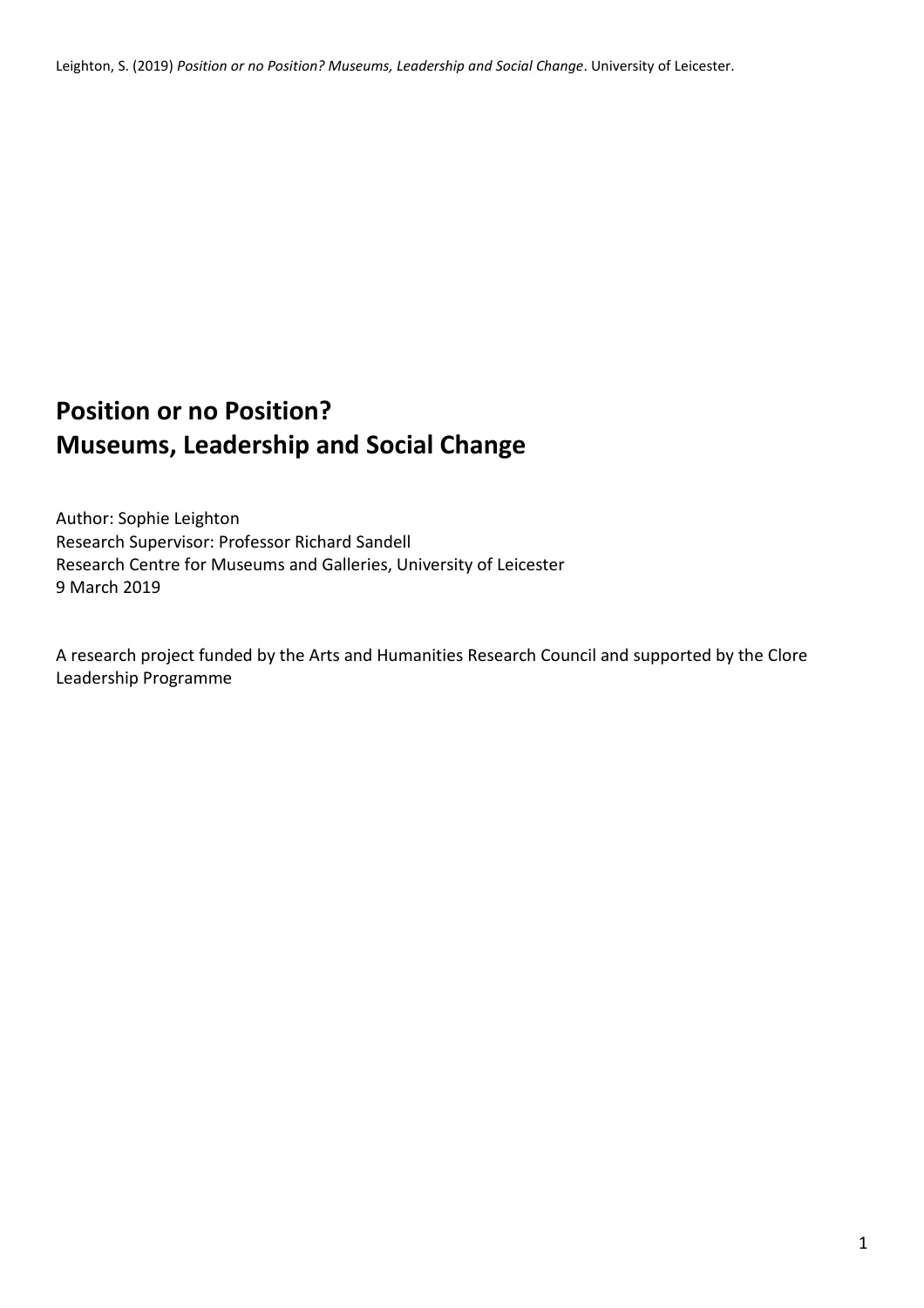# Contents

| SECTION 3: WHAT INFORMS THE POSITION OR APPROACH MUSEUMS MAY TAKE?12 |
|----------------------------------------------------------------------|
|                                                                      |
|                                                                      |
|                                                                      |
|                                                                      |
|                                                                      |
|                                                                      |
|                                                                      |
|                                                                      |
|                                                                      |
|                                                                      |
|                                                                      |
|                                                                      |
|                                                                      |
|                                                                      |
|                                                                      |
|                                                                      |
|                                                                      |
|                                                                      |
|                                                                      |
|                                                                      |
|                                                                      |
|                                                                      |
|                                                                      |
|                                                                      |
|                                                                      |
|                                                                      |
|                                                                      |
|                                                                      |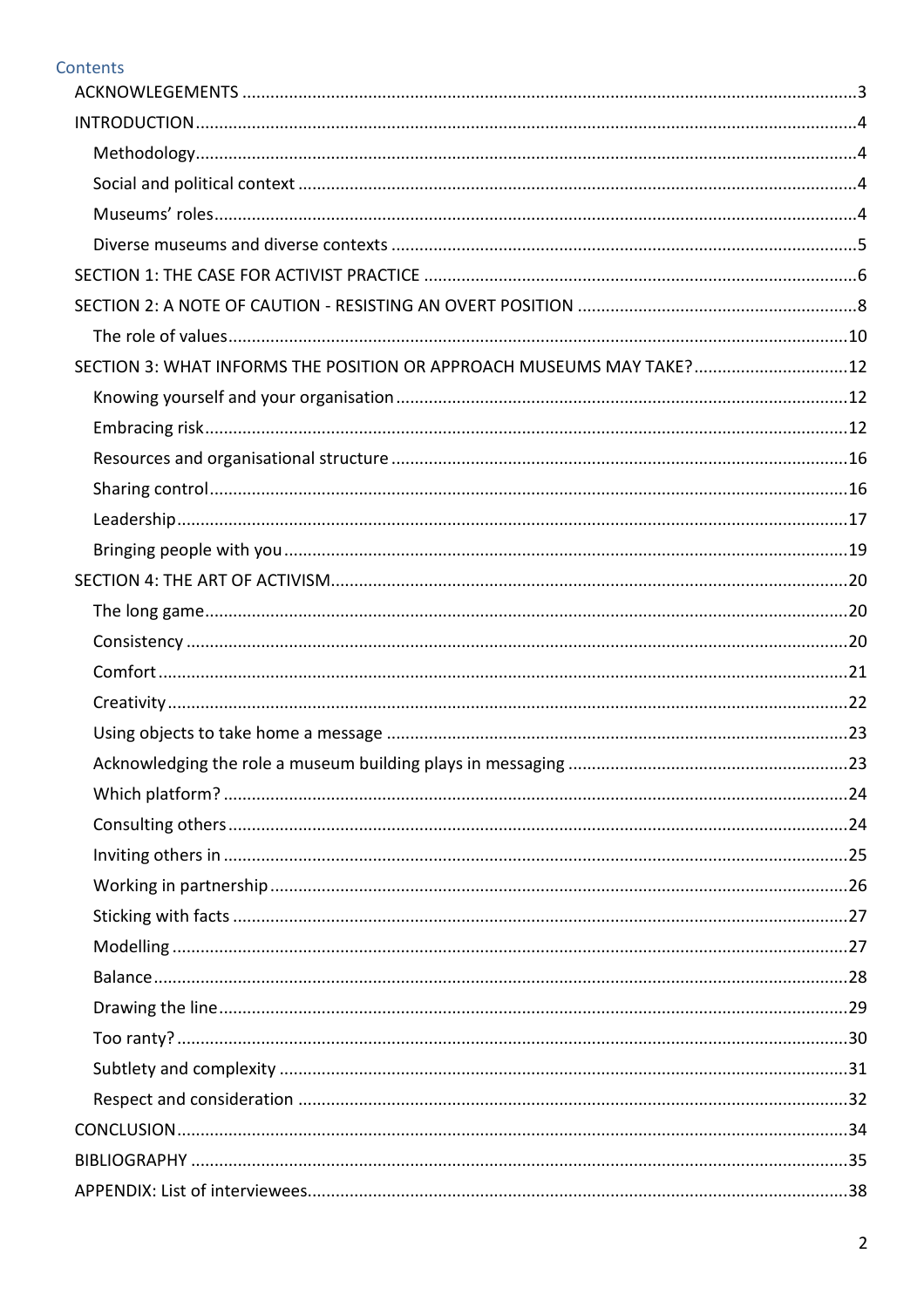#### <span id="page-2-0"></span>**ACKNOWLEGEMENTS**

With huge thanks to my supervisor Richard Sandell, the Arts and Humanities Research Council and the Clore Leadership Programme for supporting this research. Thanks too to the Research Centre for Museums and Galleries at the University of Leicester. I am also extremely grateful to the many colleagues in the museum sector who generously gave their time and insights to contribute to this project. Thank you.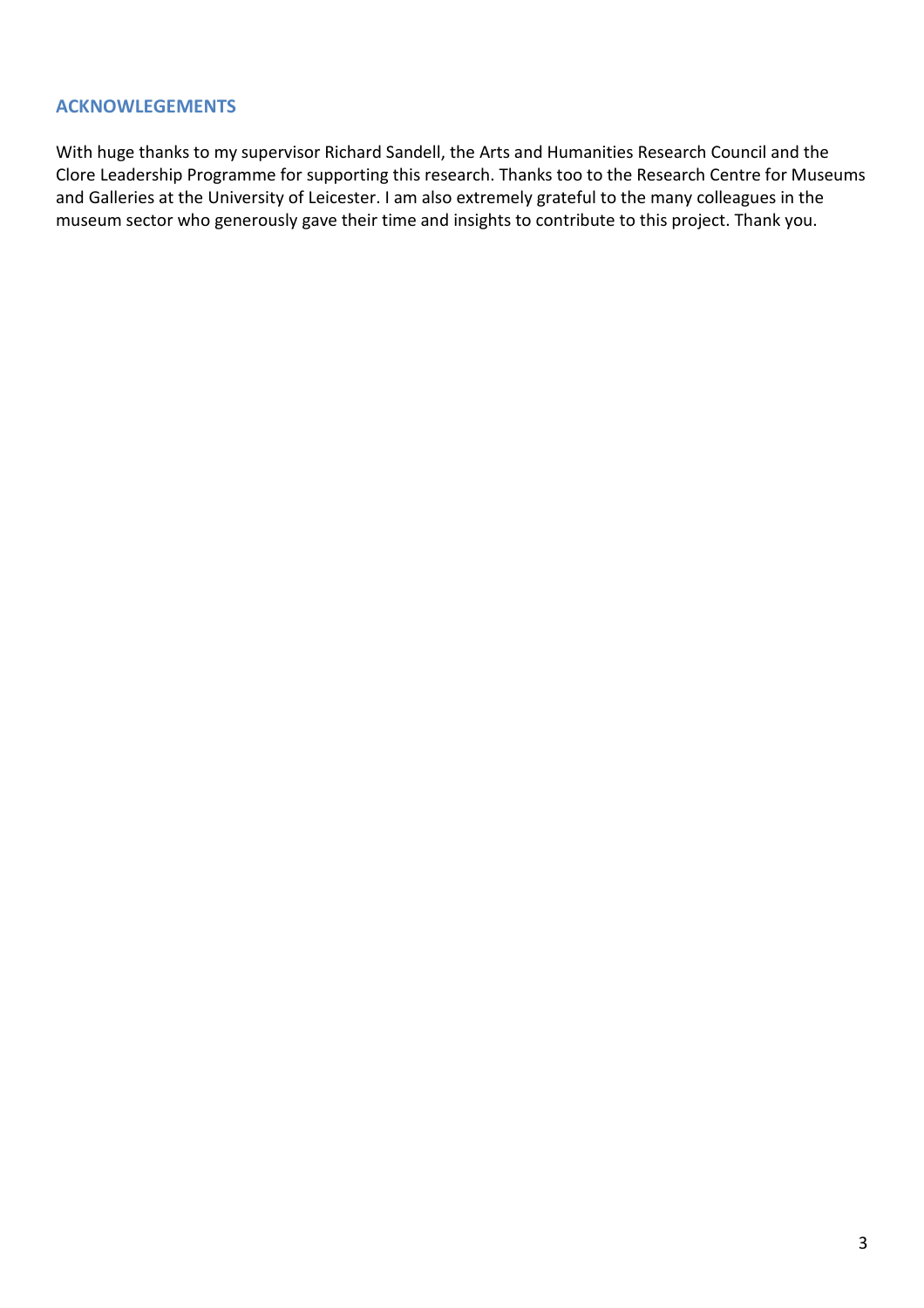## <span id="page-3-0"></span>**INTRODUCTION**

This research project stems from my Clore Leadership Fellowship 2017/18 where I focused on the relationship between activism and cultural leadership. In this paper I explore why and what happens when museums explicitly or implicitly express an ethical position on a contentious topic, and the implications for leadership, practitioners and the role of museums in society.

#### <span id="page-3-1"></span>Methodology

Research on activism and concepts of neutrality in museums is emergent, and lends itself to a qualitative, exploratory study. With this in mind, I designed a series of interviews, selecting leaders and practitioners across the museums sector with experience and viewpoints in the field of practice that I sought to investigate. I focused on the UK and the USA, interviewing curators and directors from a range of museums (see Appendix). I chose the USA and UK because both countries have a significant and growing practice in this area.

#### <span id="page-3-2"></span>Social and political context

The current political context in the UK and US underlies this research: on 23 June 2016 the UK voted to leave Europe. Following this referendum, media debate around divisions within the UK dominated. The discourse was increasingly about difference, not along party political lines, but polarised ideological positions. The referendum was, and still is, often simplistically critiqued in a western context of growing nationalist and anti immigration sympathies. Alongside this, many argue that Donald Trump is normalising prejudicial language and actions, whilst social media is permitting users to stay in their own echo chambers**[1](#page-3-4)**. The problem of 'fake news'; of either lies spread as truth via channels such as WhatsApp and Facebook, or of people denouncing proven facts, is a pervasive issue. In these past few years, political norms, our approach to human rights, and also the ways in which we develop and discuss opinions have shifted.

#### <span id="page-3-3"></span>Museums' roles

In the context of this shift both in politics and in how the public learns, makes decisions and takes sides on a variety of contentious issues, museums have held tight as places that people trust (Janes and Sandell 2019: 5-6). The UK's Museums Association states that Museums must 'make sound ethical judgments in all areas of work in order to maintain this trust' (Museums Association Code of Ethics 2016). There is recognition that museums should strive to be civic spaces; capitalise on their ability to function as safe spaces for debate; be part of and contribute positively to the communities they are situated within<sup>[2](#page-3-5)</sup>.

At the same time as they are acknowledged as civic spaces, it is increasingly accepted that no museum is or can be neutral, nor have museums ever been unbiased in their intent, purpose or practices (Janes and Sandell 2019: 8). Institutions cannot separate themselves from their founding purpose and context. So alongside this call for museums to capitalise on their role as community spaces, there is a growing expectation for museums to acknowledge their biases. Dina Bailey (2018), Director of Methodology and

<span id="page-3-4"></span> <sup>1</sup> See for example Editorial Board 'Trump is normalizing Bigotry', *Washington Post*, 30.09.2016, [https://tinyurl.com/ybps9wzx,](https://tinyurl.com/ybps9wzx) and Younge, G. 'Despite all the warnings, we are normalising Donald Trump', *Guardian*, 08.06.2018, <https://tinyurl.com/y6u8s2ct> [accessed 20.02.2019]

<span id="page-3-5"></span><sup>&</sup>lt;sup>2</sup> For example: '...one common feature spans the different geographies: the belief that in such turbulent times, there is an urgency about arts organisations being supported and encouraged to think and act civically.' Calouste Gulbenkian Foundation UK Branch (2017) 'Inquiry into the Civic Role of Arts Organisations, Phase 1 Report.', p.21.

[http://civicroleartsinquiry.gulbenkian.org.uk/resources/rethinking-relationships-phase-one-of-the-inquiry-into-the-civic-role-of](http://civicroleartsinquiry.gulbenkian.org.uk/resources/rethinking-relationships-phase-one-of-the-inquiry-into-the-civic-role-of-arts-organisations)[arts-organisations](http://civicroleartsinquiry.gulbenkian.org.uk/resources/rethinking-relationships-phase-one-of-the-inquiry-into-the-civic-role-of-arts-organisations) [accessed 20.02.2019]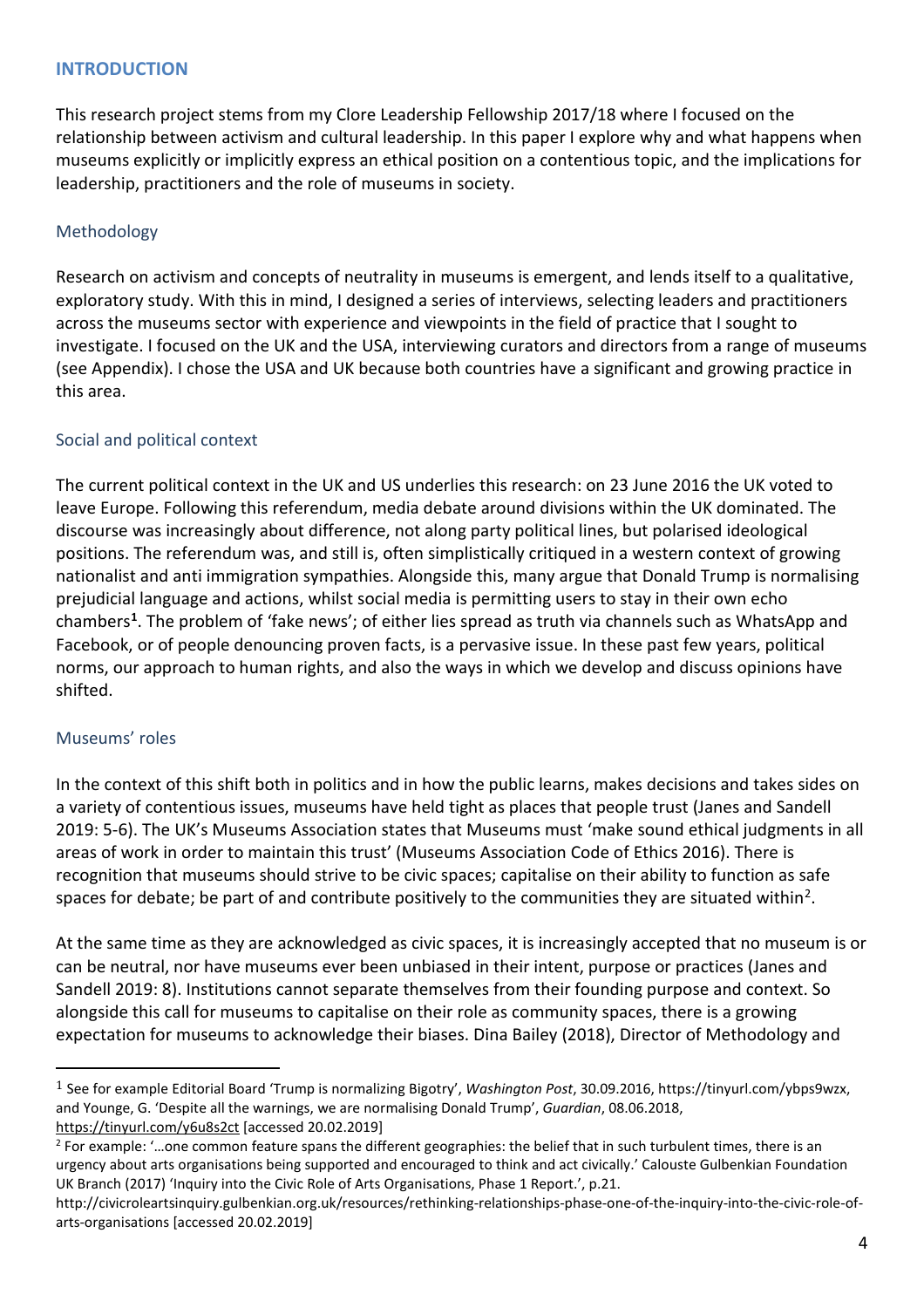Practice for the International Coalition of Sites of Conscience, advocates that museums should be explicit about their purpose and go forward in a 'conscious and strategic manner'.

As Richard Sandell and Robert Janes observe, 'museums have increasingly sought to take on contemporary, social justice-related issues – and to (explicitly and implicitly) take up particular moral standpoints in place of seemingly neutral and objective commentary' (Sandell 2017: 7). This is part of what Sandell and Dodd (2010) refer to as 'activist museum practice'[3](#page-4-1). As Janes writes, 'Museums, as public institutions, are morally and intellectually obliged to question, challenge or ignore the status quo and officialdom, whenever necessary. With the exception of museums, there are few, if any, social institutions with the trust and credibility to fulfil this role' (2011: 67).

I am interested in what Sandell terms the 'moral agency' of museums' (Sandell 2017); how museums are positioning themselves in their communities today; and if, when, why and how they take an ethical position on a contentious issue. With this in mind I expanded my initial question into four sections: first, why might museums develop a moral or ethical position on a controversial topic? Second, what are the issues, or notes of caution, that arise when expressing a position on an issue? Third, what informs the stance that museums may take, and what is the role of leadership in this? And last, to borrow Sandell's phrase, what is the 'art of activism'[4](#page-4-2)?

## <span id="page-4-0"></span>Diverse museums and diverse contexts

In considering these questions I accept that individual museums have very different contexts, audiences, missions and impacts. And, as Esme Ward (2018), Director of Manchester Museum emphasised, each museum is unique, and there is, therefore, no one-size-fits-all approach. Ward challenged the sector and our 'sense of museums as a whole'.

There are of course many different types of museum: all have a bias, but some were set up with an activist mission and therefore a clear position running through every aspect of their work. In the UK, for example, there are the Museum of Homelessness (which has an explicit social change agenda) and the Migration Museum project (which is has a clear remit but is perhaps cautious about being regarded as an agent for social change). The visitors of these two museums (many of whom visit because they already sympathise with the cause) arguably get a lot out of a strong, in-depth, and activist approach. These museums talk easily to the converted and their challenge is to make an impact – perhaps smaller steps – with those visitors who are undecided; whom the Migration Museum has identified in the immigration debate, for example, as 'the anxious middle'[5.](#page-4-3)

Alongside these are traditional and long-established museums, such as city or national museums, that have a broad appeal, and are expected to be more 'neutral'. They arguably attract wider audiences from a broad range of perspectives and therefore taking an ethical position on a controversial issue may potentially be more challenging to visitors' expectations.

<span id="page-4-1"></span><sup>&</sup>lt;sup>3</sup> I am using the word activism quite comfortably in a way that perhaps even five years ago I might have have found difficult, using Sandell's definition of activist practice as 'a staging ground for efforts by a range of different groups with wide-ranging (sometimes conflicting) agendas and interests, to bring about social and political change or to advance or seek to elicit broader support for a particular standpoint' (Sandell 2017: 8).

<span id="page-4-2"></span><sup>4</sup> Discussed in supervision session, Richard Sandell has used this term in various lectures.

<span id="page-4-3"></span><sup>5</sup> Migration Museum Project (2018) *Migration Museum Project 2017/18 brochure*, p.43.

<https://www.migrationmuseum.org/output/publication/migration-museum-project-2017-18-brochure/> [accessed 14/2/2019]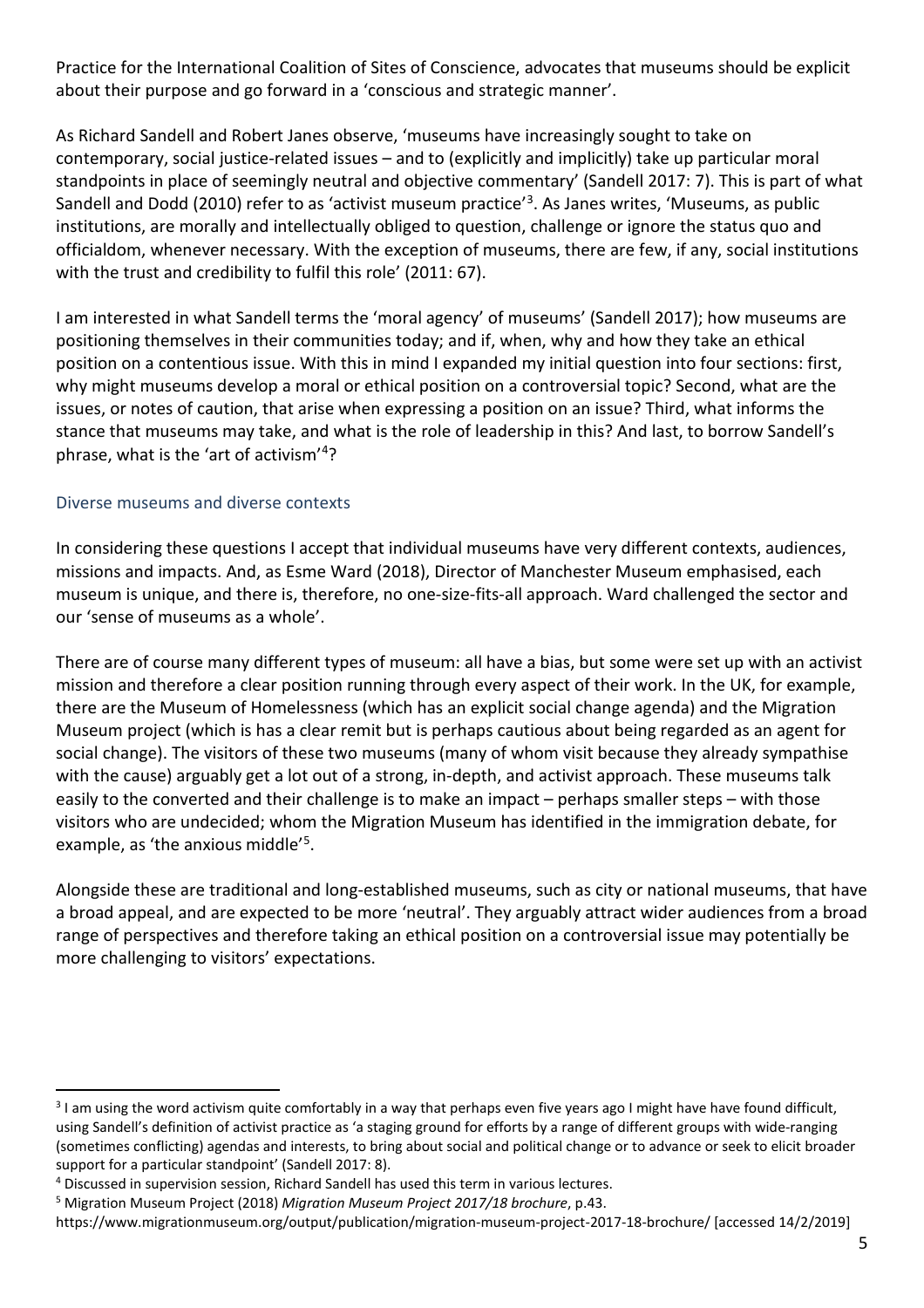# <span id="page-5-0"></span>**SECTION 1: THE CASE FOR ACTIVIST PRACTICE**

There are many reasons for museums to take an ethical position on a contentious issue. If museums fail to take a view on a prejudicial narrative, it can be argued that they are sanctioning the prejudice by remaining silent. Richard Sandell argues that 'Where human rights revolve around…clashing moral positions it is no longer appropriate…for museums to operate as impartial observers or spaces for dialogue in which alternative viewpoints are respected, aired and debated' (Sandell 2017: 7).

Janet Dugdale (2018), Executive Director of Museums at National Museums Liverpool, highlights the role of museums as public spaces, at a time when genuinely public spaces are disappearing. She views museums as social and 'gathering places':

There is an element of museums being safe and trusted but then dealing with histories that are contested. Talking about Brexit, we know in Liverpool that Hate Crime has gone up. So the Slavery Museum is a hate crime reporting centre. And so therefore that responsibility to show broader representation is really important. Because otherwise where do people get different information from, where do they encounter people who are different to them?

Part of a museum's civic role therefore is to bring people together in the same physical place to discuss the same ideas or issues, to hold a space for difficult conversations or challenging learning, and allow encounters between people that may not otherwise meet. Museums have a role in making the unfamiliar more familiar, and this means being a thoughtful, explicitly public space. Lonnie Bunch (2018), Founding Director of the Smithsonian National Museum of African American History and Culture, brings the case back to a museum's core purpose: 'If a museum doesn't make something better - their country, their community, their region - then why are they there? That has been my agenda my whole career.' He continues:

I hate the word 'relevance' but museums need to think very consciously about their value (not their *values*, we are good at that). How are we of value to black communities, to DC, to progressive communities, to teachers? The value proposition forces you to get out of your comfort zone. Why just be any good museum? How do we explicitly give something that helps people find their identity, find hope? For me it's about social justice and the greater good.

Sharon Heal (2018), Director of the Museums Association, brings it back to organisational values and relevance:

I think it is…about your values as an organisation. It's not about being controversial, it's not about saying 'we'll have this big debate' and 'we'll get a big crowd and have a big media profile and there might be heightened debate and awareness…' That won't take the conversation forward, you are not allowing people to ask questions or challenging assumptions. So there is no point in being intentionally controversial, but I do think we have to address some of the really challenging issues of the day.

Heal gives an example of going to Kelvingrove Art Gallery and Museum on the day of the Scottish independence referendum and although in the city it was on everyone's lips, in the museum there was not a sign of the tension evident outside.

Sara Wajid (2018), Head of Engagement at the Museum of London, agrees that relevance is important:

I think we should be a bit more worried about being boring than being offensive. I think at the moment the challenge facing us is the former: being irrelevant. There is a lot of room before we get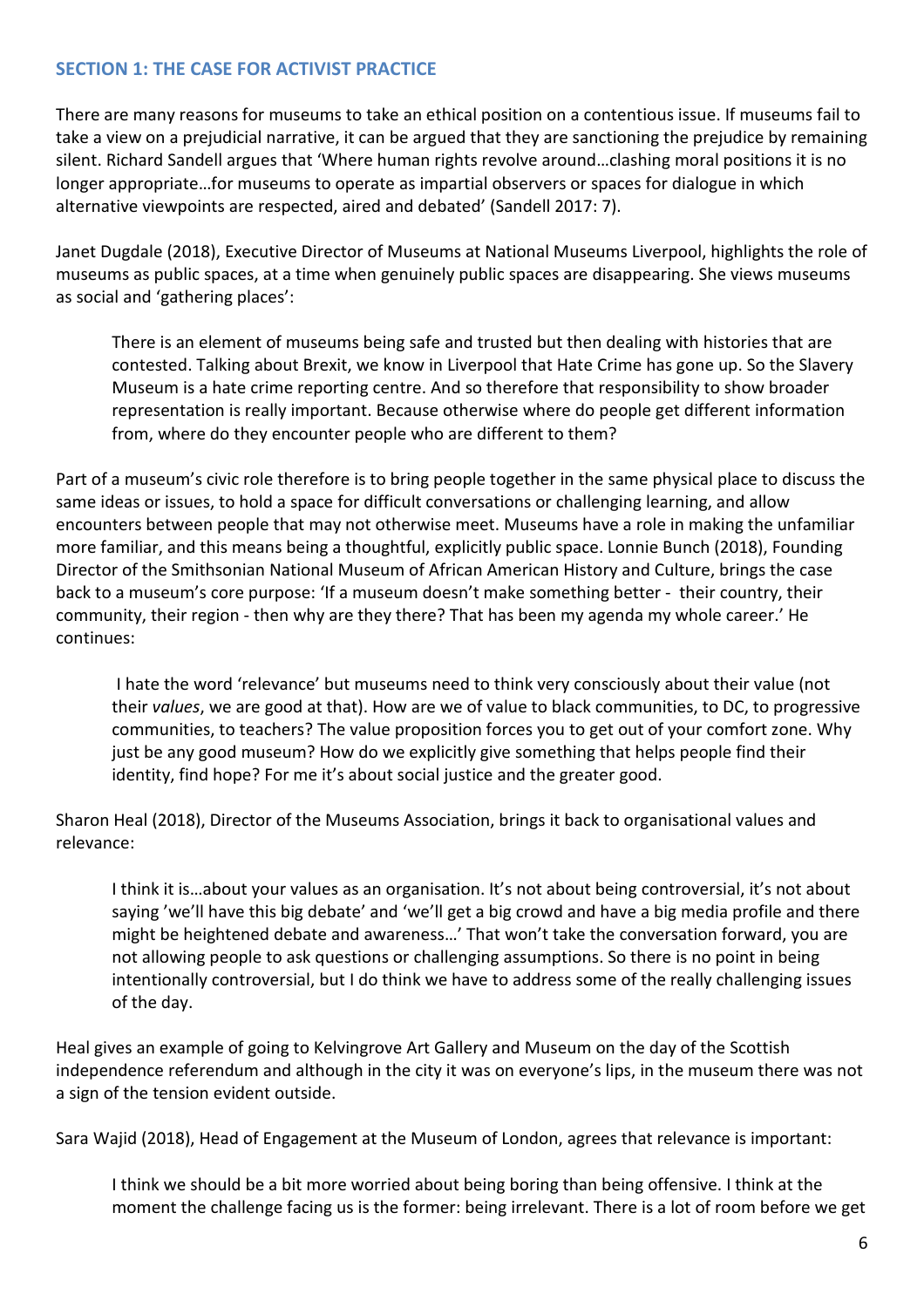to the limits. We have not begun to touch on uncomfortable territory as a sector. I have never thought of doing something in a museum where I have thought: 'That is the line!' I would love to see that.

Director of the Geffrye Museum, Sonia Solicari (2019), raised the internal debate her museum has been having as it goes through a redevelopment. 'As the Museum of the Home it feels relevant and vital to have a voice on contemporary issues, from the housing crisis to domestic design innovation. The big question for us is to what extent we become a campaigning museum or just shine a light.' Solicari exposes a key issue for many museums: whilst they accept a responsibility to feature potentially divisive topics that are important to people now, whether and how much they seek to move people to action is unresolved. At its starkest, the case for activist practice is both an ethical obligation and a means that enables a museum to thrive (relevance). As Solicari's quote suggests, many museums are working out what this means in practice.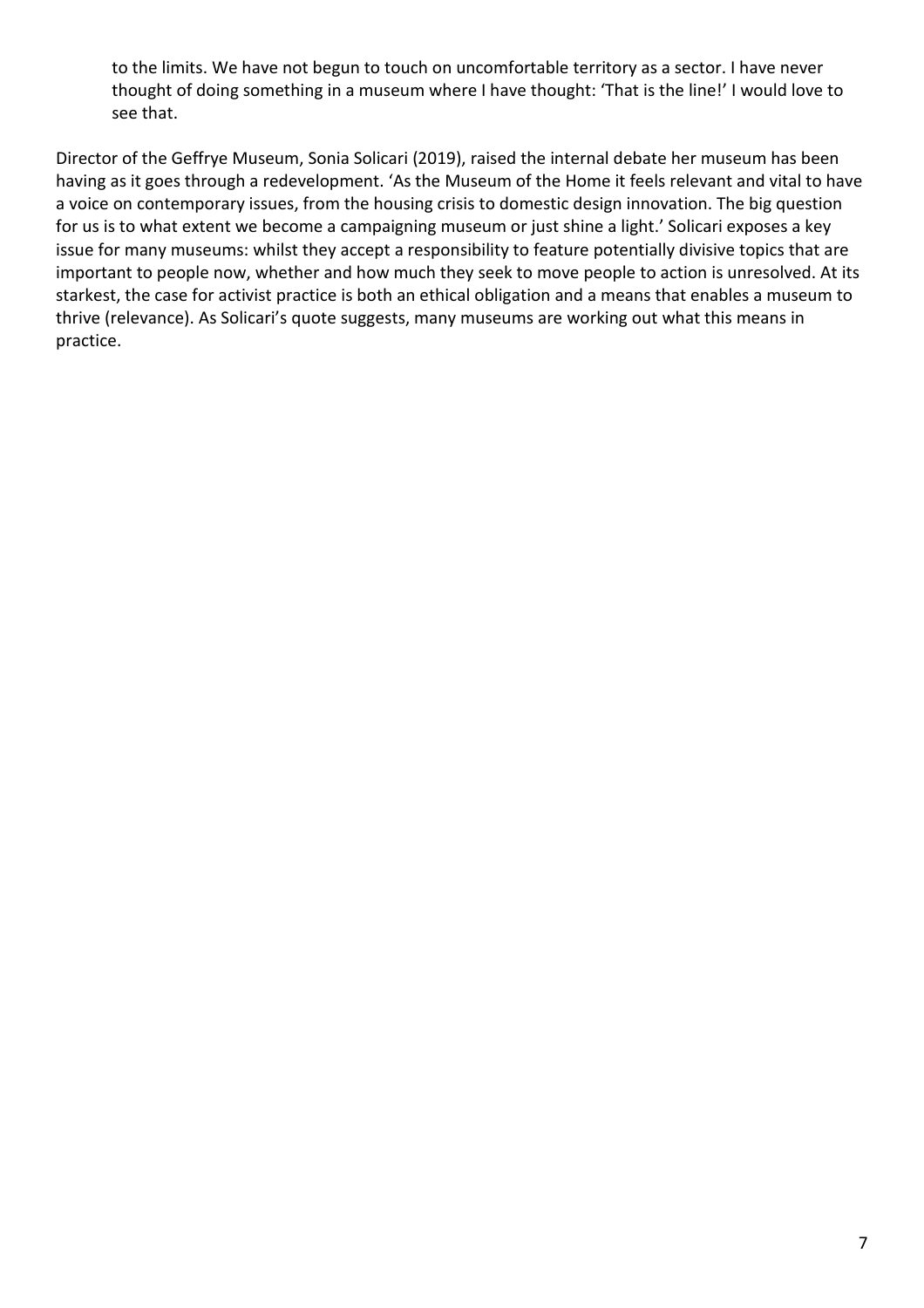## <span id="page-7-0"></span>**SECTION 2: A NOTE OF CAUTION - RESISTING AN OVERT POSITION**

Whilst none of my sources state that museums should be neutral, they do raise notes of caution. Sharon Ament (2018), Director of the Museum of London, in discussing their 'Archiving London after the Brexit Referendum' project, raises a point about when it is important not to take a position: in order to be able to gather archive material. People from both sides of this contentious debate have to trust the museum in order to talk and share their views and material, and the museum therefore frames the Brexit project as 'Brexit is important to London' rather than taking sides:

Regardless of how we position ourselves within London, which is a lot Remain, there are some boroughs, like Barking and Dagenham, which are adamantly Brexit, so we really do need to reflect that and understand it. And whilst and it is very easy to be seduced by your own interests…Ultimately it's about understanding the moment.

Tristram Hunt (2018), Director of the V&A, states that:

It's important for museums to be confident about their trusted space in civil society, not to fall victim to some discourse that because they are not neutral, their role is invalid, and actually to be quite muscular about helping to frame and foreground contemporary debate. We provide some of the context and insight that actually helps citizens. I think Museums have a role, indeed responsibility, to frame discourse and debate around contemporary issues. I don't think that they should adopt a partisan position themselves… I don't think they should pursue a policy outcome, but they can elucidate, highlight, bring to the fore, some of these issues…

This statement reflects the context in which Hunt stands – as director of a large national museum. It might be argued that a national museum cannot overtly pursue a policy outcome or be party political. But framing and foregrounding contemporary debate is inherently political (with a small 'p') and in choosing what to frame and foreground, even with masses of public consultation, a museum is choosing what matters and consequently influencing social and political discourse.

Louise Mirrer (2018), Director of the New-York Historical Society, similarly resists the thought that her institution is political, or that it aims to have a position. At the same time, the New-York Historical Society is privately funded (by liberal funders, which in this case allows a great deal of editorial freedom), and has a record of exhibitions exploring highly political issues such as modern slavery, and histories of activism, racism and LGBTQ lives. Mirrer states that 'In the best of circumstances we're not pushing a viewpoint but we are trying to make people think differently about a topic'. Are these two things so different? Mirrer is open that she and her staff might consider an agenda or position, or the impact they hope that might have, but that ultimately they strive for academic excellence and balance in an exhibition.

Clare Barlow (2018), Curator at the Wellcome Collection, offers further helpful perspectives on the issue:

I think though that if you go in with an exhibition that you intend to change people's minds with you won't succeed – you can encourage visitors to reflect on how they think about something or to engage with new material. To assume that you can change the world is to do your audiences a terrible disservice: they may be far more advanced in thinking about these issues than you are. An exhibition is a series of propositions rather than a solid lump of knowledge that you pass to people in a straightforward way.

Dina Bailey (2018) says that it is important to have a position on a contentious issue. However, she talks about her work with museums embroiled in the (USA) confederate monuments debate and how she suggests that a museum's position does not always have to be whether they agree or disagree: 'the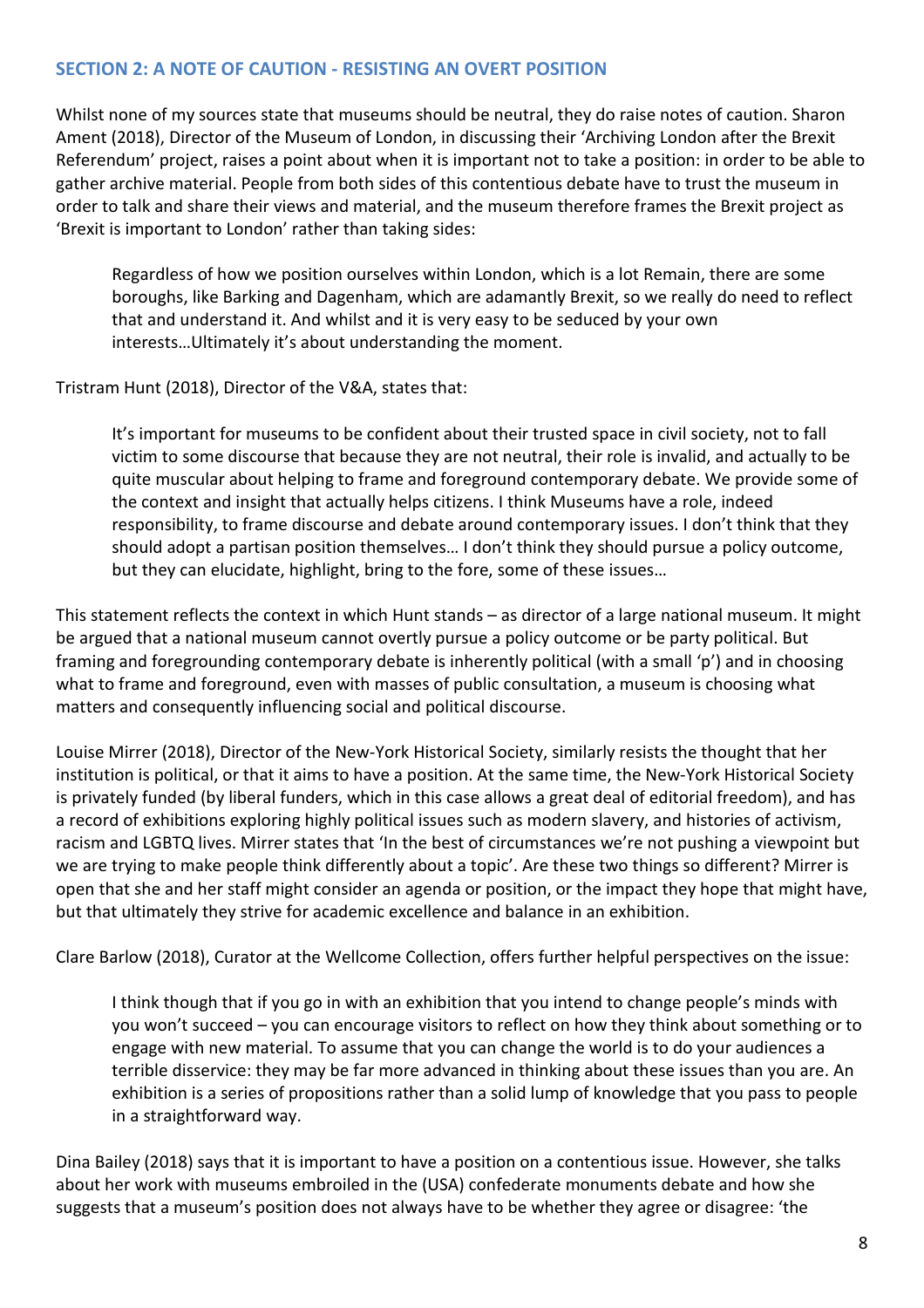position can be that "we value non-violence" or that "we believe in bringing the community together"'. Rather than taking sides, the museum is seeking to find a way to frame a contentious subject in a way that potentially unites rather than divides. This approach is helpful – especially in the context of a very heated public debate – but eventually the museums may need to revisit their position as they decide whether or not to take monuments into their collections, reject them, or support their care in any way.

At the Museum of London, Sara Wajid (2018) considers its role in city debate:

We've been talking about being a confident convener here, when we think about the new museum, rather than taking a position. So on Brexit, London is famously at odds with the rest of the country. How do we deal with that? Do we reflect London, and say that the majority view is this and so as the Museum of London we have to get behind that? We can't, because not everyone in London unanimously voted the same. But being a confident convener in this complicated terrain is, I think, our role. The fact that we can draw on historical precedents around republicanism or the city being at odds, all of these questions of governance, uniquely positions us outside of party politics and means that we are able to draw on the collections to inform that conversation<sup>[6](#page-8-0)</sup>.

Picking this apart, does being a confident convener mean that the Museum of London is putting an argument in an historical context without taking sides? Does it mean it is aiming for a balance, rather like the BBC, without pushing a view? In the context of Brexit, where respect for both sides of a position is arguably necessary, balance is helpful. Striving for balance on some other topics (for example, sexism or racism) is more problematic: visitors can come away with existing prejudicial views strengthened and there is no challenge to think about equality. It would seem that questions of balance and impartiality need to be issue-specific.

Also related to this idea of impartiality is the role of museums and galleries in programming or commissioning activist artists and practitioners. If museums and galleries are seen as void spaces filled by rotating artists each with their own activist aims, where is a museum's voice (and role)? Visitors might assume that commissioning or showing a work implies agreement with whatever issues or positions are raised, unless stated otherwise. Does a museum have an obligation to state its position on an artist's political stance, to make it explicit rather than implied, to increase visitors' understanding of context, to endorse an ethical stance if that is a museum's aim?

Adam Weinberg (2018), Director of the Whitney Museum of American Art, New York, states that the duty of the Whitney is to its artists, not to visitors:

I think that artists are saying such different things, so if you harness yourself to one artist you would be in opposition to another artist. Our job is to offer up the ideas of multiple artists and multiple visions because art is not one thing. If you represent artists you offer yourself up to many views.

Implicit in this statement is the context of the Whitney: situated in the liberal city of New York, its visitors are broadly liberal. Weinberg wrote in his statement about the Whitney's Jimmie Durham retrospective<sup>[7](#page-8-1)</sup> that:

Durham does not belong to any of the three Cherokee tribes and vigorously opposes the system of tribal enrolment on political grounds. Recent discussions of these points have allowed audiences to

<span id="page-8-0"></span>**<sup>6</sup>** This is similar to the playwright James Graham who 'refuses to moralise', and explores, through historical moments, how similar values can lead to very different political views. Is he one of theatre's equivalents to a confident convenor? Billington, M. 'Ink review – James Graham's riveting account of the birth of the Sun' Guardian, 28.06.2017,<https://tinyurl.com/y98w5zqt> [accessed 28.02.2019]

<span id="page-8-1"></span><sup>7</sup> Exhibition: *Jimmie Durham: At the Center of the World* (3.11.2017 – 28.01.2018)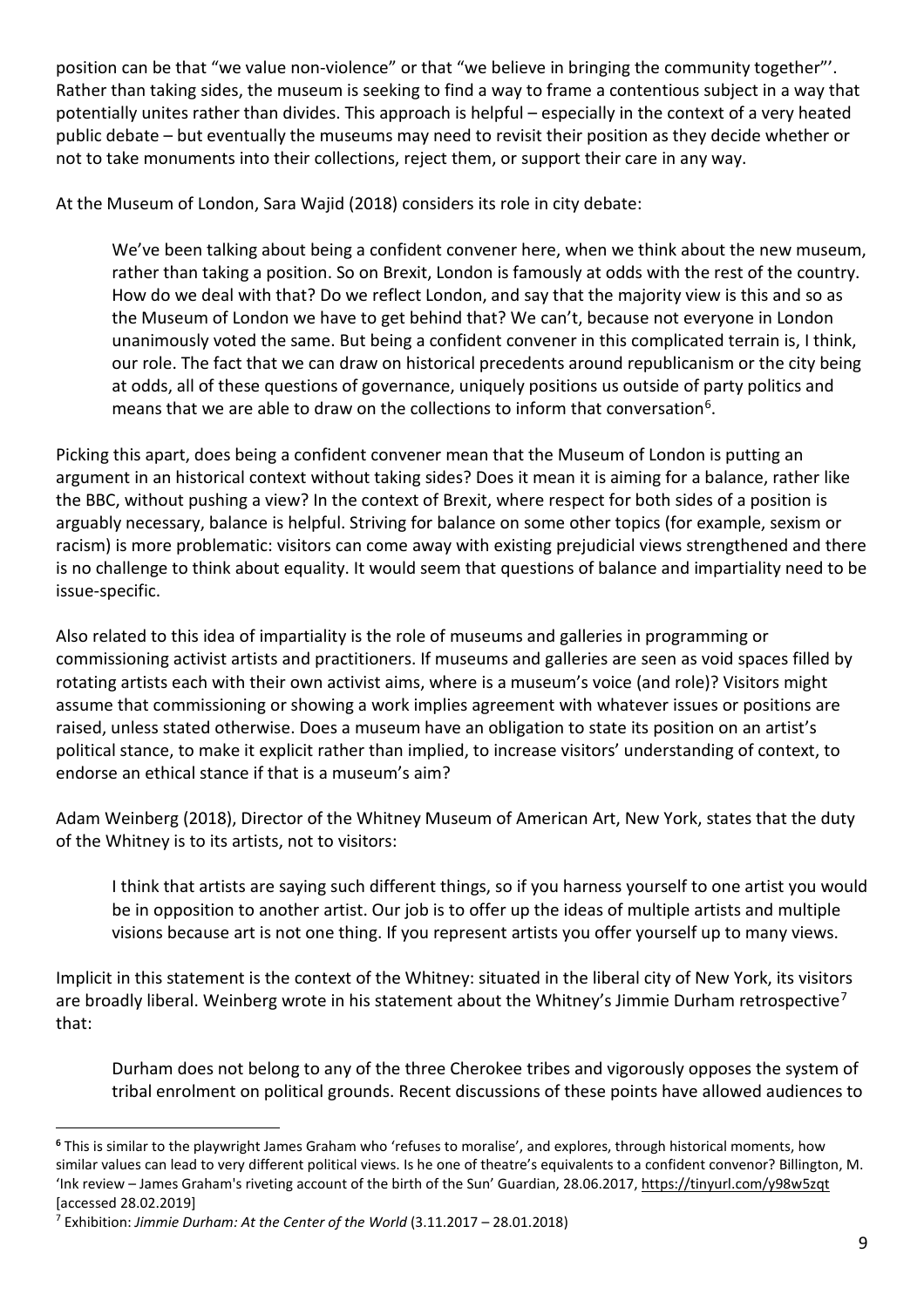consider vital questions about tribal sovereignty, and what it means—or does not mean—for an artist to self-identify as Native American. This exhibition does not claim to resolve these questions, but it can serve as an invaluable forum for discussion, debate, and education by bringing rich and powerfully intelligent art into dialogue with complicated ideas. Audiences can explore these issues through resources on our website, in-gallery tours, and public programs. Our role as a museum is to present the work of compelling artists who have significant things to say and questions to ask. We feel strongly that Jimmie Durham is one such artist.[8](#page-9-1)

This stance on the one hand maintains the gallery's objectivity but on the other hand could be seen as an endorsement of Durham himself, and by extension, his politics. By choosing to exhibit Durham's work, the gallery validates the questions the work raises. Its position is that the work is important.

Katherine Ott (2018), Curator at the Smithsonian National Museum of American History, feels that museums have a duty to intervene in controversial issues, even if that doesn't mean overtly taking a position. She states:

We…make the world safer and we save lives. Because…there is sociological literature that shows that in schools where there is bullying for queer kids. Just saying 'LGBTQ', just acknowledging and naming that there are people, there are students for whom that is an identity. You don't have to say good or bad about it, just saying it reduces the bullying... We did a small press event…to announce some of the recent collecting we'd done relating to the LGBTQ stuff… The social media audiences were over 8 million. Globally. And thinking about knowing that just naming it makes the world safer… If they just see 'Smithsonian LGBTQ' it means we think it matters…That's what museums can do – validate and affirm people's lives and their connections, and make the world safer just by naming things we think are important.

Sharon Heal (2018) gives the example of *Protest Lab* where Museums Sheffield encouraged local people to decide which issues they might want to protest about. In that case their stance was not necessarily, 'we agree with what is being protested' but that 'we want to give local people a platform to voice their concerns about what matters to them'. Museums Sheffield saw their role as enabling activism and supporting communities, but not setting the agenda.

So whilst accepting that museums are inherently biased, practitioners are trying to resolve how contentious issues can best be interpreted and approached. Whilst all museums agree with holding a space in which contentious issues can be explored, some are cautious about how much it is useful to 'dial up' or emphasise an overt position.

# <span id="page-9-0"></span>The role of values

Another way of articulating a position is to insist on a set of values rather than explicitly taking one side of an argument. Values can inform, justify, direct and help sustain a position: Sandell and others have written about the importance of values-led programming, taking into account lived experiences and a multiplicity of perspectives (Sandell, Lennon and Smith 2018). At the National Trust, for example, the organisation's value of inclusivity embraced in the mission 'Forever, For Everyone', underpinned the programme *Prejudice and Pride*, which focused on LGBTQ hidden histories at National Trust properties through a series of exhibitions and events in 2017. Values can also *be* the position. As Tony Butler, Executive Director of Derby Museums Trust and the founder of the Happy Museum Project, says:

<span id="page-9-1"></span><sup>8</sup> Weinberg, A. (2017) *Director's Statement. Jimmy Durham: At the Center of the World.* Whitney Museum of American Art. <https://whitney.org/DirectorsStatementJimmieDurham> [accessed 15.2.2019]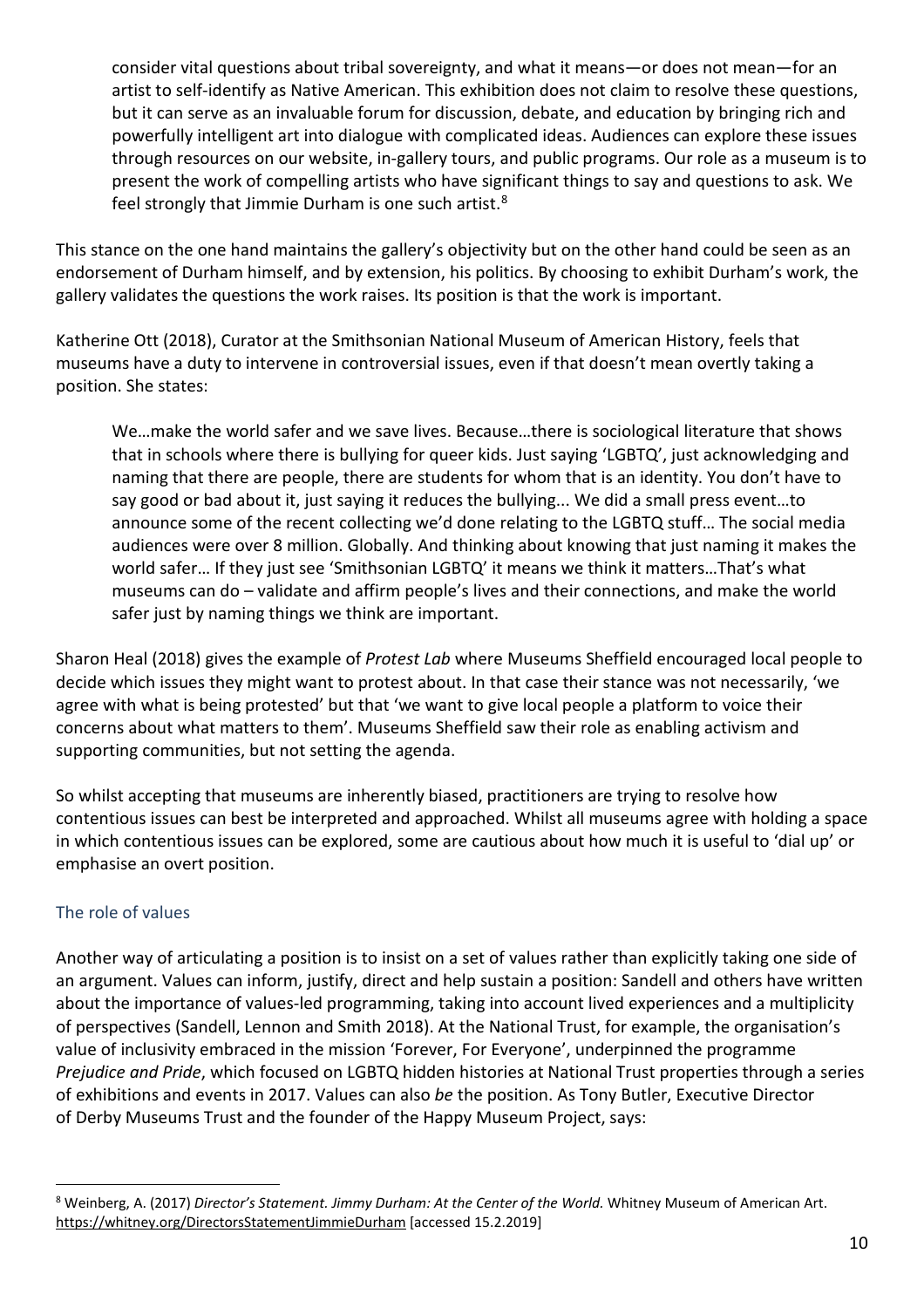Museums can be activist organisations and (to paraphrase Berthold Brecht) be both a mirror to society, and a hammer with which to shape it. But if there is a reluctance to explore values at odds with a dominant cosmopolitan perspective, they will forever preach to the choir. [Museums] can…act as a starting point and stand for values which are non-negotiable such as religious tolerance, respect for the rule of law, the rights of minorities. These are the British Values taught in every English primary school…[9](#page-10-0)

However, if museums take a position to, for example, support the rights of minorities, then it might be argued that they *are* taking sides on a contentious issue and potentially risk 'preaching to the choir'. Museums, I suggest, need to support these values overtly – and, at the same time, consider how best to appeal to as many people as possible.

Research into values by the Common Cause Foundation<sup>[10](#page-10-1)</sup> came out of societal divisions following Brexit, and found that people think of themselves as holding certain values but tend to think that the person next to them doesn't hold the same values. It showed that we as citizens *should* think more highly of others, but we don't. What is the learning for museums in this? And how can emphasising and advocating shared values help when negotiating contentious issues in a museum setting?

i<br>I

<span id="page-10-0"></span>**<sup>9</sup>** Butler, T. (2017) 'If not here, where? – the museum as host in a [polarised](https://tonybutler1.wordpress.com/2017/03/15/if-not-here-where-the-museum-as-host-in-a-polarised-world/) world.' *tonybutler's blog*, 15.03.2017, <https://tonybutler1.wordpress.com/> [accessed 14.02.2019]

<span id="page-10-1"></span>**<sup>10</sup>** Jennings, H. (2017) 'Values for stronger communities – new resource' *Happy Museum Project*

[http://happymuseumproject.org/new-resource-museums-troubled-times/\[](http://happymuseumproject.org/new-resource-museums-troubled-times/)accessed 14.02.2019] and Common Cause Foundation research page: https://valuesandframes.org/downloads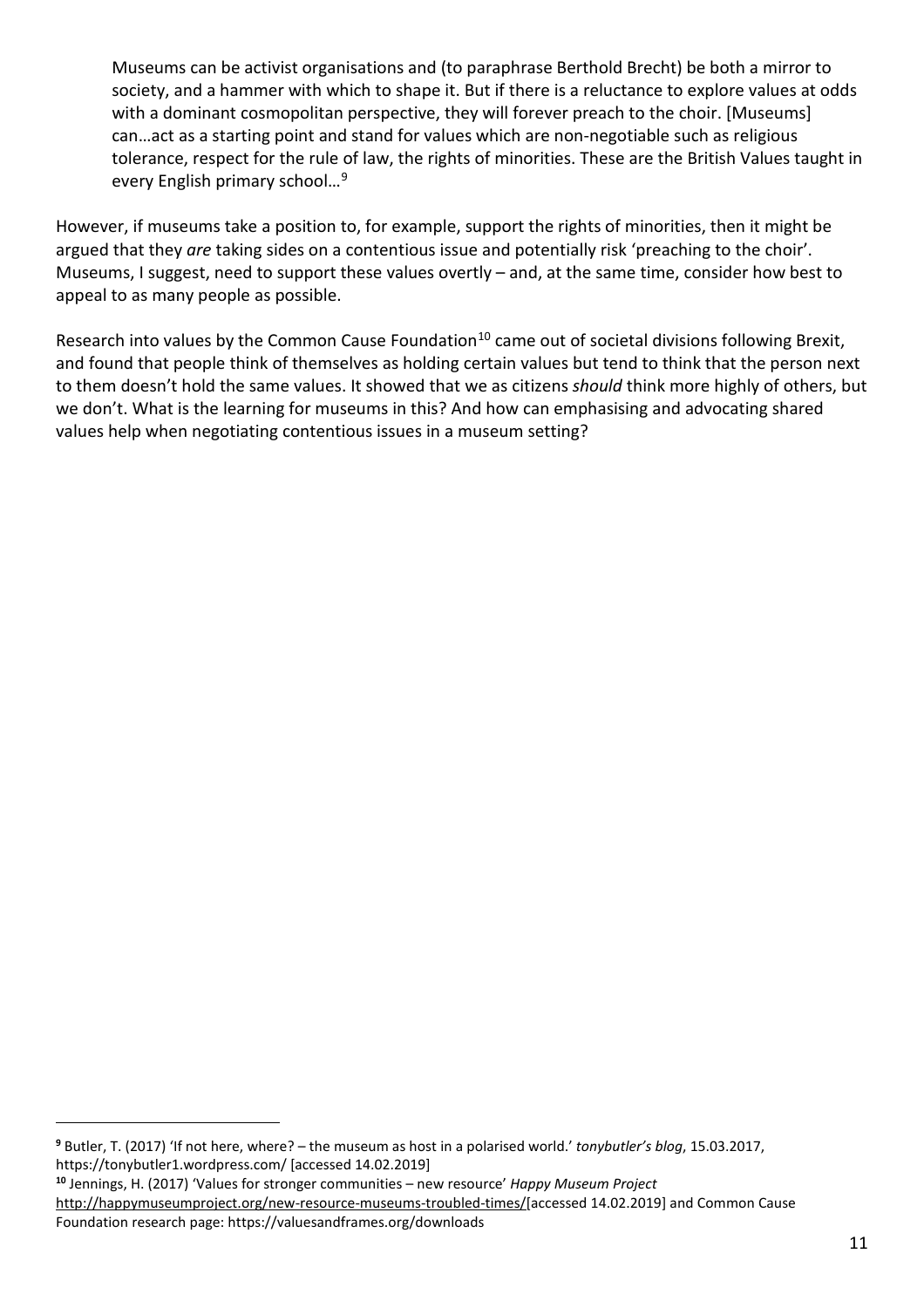## <span id="page-11-0"></span>**SECTION 3: WHAT INFORMS THE POSITION OR APPROACH MUSEUMS MAY TAKE?**

In order to decide how to articulate a position, there are many things that an organisation and its leadership may need to consider. In dealing with the paradoxes that these considerations throw up, museums need to interrogate who they are, who they are there for, what they have and what they can risk.

Museums should also think about what success means for them, in their context. How do you tell if your approach is working? A key indicator is audience numbers. David Fleming (2018), Professor of Public History, Liverpool Hope University, Former Director of National Museums Liverpool, queries 'Have we affected people's viewpoints? I like to think so. If a museum has a particular viewpoint and is very busy it's probably working.'

Dina Bailey (2018) thinks of movements needing different approaches depending on the situation. For example, she sees that the American Civil Rights movement needed both Malcolm X's uncompromising approach and Martin Luther King's more open approach. Using this analogy, different issues and different museums have to use different approaches, and have different measures of success. There is no right or wrong.

#### <span id="page-11-1"></span>Knowing yourself and your organisation

Sharon Ament (2018) at the Museum of London states:

First of all know who you are…your mission gives you the ground rules, the framework and the parameters within which you can legitimately and properly operate. So for the Migration Museum that would be very different to the Fan Museum.

David Fleming (2018) agrees, and also advises authenticity: 'Have clear principles of your own. The worst case of cultural practitioner is someone who sways anyway the wind blows'.

Dina Bailey (2018) explains that it is important to be clear on where you stand on contentious issues (both individually and as an organisation) so that if you are in dialogue with someone about this issue you can listen to them fully in the moment without being distracted by simultaneously working out how you feel. Knowing where you and your organisation stand on an issue and understanding why certain decisions were made can increase bravery and improve the approach.

Director of the International Slavery Museum, Richard Benjamin (2018), says you also have to be clear of your goals and your limits in order to make best use of resources:

It's a broad church of subjects but very strategic and that's why there are gaps. Because of resources you can't do everything… We had to do something really current, and that's why we've developed all those partnerships. We were new and when you are new you have limitations and aspirations.

#### <span id="page-11-2"></span>Embracing risk

Many of the interviewees spoke about the importance of risk-taking in activist practice, talking about anxiety as well as bravery. David Fleming (2018) puts risk in an international context:

If you're in Moscow it's a whole different world than it is in Manchester. In other countries there are genuine worries about safety, funding etc. In those cases you have to get into international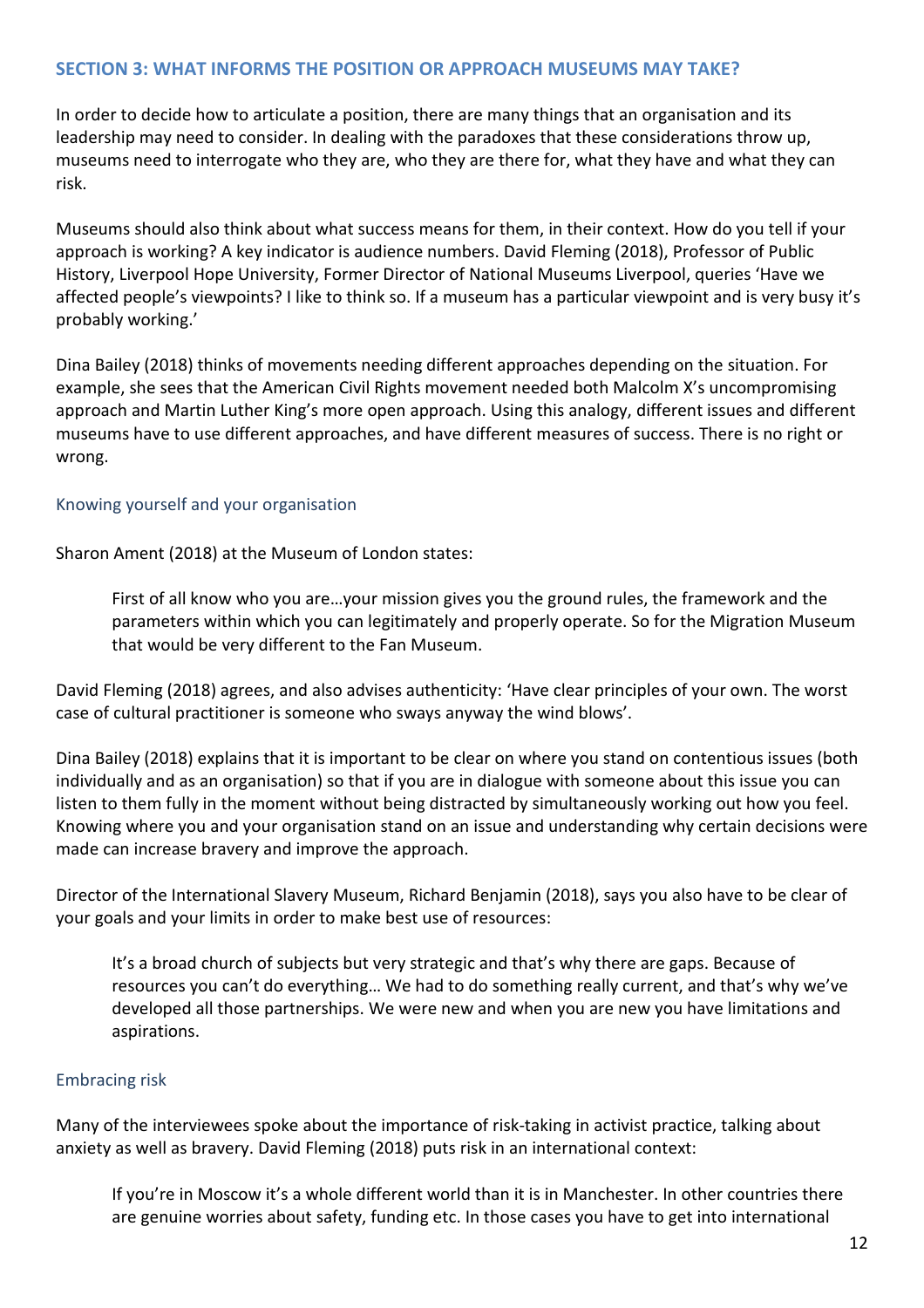dialogue. So if you are trying to work in a totalitarian state, the only way you've got of being more modern is to talk to people in other countries, get them to come and talk about freedom of speech, about their practice. I get very impatient with people in free speech areas who say 'We can't do that…' Have a go! You're not in Myanmar, in Cambodia, in the Philippines. What everyone wants in every nation is big diverse audiences, and in some countries that is not as easy as falling off a log. But in this country I actually believe it is.

Dina Bailey (2018) concedes that it is easier to be more radical in theory than practice: theory allows one to be idealistic. There is anxiety in many museums about being overt about an ethical position and in changing practice. There is concern about the risks. There is also a lack of confidence. Lonnie Bunch (2018) dares the museums sector to, in his words, 'Have the will to be bold and also to recognise that a third of what a museum wants to do they don't know how to do. Be comfortable with that ambiguity.'

Taking a position often involves interpreting collections in a different way, which can feel like a liability. To take risks, all kinds of support are necessary. In the context of the exhibition *The Past is Now: Birmingham and the British Empire* (2018)*,* Sara Wajid and Rachael Minott explain that:

Advocating for what might be deemed radical action from the outside to those on the inside required a process of constant negotiation. To manage this, we lent heavily on Museum Detox members within and beyond Birmingham Museum and Art Gallery. It is worth noting that the museum service has the most ethnically diverse museum workforce in the UK and that Birmingham has the largest young BAME population in Britain and this context was key to the success of the project. We needed to decompress, feel supported and understood while attempting this complex experiment (Wajid and Minott 2019: 33).

So to be radical, Wajid and Minott needed to feel supported. But what about taking risks in a place that does not even have this level of support? Related to this, how can leaders best empower staff throughout their organisation to be values-driven and to take risks? What do leaders need in place in order to take a position?

Bailey (2018) suggests that the senior team needs to create safety nets for staff and ensure that they are and feel supported. She also goes back to the importance of knowing one's organisation. The senior team should create a box (mission and value statements, strategic frameworks, forward plans) that allows staff to make realistic decisions within it but also to understand those frameworks and limits and to jump out of that box when they need to.

Clare Barlow (2018) advises that if a museum is taking a risky approach then it should be aware that staff are putting themselves in a vulnerable position, and need supporting in many different ways. Staff need to be sure that senior management is utterly behind the approach being taken. They need to recognise that they may be exposed to offensive remarks or behaviour, and their managers need to put support in place in case this happens. Barlow agreed with being explicit in support - for example flying the rainbow flag to show support for LGBTQ equality (as the National Trust did for their *Prejudice and Pride* programme), reading it as a message of support from the organisation to staff as well as visitors. 'That duty of care to staff is something that should at times be publicly visible.'

Margo Lukans (2018), trustee of Abbe Museum (USA), writes in the context of decolonising a museum that it is important to 'engage the emotional experiences' and 'if we expect a bit of a rough emotional ride, then we are less likely to get stalled by guilt, or by feeling blamed, or by our own sorrow':

Learning to expect the strong emotions helps. I advise venting: I advise my students to write, or scream into a pillow, or to have a good cry all alone in their car—and I also say, give yourself a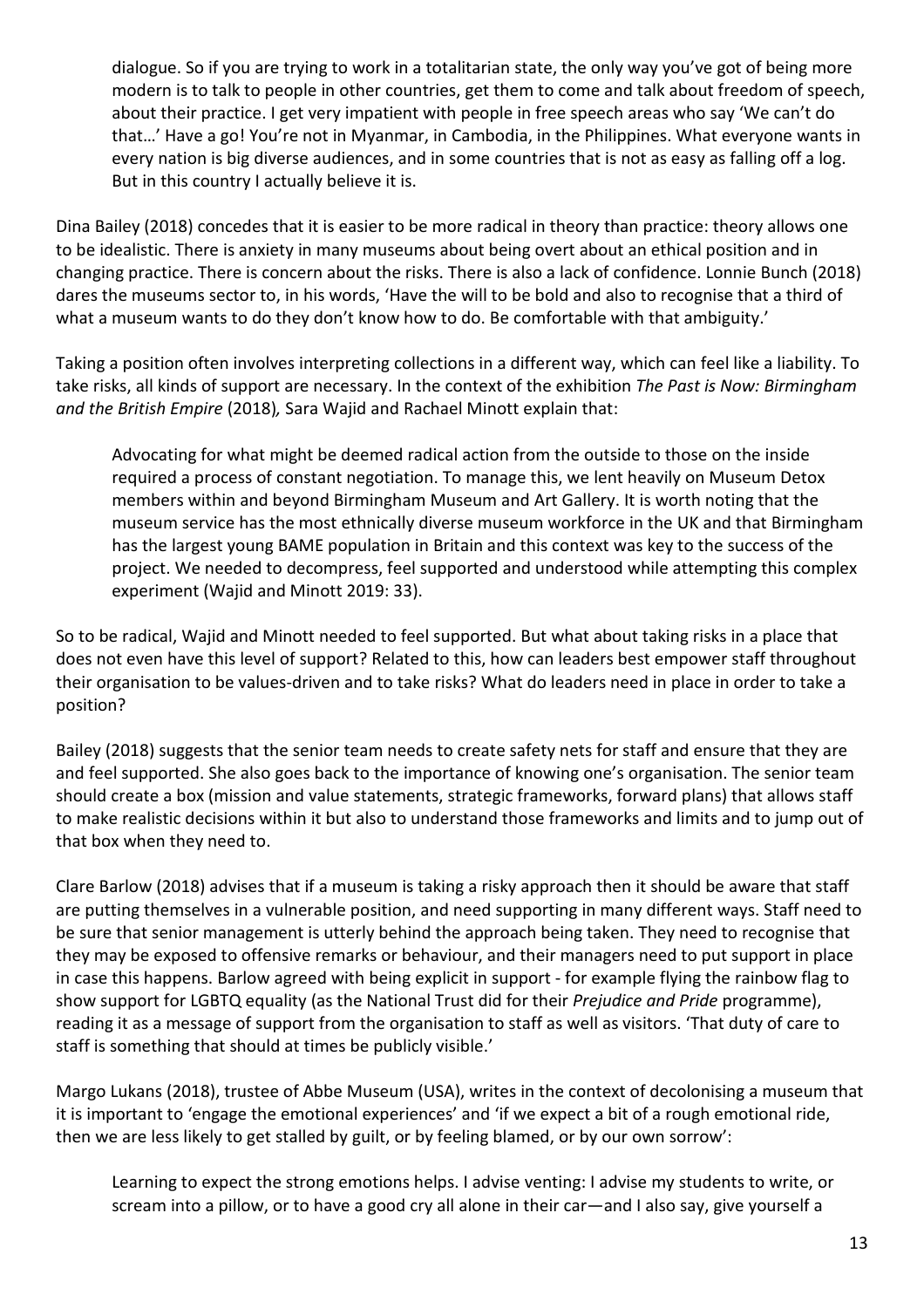break and expect that you're going to experience these things—don't be shocked, and trust that the feelings will evolve and eventually be manageable…It all comes back to your vision of the way life should be—I know the reason we've already come so far is our shared desire to live in a world of truth and justice.

The National Gallery of Art in Washington DC named Kaywin Feldman as its new director in December 2018. She voiced that we should expect risk:

Art museums are intensely political organisations—political with a small 'p'. Art is political because it is an expression of lived human experience; identity, love, sex, religion, death, home, happiness, and trauma have always been subjects for artists. A concerned trustee at the Minneapolis Institute of Art, where I am the director, recently asked me if we would ever be the focus of protest. I assured him that we would, and urged him to walk around the galleries if he wanted to find offense. We have it all on our walls: imperialism, colonialism, war, oppression, discrimination, slavery, misogyny, rape, and more $^{11}$ .

Esme Ward (2018) makes the point that sometimes we can worry too much about risk, about being the safe space for unsafe ideas - and who wants to come and explore an unsafe idea? She challenges the way we as a sector frame this invitation and our remit. She also says that often risk comes where we least expect it and is not present when we do anticipate it:

We worked with Art Fantastic, with a drag artist called Cheddar Gorgeous, exploring collections around the theme of transformation and gender…They did a drag show intended for families…I did a lot of work and thinking to prepare for it. When it came up: no problem. Our nervousness and sense of what might be divisive, challenging… No, it really wasn't! It's an ongoing process as an organisation to look at ourselves and think maybe we are throwing our energy in the wrong place actually.

Clare Barlow (2018) asserts that museums are far too risk-averse and advises audience consultation:

I think museums are intrinsically conservative. They often assume that visitors will be more concerned than they actually are. Audience research is an incredibly powerful tool if you want to do something contentious. There is a place for those bland, beautiful shows. That is totally legit. At the same time there is a nervousness that if you do something never done before, audiences won't like it or you… There is then a sense that you ought to do it in the way that visitors are most likely to expect.

Sharon Ament (2018) describes this conservatism as nervousness and empowers her staff to experiment, and to think about the future and present as well as the past:

For [the Museum of London] as an institution…what we are doing is, and this takes a little time, is to really start to feel confident between the interplay of the past, present and future. Museums really, really feel confident with the past, and that's great, as the past is a safe place, because it's distant. So that's where I think the issues are. It's about that confidence and knowing about that interplay, and in fact looking into the future. The institution of the museum and particularly

<span id="page-13-0"></span>11Kinsella, E. 'Kaywin Feldman Becomes the First Woman to Direct the National Gallery of Art in Washington', *Artnet*, 11.12.2018 [\[https://tinyurl.com/y3b7bt7d\]](https://tinyurl.com/y3b7bt7d)[accessed 03.01.2019]. See also MIA's Centre for Empathy and the Visual Arts; a think tank researching how museums can build a more just society: https://news.artnet.com/art-world/minneapolis-institute-art-empathycenter-1169075.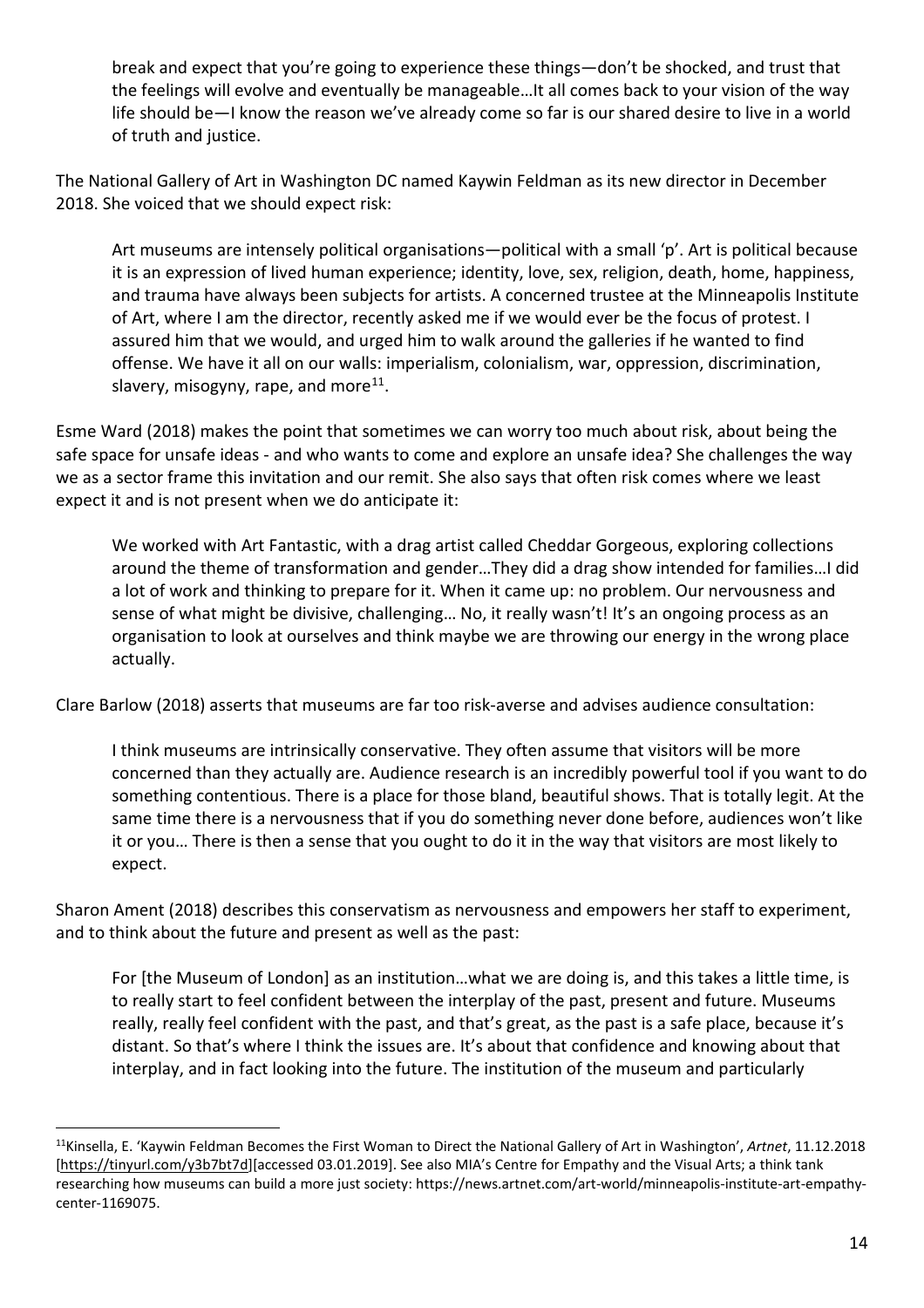museum curators feel nervous about that. So what we are doing is becoming less nervous by testing and piloting and doing things which…shift us and can help us explore.

Conducting audience research, piloting ideas and gaining confidence to try out new approaches can help mitigate anticipated risks.

As the in-house curator, Sara Wajid (2018) invited risk when working with external co-curators for *The Past is Now: Birmingham and the British Empire* (2018), who specifically wanted an exhibition panel on capitalism:

They explicitly said that capitalism is a system that exploits the many for the few. At the time I was uncomfortable with the panel and thought that it was a bit partisan, it's not super sophisticated, limited as it was by the word count. That is quite a confident assertion of a complex idea that is being necessarily grossly simplified by the panel. Sure enough, that was the panel that exercised audiences the most, that led to complaints more than any other, that sparked the critical press coverage in *The Times*.

The reason that I didn't debate with the co-curators to take that panel out was because it felt, well if this is uncomfortable this is probably exactly the thing we need to test. The only way we will test it is by platforming it. We will test it, and frankly there is an implicit neoliberal tidying away of capitalism as a model in a lot of museum content and panels. This is the default background and context and of course this is how we do things… We operate in a neoliberal context and if you don't actively question it at any point you are by default affirming it. So I thought okay, so this is going to be a bit uncomfortable but equally this is why many people don't come to museums – because they are boring and they tidy things away and they are too discrete and you can only let it poke out. So I guess that was a way of doing that.

It wasn't sophisticated, wasn't subtle, and I think that often things are too subtle in Museums. I am middle class and my tastes are very museumified, discrete and radio 4-y but that wasn't who the co-curators were and that wasn't their style, so it was really our job to be a confident convener, let it play out, and then we had the conversation with the people who were very troubled by it, and now the museum knows something it didn't know before. From my point of view it was great for the museum, because when does the Birmingham Museum and Art Gallery get featured twice in *The Times*? [At the same time] by the piece coming out I was able to say [to the co-curators] this is why we had to be careful.

Lonnie Bunch (2018) constantly anticipates and mitigates risk: 'We just had to realise that controversy was always going to be part of who we are… I spent many years getting the media excited about our museum so that if there was a controversy we could have our say'. This proved useful – for example when women protested against convicted rapist Bill Cosby being featured in the museum. Bunch's response was:

I'm a historian of a culture that has been erased and misinterpreted. No one who is important in history will be cut out of this museum. I will ensure at the time that we write about it. Cosby did this, but his reputation has been tarnished for all time. So the notion was to make sure you can get your message out. Work with the media before you need them. Play to your strengths – I am good at talking about things. When I needed them I could reach out to the reporters I knew.

Esme Ward (2018) balances risk against what she says is knowing and acting on what is 'Your true North': 'We need to be brave. I know the places I have been that have got me excited are not the ones talking about it, they are just doing it. They're trying, they're failing, they're trying again, failing again… their commitment is in the DNA of the museum. The purpose is clear, the commitment is clear.' How does a museum balance risk against bravery and mission? What is the sector's attitude to failure and how does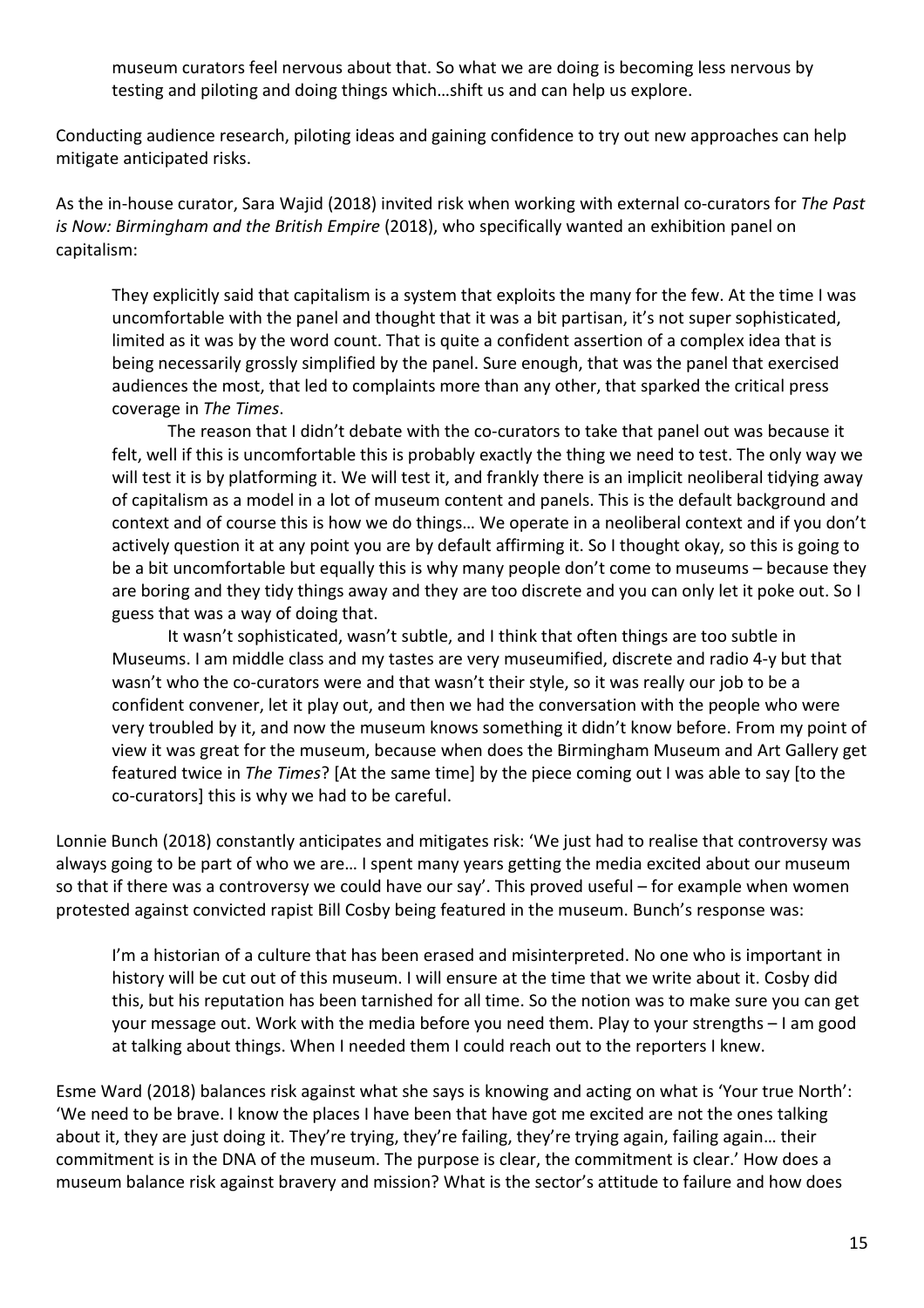this influence the level of experimentation taking place in museums? How can (or should) practitioners, directors, funders feel more comfortable with risk?

## <span id="page-15-0"></span>Resources and organisational structure

Linking risk to resources, Sonia Solicari (2019) makes the point that many funders aren't encouraging museums to change their practice. 'Tackling controversial subjects carries an element of risk - I'd…love to see more funders embrace this and challenge museums to be heard.' As Solicari's point underlines, resources are a huge consideration in a museum's approach. Richard Benjamin, for example, states:

I have always believed that content and exhibition subject matter is led by me and my team. The difficulty is when there are things beyond my remit, e.g. resources, timescale… it affects the content you are trying to look at... So it isn't just a straight sit down, what do we want to do next? Saying that...I don't think it's actually ever prevented us to do what we wanted to do, but there have been battles. And its alright saying you're going to have a brilliant photo exhibition on Brazilian Slavery, you've got the partners in place…But then you've got to work out where its going to go, the size of it…That's where there are frustrations, it's the structure of the organisation, working with other teams, that can be difficult.

Embedding practice across the museum can overcome resource issues. Janet Dugdale (2018) explains how this strengthens practice and the museum's message:

It is being core. It is not doing something separately on the side that can be cut. Embedding something. All of the history curators have as part of their job descriptions to be outward looking and develop participatory practice. Quite a lot of the work has continued [since the new Museum of Liverpool funding ended] and is more distributed. Which is actually good. You can't have just two or three people pushing it forward it…it needs everyone to push it…'

Sonia Solicari (2019) raises a question about 'moving from being object-focused to more issuesfocused: we need museum staff who are confident to drive this vision forward – comms, curatorial, front of house - it's all-encompassing.' David Fleming (2018) explains: 'After a certain amount of time with a good positive recruitment policy, you end up with a team that is comfortable with controversy and comfortable with issue-based museum work, as opposed to pretending there is no issue and that is all academic.' This point about staff also raises an issue for collections and collecting – it is easy to find archive material about controversial issues but what about objects? How important and central are museum objects to whether and how museums take a stand on an issue?

## <span id="page-15-1"></span>Sharing control

There is also a point to be made about power and control in taking a position. Should a museum always control its position, its ethical stand on a subject? Or should it delegate and consider itself, as in the case of a city museum, part of a much wider community. As Esme Ward (2018) considers:

It depends on what it is you are doing…who you think tells that story. Part of it for me is thinking about who tells those stories, and thinking about the whole museum and our work as a collective endeavour, for our city. And the moment you do that that starts to become a very different form of exploring culture, telling stories, making change, or however you want to think about it. It's a very different way of thinking about it than we are going to transmit this knowledge or tell this story. It really does change how you think about it. So it's the role of the museum to mobilise, convene, as well as sometimes broadcast, sometimes much more active and indeed activist than that. And I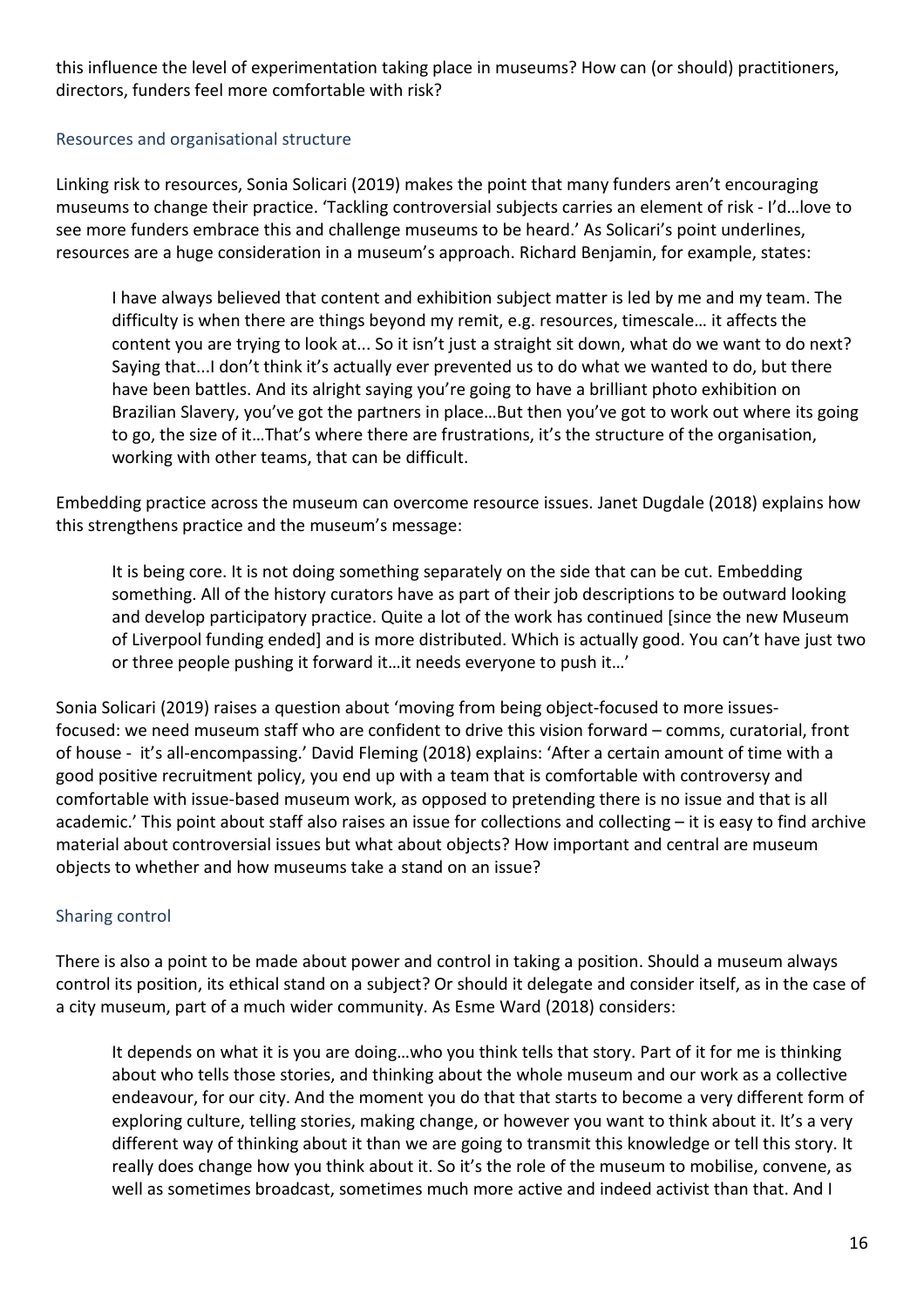think it is indeed all of those, there's a plurality I think that we need to grapple with at the moment and that raises all sorts of issues around control…

Sharon Heal (2018) raises another point about networks. Until recently the Museum sector was very top down (and arguably in many respects it still is) but there has been a rise in networks within the sector that are changing practice at all levels:

One of the fantastic things that I've observed in the sector is a real burgeoning of networks. They often started as a peer support network, thinking about careers. If you take the example of Detox, that is about solidarity. And it has moved on to thinking about 'we need better representation in the workforce more generally, and representation in audiences and collections', and it has become much more of an activist network. I see that happening with other networks, for example LGBTQ networks, women's networks, no matter what that common interest is, and then move on to, 'Actually how do we bring about change?' The [Museums Association] is now ensuring that we give these networks the support and platforms we can.

There has been a rise in participatory practice, spurred on by funders and policy makers, such as Paul Hamlyn's Our Museum Initiative<sup>[12](#page-16-1)</sup>, the National Lottery Heritage Fund and the Arts Council. Anecdotally there has also been an increase in museums working with community organisations and activist, issue-led organisations who can advise and collaborate. Museums are actively working to democratise what they do and how they work, to be as closely aligned to their place as possible, as well as the people around them.

# <span id="page-16-0"></span>Leadership

Individual leaders within or of an organisation, at any level, have a huge role to play in their organisation's activist practice. It helps if there is alignment between personal values and those of the organisation. If someone can't be authentic (living and working to their values) they may become exhausted, demoralised, and ineffective<sup>[13](#page-16-2)</sup>. It can be helpful for individuals to work out their institutional and activist stances, if there is any difference between the two. For example, Sara Wajid (2018), Head of Engagement at the Museum of London and also founder of activist organisation Museum Detox, says she is very conscious of code switching depending on the role of a particular moment, alternating between being activist and institutionalist. Both roles are valid and both can work towards the same cause but in very different ways.

At the Whitney, Adam Weinberg (2018) was involved in a controversy where there was huge dissonance between his staff and trustee board:

Contemporary museums are locked in a paradox. We are the establishment but are often presenting ideas that are against the establishment. That to me is the edge, the conflict in contemporary museums today – how do you present programmes and exhibitions that might seemingly be at odds with your power structure, where your money comes from, which enables you to function? How does the content then affect that structure and what are the potential conflicts it creates in relation to that structure? Sometimes those conflicts are profound, internally and externally. I'm managing up to the board, who represent the establishment and then the staff, for example, who believed that there was a trustee whose company was producing things that are contrary to the values of the museum. If you look at the founding of most museums…that founding is often based on money that might be seen as coming from controversial sources; either you accept the contradiction, or you undermine the capacity for museums to function in a country

<span id="page-16-2"></span><span id="page-16-1"></span><sup>12</sup> Moriarty, G. and Medlyn, S. (2016) *Our Museum Special Initiative: An Evaluation*, Paul Hamlyn Foundation <https://www.phf.org.uk/publications/our-museum-special-initiative-an-evaluation/> [accessed 11.02.2019] <sup>13</sup> See, for example, the *Clore Leadership Programme* website for articles about values: <https://www.cloreleadership.org/cultural-leadership/leading-values> [accessed 23.02.2019]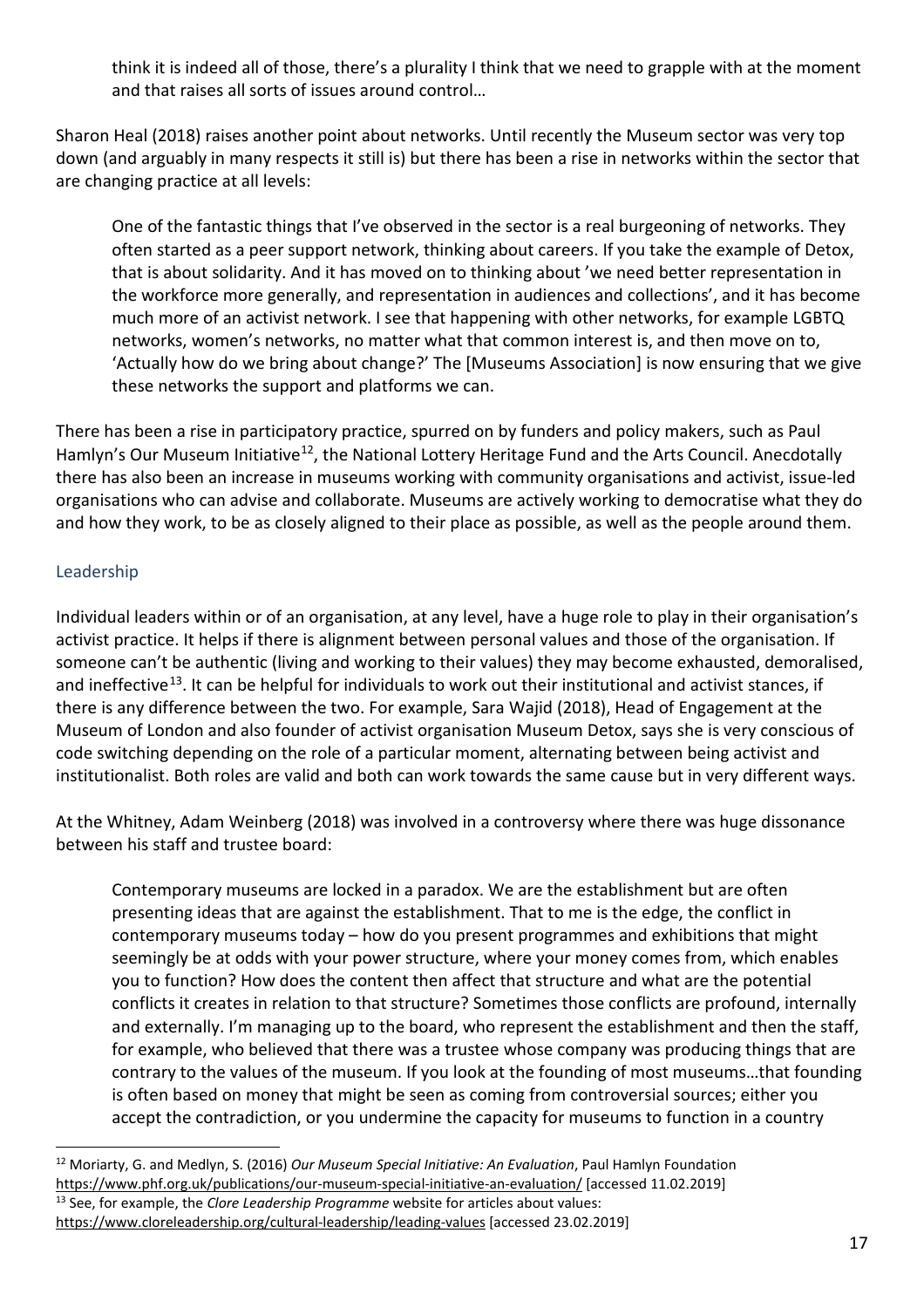where there is virtually no public support for the arts. Basically, what I had to say to my staff is: pick your battles. If they want to be activists they need to understand that it's within the structure of who we are  $14$ .

It is the leader's role to manage the relationship to the board. They also need to ensure that the board is diverse. Dina Bailey (2018) raises the important issue of diversity, observing that at board level diversity is essential to help dissipate power of a board holding a single united viewpoint. Diversity throughout the organisation is vital: a range of lived experiences will enrich and strengthen every aspect of the organisation<sup>[15](#page-17-1)</sup>.

Bailey (2018) encourages agency at every level of an organisation, noting that 'management is very different to leadership'. She encourages people at all levels to 'find a way to use the power that you have'. Small steps are good, as long as those steps don't stop.

Leadership has a huge role in projects on contentious issues, where Bailey (2018) notes 'leadership has to help their teams see the vision, see themselves in the vision and also mitigate against all concerns over the project and even perhaps the sheer scope and size of a project'. Lonnie Bunch (2018) discusses how he managed his project and staff:

I took risks. I knew what I wanted, I knew my expectations, but recognised that curators, staff might need different kinds of leadership – I was chameleon-like depending on who needed what. There is a notion of leadership being a place where you define reality and give hope. And that's what I really tried to do. Setting the highest bar possible. One of the things I realise about leadership, especially in museums: it's so hierarchical. People often like to see the leader fail. What I wanted to demonstrate that we are in this together and I am going to listen and that I want their help. For example, if there was something really important or controversial, I would call people and ask them to think things through. For example a couple of management and curatorial staff to advise, and share ownership. The other thing I do, is make sure we have moments where we come together and have fun as a team.

In David Fleming's (2018) view:

The role of a leader is to be as principled as you can and as open as you can. You've also got to know when to take the heat. It's very important that people are able, for example, in the Slavery Museum, to do what they want to, without getting blamed or castigated. I will take the heat - that is what I am paid to do as a leader. What you don't want from any leader, is that the leader disappears when the going gets tricky.

Sharon Ament (2018) agrees, saying that 'My job is to help people, to challenge, to suggest, to back them up to know that I've got their back, to give them the license to feel a bit more confident and to build and build and build that confidence…'

There should be a clear line of responsibility and an openness embodied by the leadership team. Clare Barlow (2018) advises that:

<span id="page-17-0"></span><sup>&</sup>lt;sup>14</sup> See for example: [https://www.thevillager.com/2019/02/whitney-comes-under-fire-on-tear-gas-trustee/.](https://www.thevillager.com/2019/02/whitney-comes-under-fire-on-tear-gas-trustee/) For advice on funding ethically or meeting other ethical challenges see Long, V. (ed.) (2016) *Meeting Ethical and Reputational Challenges Guidance*. What Next[? https://www.whatnextculture.co.uk/wp-content/uploads/2016/04/Meeting-Ethical-and-Reputational-](https://www.whatnextculture.co.uk/wp-content/uploads/2016/04/Meeting-Ethical-and-Reputational-Challenges-Guidance.pdf)[Challenges-Guidance.pdf](https://www.whatnextculture.co.uk/wp-content/uploads/2016/04/Meeting-Ethical-and-Reputational-Challenges-Guidance.pdf) [accessed 20.02.2019]

<span id="page-17-1"></span><sup>&</sup>lt;sup>15</sup> There is lots of data to support this. See for example Larson, E. 'New Research: Diversity + Inclusion = Better Decision Making At Work', *Forbes*, 21.09.2017 [https://tinyurl.com/y3fqnr6d] [accessed 23.02.2019]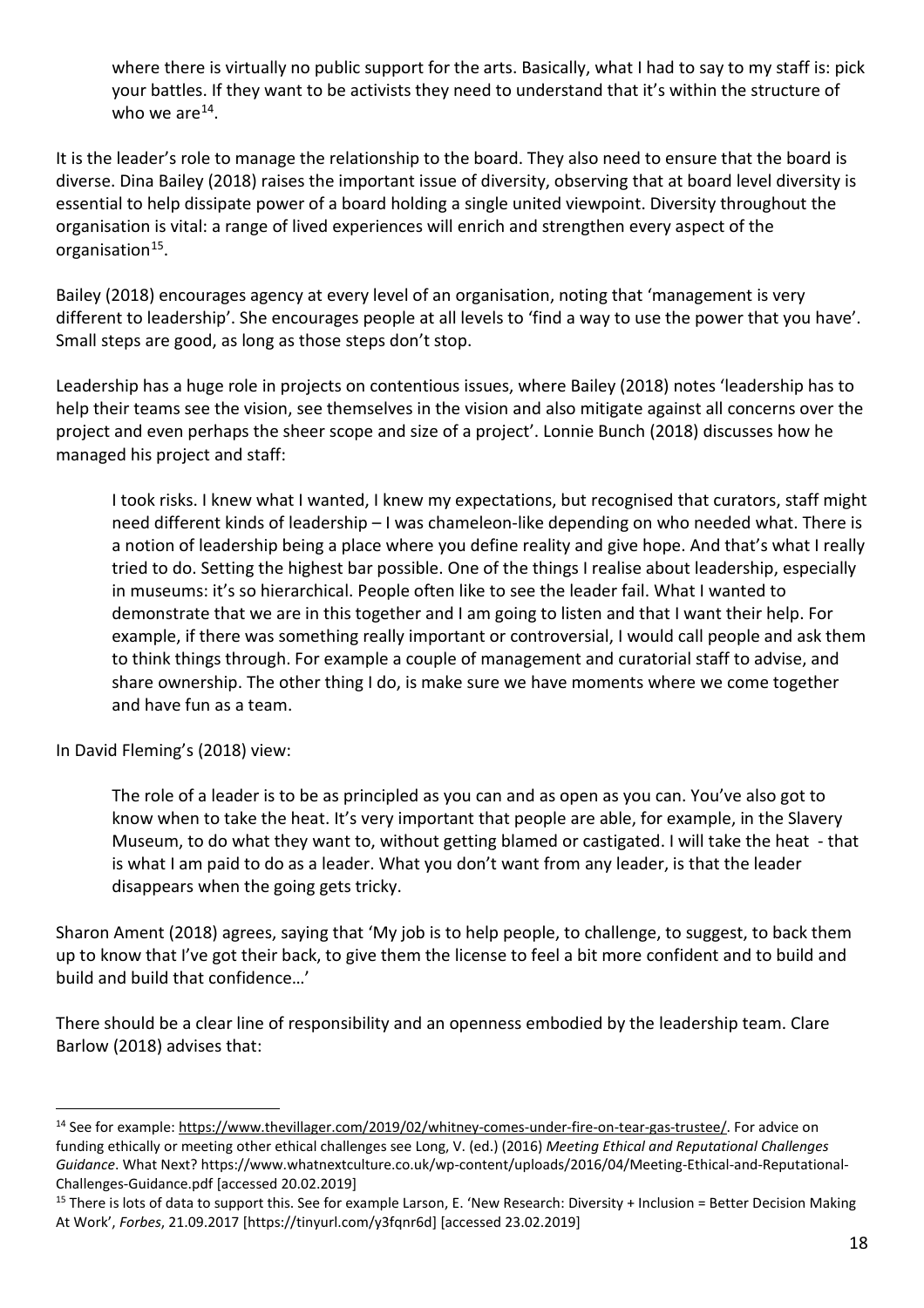You need to have a clear chain of responsibility. There can be a tendency for the institution to throw up its hands and say it's happening over there… For example, there is a diversity thing going on in the basement but the rest of the institution is unchanged. I think you have to think about how you are responsible for what and what isn't said, to how you are going to use this responsibility, to admit when you've got it wrong, to be upfront about what is possible.

#### <span id="page-18-0"></span>Bringing people with you

In the National Trust programme *Prejudice and Pride*, Richard Sandell acknowledged the importance of working in a team as a team, and recognising that compromise is part of allowing others to take ownership and endorse the project. By working closely with volunteers throughout, many became strong advocates of the programme<sup>[16](#page-18-1)</sup>. National Trust curator Rachael Lennon (2018) explains that:

We had strong leadership support at start, which quietened the resistance. Volunteers were a more complicated relationship than with the staff. For example, if a volunteer was unhappy with the material then they just didn't work in that room. To lessen this, we informed volunteers about the project as early as possible, made sure everyone understood the project, could articulate it and express their concerns. The National Trust brings volunteers in and involves them in projects, for example it is very common for them to carry out research for exhibitions. For one exhibition we recorded their voices. We worked with an artist who worked with our volunteers.

Dina Bailey (2018) gave the example of working with Hampton-Preston Mansion, part of Historic Columbia, who recently reinterpreted the house to give a lot more interpretative space to the enslaved people who had lived there. Formerly it had focused almost exclusively on the owners. The team then added interpretation in the basement about the enslaved people. Realising this was not enough, that many visitors didn't visit the basement (and even that some guides were not leading people there), the director got funding to do a complete overhaul of the interpretation and give equal space and emphasis to both the stories of the enslaved people and the owners. Now their strapline is 'One of Columbia's oldest remaining structures, the Hampton-Preston Mansion explores the lives of enslaved workers and their planter-class owners<sup>[17'](#page-18-2)</sup>. As the project was in progress, many of the staff and volunteers were apprehensive about this shift. Now, the project has finished and the staff members have nominated the reinterpretation for a national museum association award.

Clare Barlow (2018) advocates bringing people in at all levels. She consulted across the Tate and communities for her exhibition *Queer British Art 1861-1967* (Tate Britain 2017):

It felt like all of us were on this extraordinary journey together. I think that if you are doing a tricky project it helps to be open about the process and really engage with the widest range of colleagues that you possibly can, because if it blows up it is going to rebound on everyone, so you need everyone to come on the journey with you…and everyone needs to have an opportunity to pull you up short and ask have you thought about this…

<span id="page-18-1"></span><sup>&</sup>lt;sup>16</sup> Sandell, R., Lennon, R. and Smith, M. (eds) (2018) and Dodd, J., Plumb, S., Bergevin, J. and Sandell, R. (2018) [https://www2.le.ac.uk/departments/museumstudies/rcmg/publications/prejudice-and-pride-an-analysis-of-visitor](https://www2.le.ac.uk/departments/museumstudies/rcmg/publications/prejudice-and-pride-an-analysis-of-visitor-engagement-and-response)[engagement-and-response](https://www2.le.ac.uk/departments/museumstudies/rcmg/publications/prejudice-and-pride-an-analysis-of-visitor-engagement-and-response) [accessed 16.02.2019]

<span id="page-18-2"></span><sup>&</sup>lt;sup>17</sup> <https://www.historiccolumbia.org/tours/house-tours/hampton-preston-mansion-and-gardens> [accessed 16.02.2019]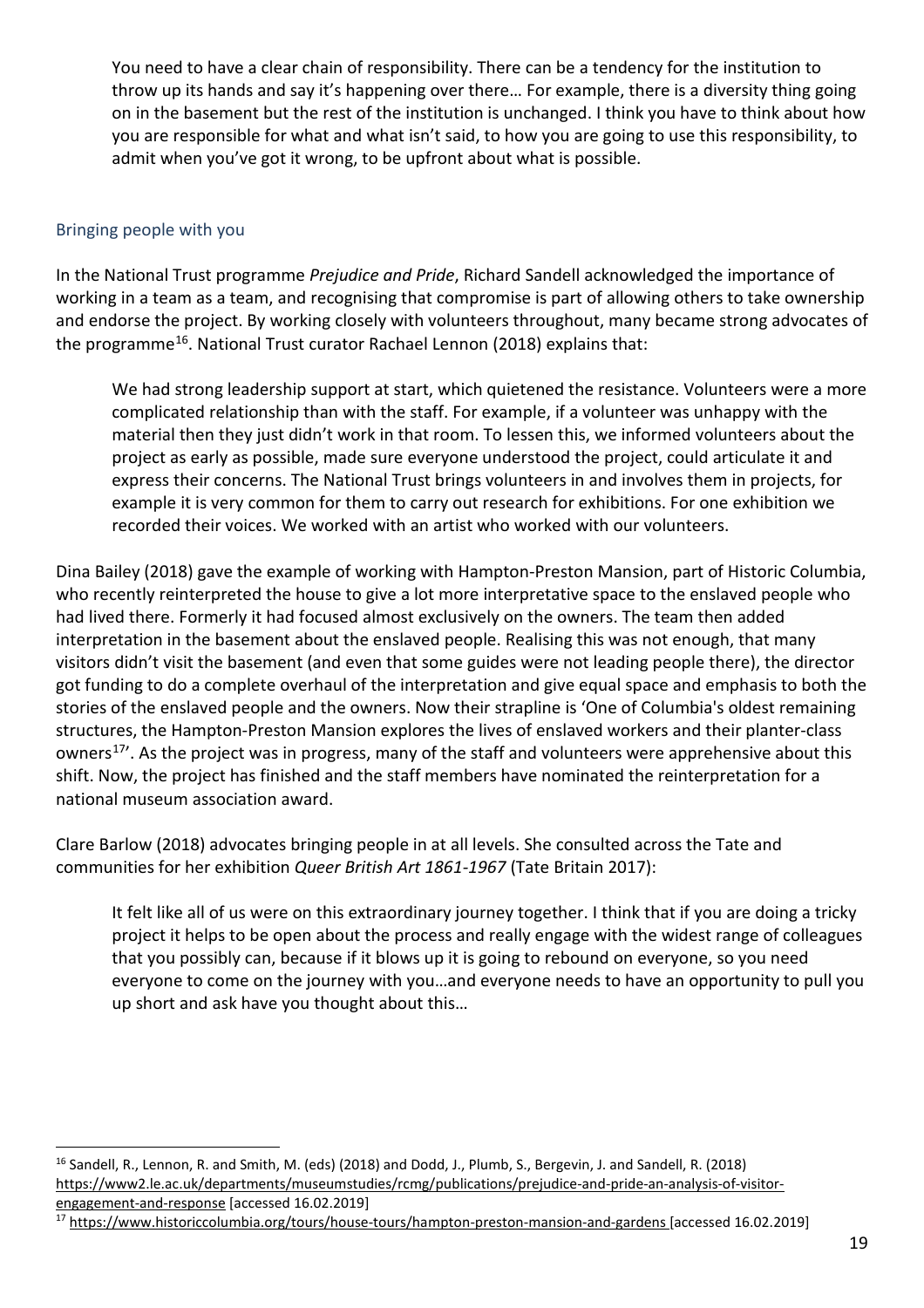#### <span id="page-19-0"></span>**SECTION 4: THE ART OF ACTIVISM**

Up until this point I have discussed the case for activist practice and what might influence a particular strategy on a position. In this next section I focus on the practicalities of how a position is successfully articulated. What do museum staff have to consider in their practice? What are the most successful strategies that museums use to navigate taking a position? In the words of Adam Weinberg (2018), 'One can make things better but because [the museum] is part of the power structure this has to be done in a very clever way. You can't just break the door down.' How do you do it then?

#### <span id="page-19-1"></span>The long game

Many of the interviewees emphasised that working in the area of social justice required being prepared to wait, until the time was right, until trust was there, until partnerships were strong. It can take years. David Fleming (2018) said that he was very conscious that politicians 'want things to happen tomorrow' (for the exhibition/event/programme to happen during their term) but that relationships (with the people a museum can involve and support) take a long time. This demand for instant results should be balanced against the need to develop trusting and lasting partnerships.

Alongside this recognition that projects can take a long time, Katherine Ott (2018) talks about the significance of small interventions, or 'tiny bites':

The first line of the display [in the National Museum of American History] about the Special Olympics is 'Segregation takes many forms.' It's not a radical showcase but it just raises an interesting question. And those tiny bites matter because we get, what, 4 million visitors a year. Whether they all read that sentence [is doubtful]…but [even] if a third do…The athletes illustrate what you can gain by participating in sports when you are not excluded.

Ott also relays that every project takes time and patience; 'A lot of my projects don't go anywhere because it is not time. I get it, and people outside the museum get it, but people inside the museum don't – because we are white middle class, have education privilege, body privilege…' Ott advises to 'build alliances, invite speakers in, develop colleagueship with like-minded people… if you think there is an anniversary or something relevant [capitalise on that].' Speaking from the point of view of being a curator in a huge museum – part of the Smithsonian, Ott offers:

…before you even raise an issue, talk informally with all the people you think might get in the way, who might be on committees to judge it. So that they are familiar with it and can give you suggestions of how to pitch it. If people have ownership they are less likely to put up barriers, and one of the things that puts people off is being blindsided. I don't know why, but if people know about it, have heard about it from you… Laying the groundwork takes time and is exhausting.

#### Dugdale's (2018) advice is:

If you take a position it needs to absolutely follow through with the themes and message of your museum - that you really think about the themes, narrative and audiences, and if you take a position you can follow it through and really see it as long term… I often feel we are on a journey and part of that is walking the talk… Really think about what agency you as a museum have or the people that you work with have around that position, and be really clear about why you are doing it, that you are honest about that. Think about audiences.

#### <span id="page-19-2"></span>**Consistency**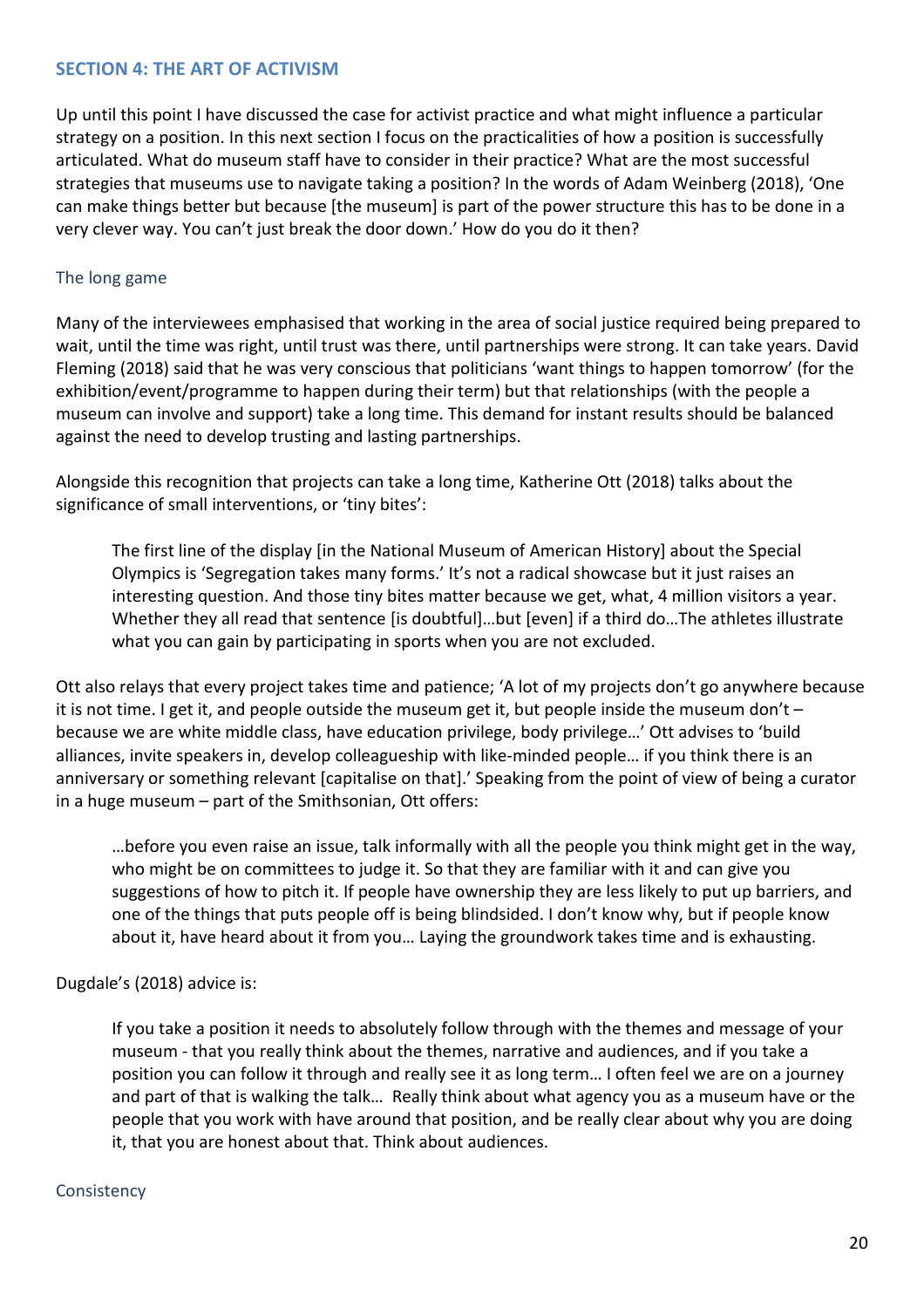As we have seen from the previous section, activist practice is a long-term commitment. It is also arguably linked to a degree of consistency: time and consistency build trust. Museums are very good at giving space to artists and allowing them to be as political as they want to be (thereby despite programming something quite radical, the institution arguably maintains a more neutral position). They are also good at holding one-off exhibitions or events with a particular viewpoint, and yet that viewpoint recedes from all programming once that one exhibition/event has ended. This temporarily expressed viewpoint or perspective that can't be sustained is less effective than one that can.

Sara Wajid (2018) questions what position-led programming is using different examples, concluding that the most effective programming reinforces the position of the institution: it's about consistent messaging:

There is a lot to be gained from position-led programming. Let's take the example of *gal-dem Late* [at the V&A, 2016]. Either you can describe that as position-led – it was a black feminist night, and the V&A is not a Black feminist organisation: it is not led by Black feminists. It was a very strong night – it attracted a lot of Black feminists and a lot of young people who would not otherwise have come to the museum. It had a strong brand, a clear mandate to the event and the night: come to the museum at this time, to this event, and you are going to be in a black feminist environment. And if I compare that to the artwork at the Brooklyn Museum's [*We Wanted a Revolution:*] *Black Radical Women*[, *1965–85* (2017)], a lot of the people in the exhibition were broadly equivalent to those coming to the *gal-dem* night at the V&A. This was an exhibition. There is a centre for feminist art [at Brooklyn], and it is part of the brand. That is position-led programming because *The Dinner Party* [artwork by Judy Chicago] is there permanently. The exhibition linked to the permanent work and amplified it massively. That one artwork isn't taking a position, but doing the temporary exhibition is. If you compare that to *Soul of a Nation*[*: Art in the Age of Black Power* at Tate Modern (2017)]; it was about black radicalism, about the civil rights movement in America. It is a very explicitly political show. But I would say that it is not position-led programming on the part of the Tate because there is nothing else at Tate that you would then associate…with Black radical art.

There is something there in that example – those are different models for working with Black radical art, and different places on the spectrum where what you've signalled to that audience is quite different. For example, in Brooklyn it is more deeply sewn into the cultural DNA of the organisation, so you are more likely to come back to see *The Dinner Party*. There is massive benefit in that.

## <span id="page-20-0"></span>Comfort

Consistency is important to audiences. It is also useful to consider comfort: comfort levels can affect audiences' receptiveness to a discussion of a controversial issue. Dina Bailey (2018) states that it is important that people need to be slightly uncomfortable in order to learn. Her organisation, International Coalition of Sites of Conscience, uses a model by Tammy Bormann and David Campt called the Arc of Dialogue. The arc is a structured way of bringing people with you to – and through – a place of discomfort in order to learn more about how they and others view certain topics. She likens this process to teaching someone to dive: you wouldn't just throw someone in at the deep end and expect them to be able to swim. In utilising the arc, you first introduce a (comfortable) question to a topic; and, then, bringing in increasingly more sensitive or challenging material, drawing on an awareness of difference (which is slightly uncomfortable). Then, you reach the most challenging phase, where people are at their most vulnerable, but can also learn and deal with the most difficult (uncomfortable) material. 'Then, you debrief, and allow people to synthesise and think about where they will take what they have experienced or learnt,' which brings them back to a comfortable space<sup>18</sup>.

<span id="page-20-1"></span><sup>&</sup>lt;sup>18</sup> Bormann, T. (2009) 'Designing the Arc of Dialogue'. Sites of Conscience. [https://www.sitesofconscience.org/wp](https://www.sitesofconscience.org/wp-content/uploads/2012/10/Members_member-Benefits_010.pdf)[content/uploads/2012/10/Members\\_member-Benefits\\_010.pdf](https://www.sitesofconscience.org/wp-content/uploads/2012/10/Members_member-Benefits_010.pdf) [accessed 20.12.2019]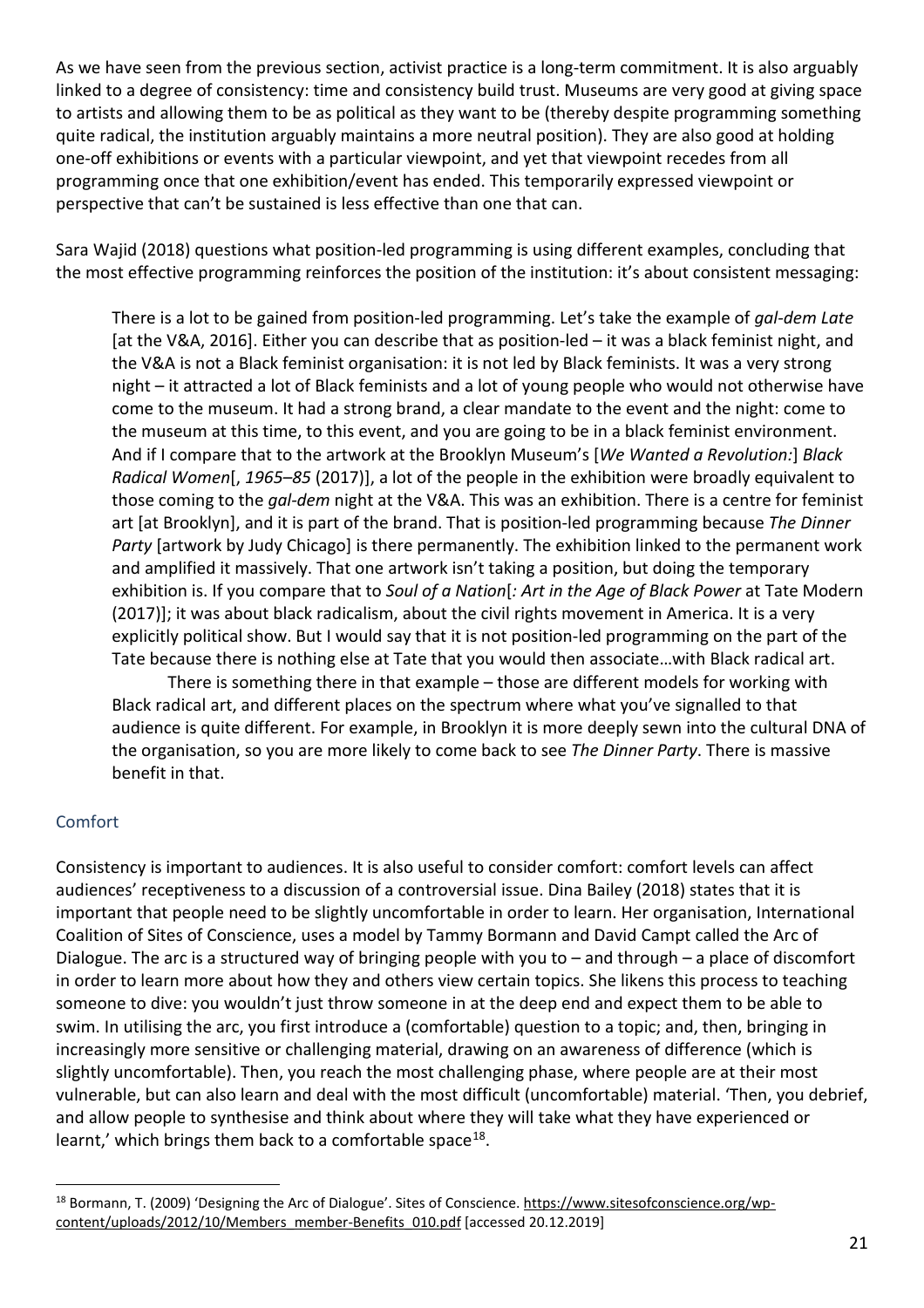What about a huge museum like the National Museum of American History, where you have people flitting in and out of galleries, not necessarily following a prescribed visitor route? You may not be able to move them through these levels of comfort. And they may not enter or engage unless they feel comfortable and retain this feeling. Katherine Ott (2018) talks about making people comfortable so that they can learn, or even to enable them to walk through the door. Ott also sought advice from some Feng Shui practitioners who:

had a lot to say about object placement and visitor flow. Because my hope was the threshold needs to invite people in, make them open to learning, and make them comfortable enough with where they are that they want to continue in, and are open to new information. For me, museums should be, not always, but the dream for the museum is that it be, one of the safe spaces to learn and to coexist with things you don't know about, things that you are uncomfortable with, with difference and danger, so it should be a space like that, where you can encounter things. A safe space in that way. Thinking about Feng Shui, energy flow that pulls you in, or pushes you in, I learnt, for example: don't put something really huge right in the middle of the gallery, have the text pads through the exhibitions, have it be curvy and windy and not angular, have it meandering, otherwise the Chi will zip right through. Particularly with the topic I work with it is really important to think about design as content. Which is why universal design is so important in thinking about who is going to come into the space, how will they feel and what will they take away.

## <span id="page-21-0"></span>**Creativity**

In interpretation, there are many strategies that can make a difficult subject easier to explore. Katherine Ott (2018) explains:

Creativity is important – make [the exhibition] appealing. Visitors are more likely to want to be a part of it. The other thing is humour. If you can have a sense of humour you can make the visitors feel happy even when you are telling them horrible things. People will stay then because they have places of relief in the gallery to give them breathing space.

Lonnie Bunch (2018) says that he wants his public programme to draw on three things: scholarship, lived experience and humour: 'fun, not without laughter…' Sharon Ament (2018) would agree, urging the sector to evoke a range of emotions:

Some of the things we do may be controversial but we are not there to be controversial. We are doing something that's important. If it is controversial, so be it. Museums are really good at dealing with the past and being po-faced; scholarly. You know, throw off the comfort blanket and span the range of human emotion, some of which might be laughing raucously, crying, falling in love with something, being frightened. Let's just do that.

## Janet Dugdale (2018) adds:

People don't visit museums in a structured way. They do the butterfly thing, they will wonder around. Unless you send them down a very structured route. People take in what they are interested in, so it's probably all a bit like bumping into people in a city and you just take in all different bits of information. Maybe you shock people a bit and that changes them. So some of the work we've done aims to do something that triggers an emotional response more than a logical one: it's about whether museums can engender feelings of empathy, happiness and sadness.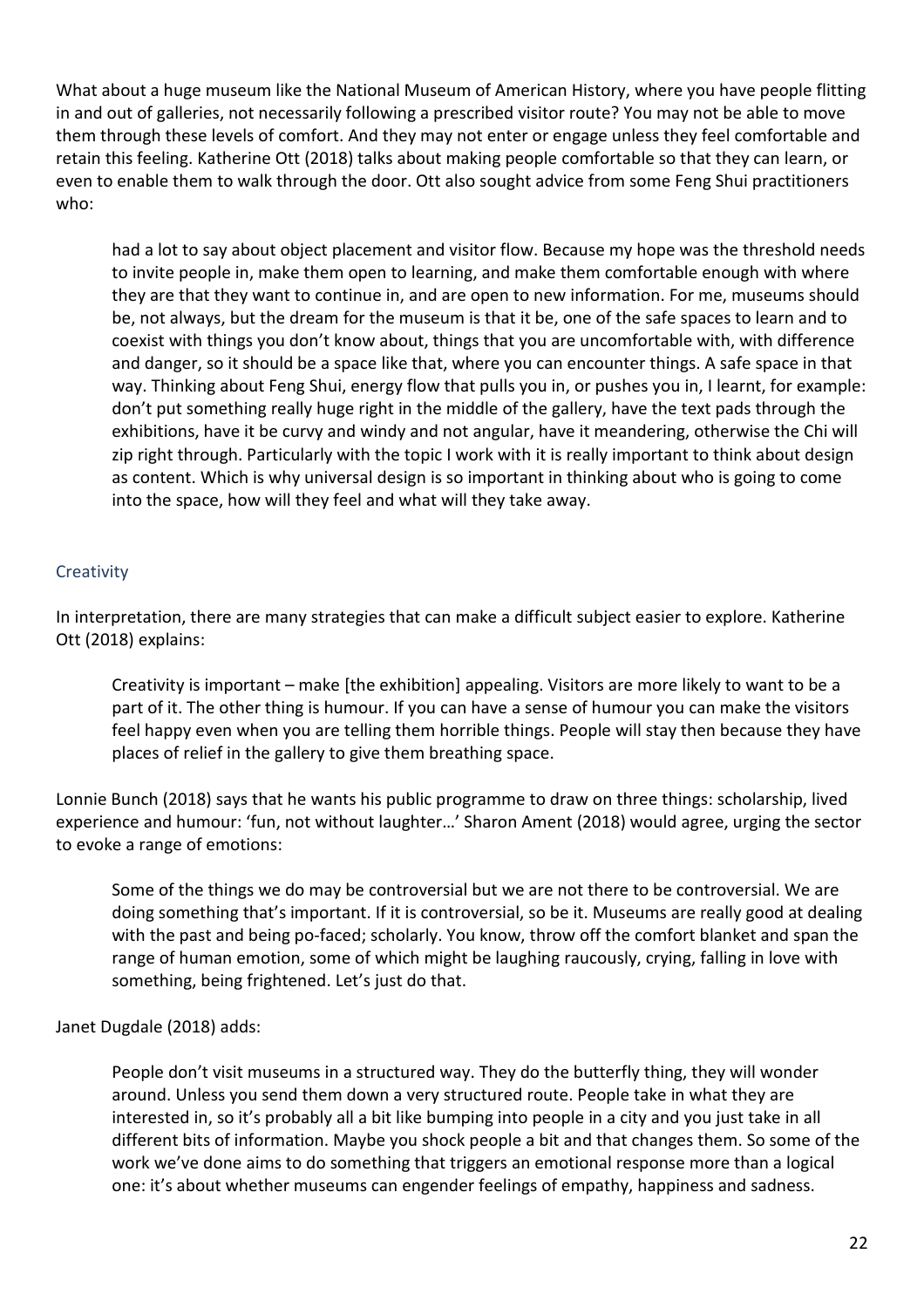So in interpretive strategies it is really important to think about evoking a range of emotions, and about creative ways to engage visitors. Particularly when presenting serious, contentious topics, shifting the mood can affect levels of comfort and interest.

# <span id="page-22-0"></span>Using objects to take home a message

Art is a powerful conveyor of messages. Museum objects can be too of course. And using museum objects is an art in itself. Katherine Ott (2018) explains:

In this country…people need a catchy, straightforward sound bite, but you can give them that and it will go boom. So they will have that to mull over…If the objects carry those messages then, because the objects are sensory they carry the message right into their brain much more [easily] than five paragraphs will ever do.

Often curators might get preoccupied with text, when actually the placing of an object will have a far greater impact.

# <span id="page-22-1"></span>Acknowledging the role a museum building plays in messaging

As well as objects, the physical museum building is sometimes a key part of the message it broadcasts. Sanjit Sethi (2018), Director of Corcoran School of Art, uses the art school building to inform part of his programming. He acknowledged the importance of the building in carrying or contradicting a message. The Corcoran School of Art, 'a porous community of civically engaged artists and practitioners, aiming to impact the world outside of our walls<sup>19</sup>' has a golden board room which looks beautiful. However, the Neoclassical decoration consists of intricately carved guns designed to endorse slavery and settler power. Sethi said that he wanted to acknowledge this room and its context in a way that was true to his and his organisation's values. To use it and turn it on its head he holds a series of round table discussions in the salon, where groups have to generate ways to bring about impactful societal change. He calls this the salon doré series, which in 2018 focused on equity $^{20}$ .

Thinking about what a building can tell its visitors (and all stakeholders) and how you can use, counter or enhance this, can be important in ensuring an organisation's message and values are consistent and clear. Esme Ward (2018) spoke about this in regard to the new South Asia Gallery Manchester Museum are developing. 'You have lots of people saying you are a colonial institution and we have a problem with it. That doesn't change just because we are doing this sort of work. It's a really important challenge to us.' Visitors can see that Manchester Museum is a Victorian colonial building and institution, and the museum has to acknowledge and address this.

Branden Wallace (2018), Registrar at the Leslie-Lohman Museum in New York, founded 'to preserve LGBTQ identity and build community', talks practically about the activist potential of the architecture. The Leslie-Lohman Museum building is a former shop, boasting huge display windows that face the street. Wallace says that the museum draws people in by using the windows as a museum showcase, commissioning installations that pique the curiosity of passers-by. When the Smithsonian withdrew David Wojnarowicz's film *A Fire in My Belly* from the National Portrait Gallery exhibition *Hide/Seek: Difference and Desire in American Portraiture* (30 October 2010 – 13 February 2011), the Leslie-Lohman, privately funded with a remit for activism, simply screened it in their museum window so that it could be seen from the street. The window functions as a huge advertisement for the museum, makes the museum integral to the local

<span id="page-22-2"></span><sup>19</sup> <https://corcoran.gwu.edu/about> [accessed 29.01.2019]

<span id="page-22-3"></span><sup>&</sup>lt;sup>20</sup> [https://corcoran.gwu.edu/community-creativity-and-culture-salon-doré-solutions-equity-series](https://corcoran.gwu.edu/community-creativity-and-culture-salon-dor%C3%A9-solutions-equity-series) [accessed 29.01.2019]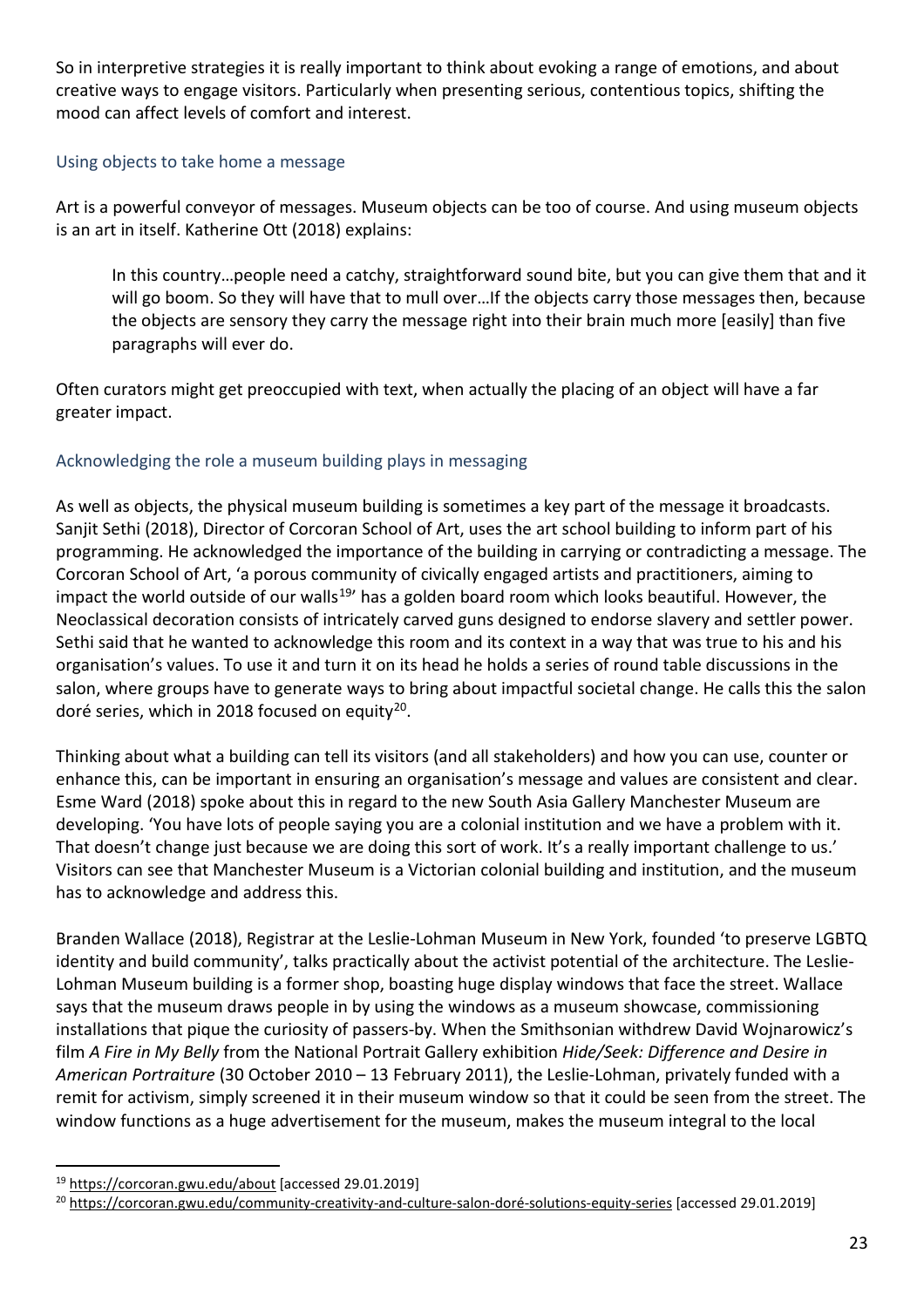architecture and the area – and more welcoming. It also allows the museum to make explicit political statements – for example in the case of *A Fire in My Belly*, exhibiting a censored piece of work 24/7.

# <span id="page-23-0"></span>Which platform?

Like the architecture it inhabits and the objects it displays, the type of platform a museum choses to use can also affect how the public consumes a story, who sees it and who gets involved. Museums use their different channels in diverse ways, but broadly, gallery text is the most agonised over, the most traditional and conservative platform. Katherine Ott (2018) recognises that:

There are things you can do on the web that they [the Smithsonian] wouldn't let you do in a gallery. There are things you can do in a programme that you can't do elsewhere. The museum doesn't care. But if I write a label on a wall, people stew over it and they want to change a word. But if I do a website: not a word! We do a really radical public programme and they are fine, so if your goal is to educate people then you pick the platform that works for different audiences. So what you can say in a public programme, you can stream it, you can publicise it to the people you think need this info. It's like tiny bites of things that accumulate and little things get through…Programming is where we push things that we really can't say [in an exhibition], or for more complicated topics. We have word restrictions [for labels] – for example 50 words or 150 words. Which is ridiculous. You shouldn't have a book on a wall but there are some things you just can't explain that well. And the stuff that needs more [text] you shouldn't even try to do it. And that is a hard lesson for scholars that read five books on something and then they have 50 words.

Lonnie Bunch (2018) also recognises the importance of different platforms, and the uses of social media:

The exhibitions are bedrock – they are the foundations...What we said was that in our education programmes we'd wrestle with the broader questions. For example, one of the things we do is teach teachers to teach about race. So we create good materials, provide good content, but that is a given. But how do we then ask the big questions? About teaching, about the role of tech? We stimulate discussions to extend the interpretations. We have a social media staff of 12, which is the largest in the Smithsonian. They gather data but also consciously send out issues so that we see how they are responded to.

Choosing and using platforms effectively can greatly enhance reach, understanding and impact.

## <span id="page-23-1"></span>Consulting others

In talking about how a museum may tell a story, Esme Ward (2018) noted that sometimes knowing our museum, spending time with different visitors, so to speak, can really help us to understand different needs and ways of learning. Interpretive strategy should not just come from the top or from one place, it should come from everyone across the museum. Visitor services staff may notice what toddlers need in their visit, for example. They will know what works and what doesn't. Unless all staff communicate, the approach may not change and we are missing out on potentially engaging some people.

Clare Barlow (2018) advocates a lot of research: 'Audiences are amazing – they give up hours of their time to see something. That is an extraordinary gift. The very least you can do is to find out what their expectations are'. As well as audience research her advice is to: 'Consult, consult, consult. Be open and transparent. Set up meetings and coffees with people, teams, work closely with the marketing team… We had to get it right for the community, diverse as it is, as it would have a knock-on effect.'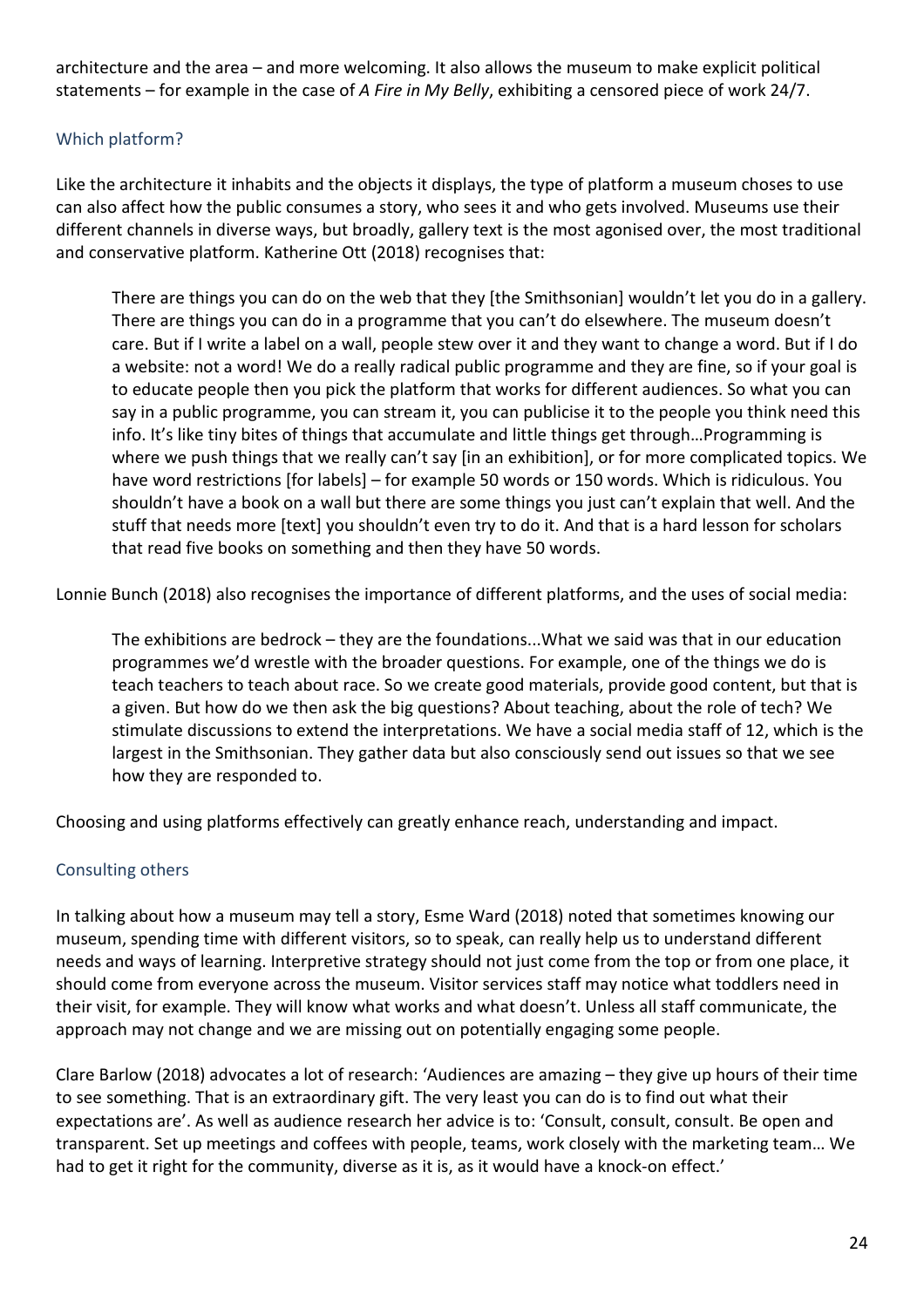Katherine Ott (2018) also advocates spending time on the museum floor. She tells the story of wanting to do a display about Ed Roberts, an American rights activist, and having his wheelchair in the collection:

I thought that would be a great way to talk about Ed. I took the chair out to see how people responded… I was coming out of my background of disability rights. So I took it out to people and just asked 'What strikes you about this? What do you want to know about it?' Pretty much everyone wanted to know about the technology – no one asked me who owned it. Who was this guy, why do we have such a gnarly looking chair? Then I showed them the picture of Ed Roberts and they still asked me about the chair, which was pretty interesting to me. I wanted people to know there was a disability rights movement, this guy was a part of it, and he was in your face… the preachy part of it: 'Look what he did! Because he was able to get an education the government of California put him in charge of the rehabilitation agency in the state.' They didn't care if you present them with a wheelchair. Because of its size and denseness, they never get to the person. And then getting to the person and the person's consequences is a whole other complicated step, so along the way here I have done those things to try and figure out how to get through to people. Meet people where they are  $-g$  ive them what they need and then they make take in a little bit more.

## <span id="page-24-0"></span>Inviting others in

Consulting others and asking for advice is key to the ethos of working with controversial issues. Katherine Ott (2018) says:

I'm staying open which makes it always a better project. I invited groups in to help me. Now I have a framing emotion for the exhibition, and can think about what objects best carry that. It's letting as many people give you information and taking it in. Have advisory groups to help you craft messages, to tell you what is missing. It makes it a better exhibit because fewer people are put off and walk away if you can give information that meets a lot of people's needs. And there is a great saying in disability circles: 'Nothing about us without us', which is pretty self-evident: 'How dare you objectify me yet again, talk for me, and assume you know my experience'. And I don't – I'm constantly brought up short about my expectations are. I have targeted things I want to check out. I have people to email to run language by. The idea of peer review is widening – peers aren't just scholars but can be the experiential museum community. And also the museum literature is showing that younger audiences want to be engaged from the beginning. They want to feel part of stuff, they want feedback, they want to hear back from someone, they want to be in it. So if we want to be successful the audiences we want to come and see it need to be involved. The comments that people put on social media: they want to hear back. People's needs are changing.

Louise Mirrer (2018) says that consulting others has often changed the exhibitions that the New-York Historical Society does:

For example the exhibition on the Chinese Exclusion Act<sup>[21](#page-24-1)</sup> – the Chinese were the first group to be refused entry to US on grounds of nationality. For 60 years, almost no one could come here legally from China. The truth is that Chinese have been coming for centuries and each wave has had a different historical fate. We had huge discussions over whose story we were telling and whether we were victimising Chinese Americans by telling this story of woe, when there are other stories that are much more the American Dream story. Usually when we do an exhibition like this we get a group of scholars around a table. In this case, we invited people in the Chinese American

<span id="page-24-1"></span><sup>21</sup> *Chinese American Exclusion/Inclusion*, New-York Historical Society, 26.09.2014 – 19.04.2015, [http://chineseamerican.nyhistory.org](http://chineseamerican.nyhistory.org/) [accessed 20.02.2019]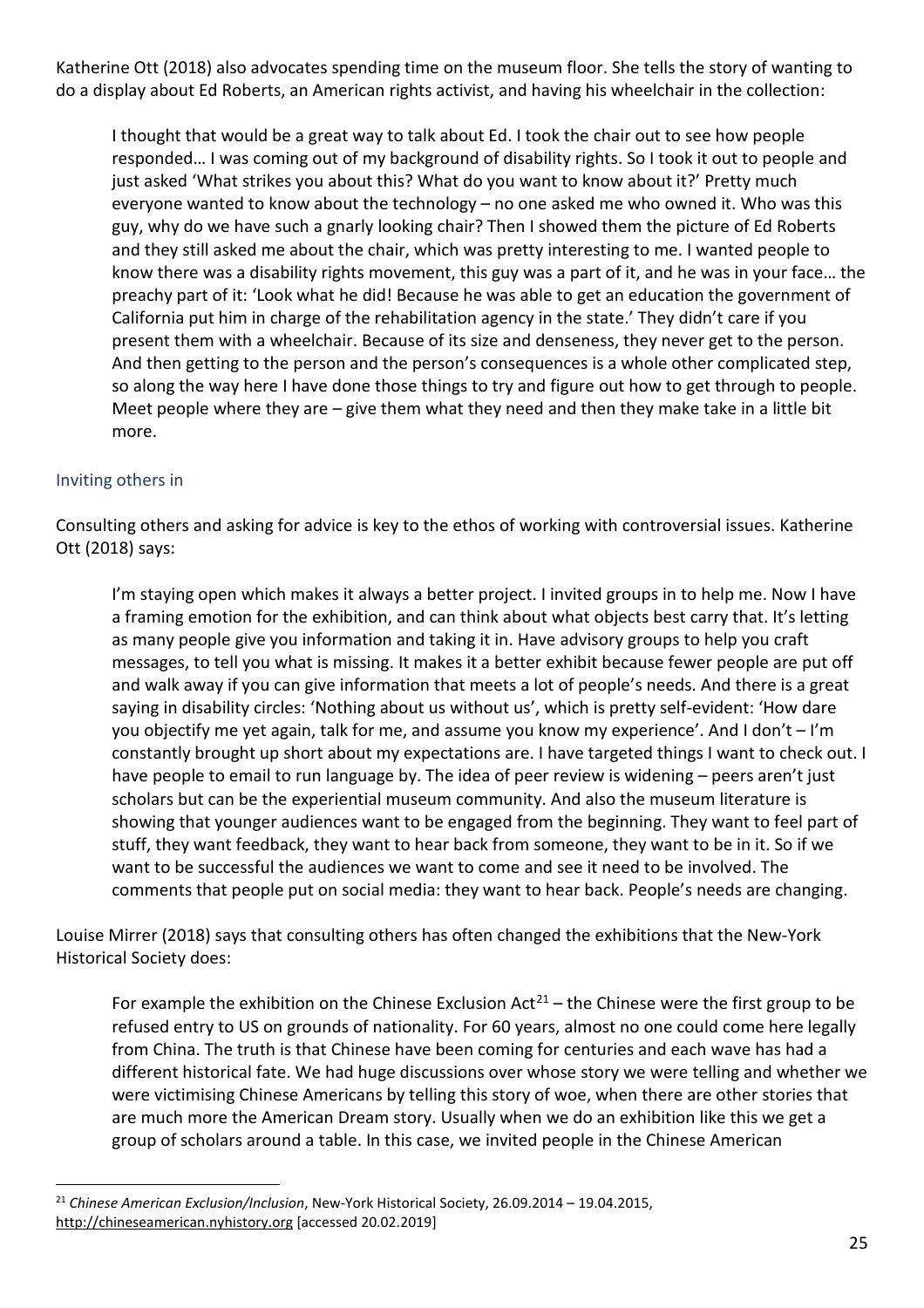community in New York [many of whom thought the exhibition plan was too negative]. We tried to give the exhibition more balance as a result. I wanted to be attentive to those views. We absolutely don't want to victimise anyone. To me it was a surprise but I think it was a legitimate complaint so it was my decision to do what we did. We're a history museum and you have to be careful to get the history right, otherwise people won't trust us anymore.

#### <span id="page-25-0"></span>Working in partnership

Adam Weinberg (2018) is conscious that museums have to acknowledge what they don't know and seek expertise, be that lived experience or academics. For example:

Jimmy Durham is a Native American artist. Although I don't think he sees himself as that. He sees himself as an artist who is Native American rather than a Native American artist. We presented his retrospective. We don't have expertise on staff to work with Native American communities so in the process of presenting that exhibition we worked with a lot of outside people. You have to meet the work/artist on their own terms. You have to understand what it is, and who the person is, you have to treat it seriously and it is difficult to do this without knowledge. You have to figure out how to get the knowledge if you don't have it in the first place.

The International Slavery Museum works strategically with external partners, usually NGOs. Richard Benjamin (2018) sees this as an important way to give their work and their message a platform, and also to keep the International Slavery Museum relevant:

With this role and these partnerships, you need trust and time. You carve a niche out where it doesn't surprise people where you do something very hard hitting. With that though comes a heavy responsibility. With that things take time, and a lot of trust. If critical friends stop caring about what we do that is a bad sign. And the NGOs – this is a ten-year relationship.

Janet Dugdale (2018) believes that 'Working with organisations and knocking on doors makes museum work more cutting edge'. She adds that:

A museum voice can only be amplified by working with other partners. I think we are in a fortunate sector that a lot of people are interested and willing to work with museums…In museums there has always been that discussion around sponsors and their messages. In fact there is a lot of negotiation with partners as well. Small museum: big organisation, or the inverse. The scale thing is important. There can be small community organisations of just a few people and suddenly you're part of a whole wheel of process and procedure.'

#### It is important to communicate frequently with partners:

Open conversations, being really clear where things are, keeping in touch even when there isn't anything to say, of course they don't always happen in practice. Sometimes if you step back you can see things starting to unravel – it's keeping the dialogue going even when it is difficult to stop people taking positions or things becoming entrenched.

Clare Barlow (2018) issues a warning that museums can work with others, can seek advice and help, but can't then evade responsibility for what they do:

You have a responsibility for which bits of advice work…You still have to do all the thinking and labour: you can't be naïve. Seeming naïve is quite attractive to museums: either they can throw up their hands and say some issues are so complicated there's nothing we can do, or they tend to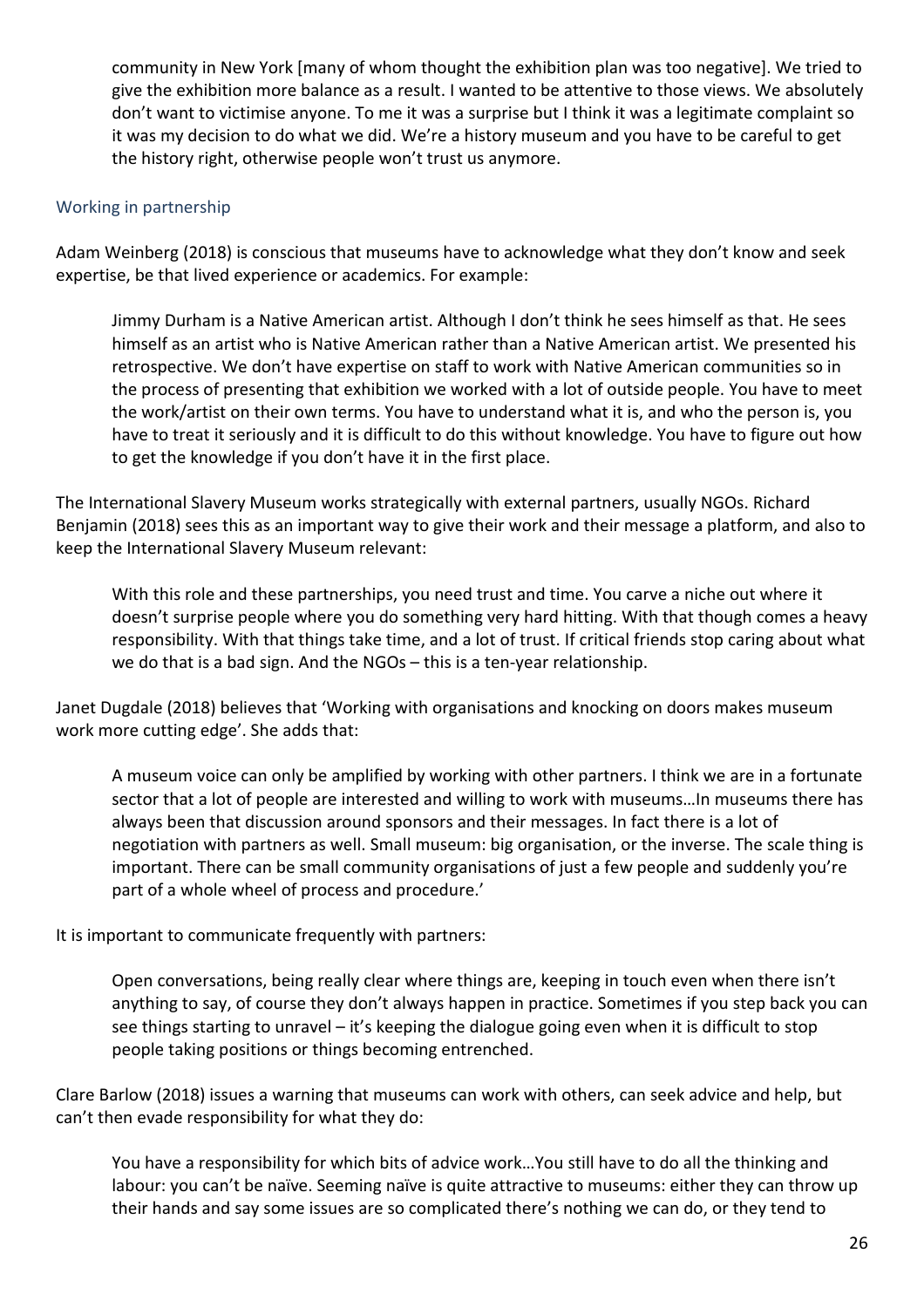bring in people with no experience of working with museums, who will have high expectations of what is possible, whom the museum will end up perpetually disappointing. You need to think about how to take care of everyone involved with the exhibition: Curators, Front of House, Café, External. It needs to be something where there is shared understanding.

#### <span id="page-26-0"></span>Sticking with facts

Working with other people, visitors, and organisations is really important and can lead to a more rigorous exhibition or programme. Practitioners from national museums in particular underlined that, as well as being fostered by consultation, everything they did was underpinned by the most recent scholarship. So that if there was any dispute about the museum's position, it could be justified by its academic approach.

Clare Barlow (2018), however, brings up the issue of dealing with lack of evidence, challenging museums not to let this stop them from raising issues through exhibitions and programming. This is relevant to *Queer British Art 1861-1967* because many of the people featured in the exhibition didn't leave comprehensive evidence of their identities:

So it's extremely rare that a document that says 'You and me last night in the bushes, this is what we did, this is who I am' exists… In the past museums have taken this to mean, well we can't talk about diverse sexualities unless we have that mythical golden bullet piece of evidence. I think that is a mistake, because then you erase a whole range of variety and difference, what variety and difference meant then and what it means now…I think where museums need to be a lot more explicit is talking about what they don't know. As a curator you are often wanting to explain what you know and what feels certain. But lots of people have had different interpretations of this – these are some of the interpretations. Ultimately it's up to you to decide. You have to be careful and not wash your hands of the whole affair and say 'oh its far too complicated – over to you guys' but you can say: 'Well, we know that these two people loved each other very much and were in a relationship. We don't know exactly what that relationship was, we don't know whether it was sexually expressed or not. All we can say is that this person was the most important person in this person's life, that they lived together throughout their lives', and you would outline the different things that you know. For me acknowledging those absences and also acknowledging what you do know, is really important.

Using current research and also acknowledging any gaps in knowledge or research, is a useful way of underpinning interpretive strategies.

## <span id="page-26-1"></span>Modelling

Katherine Ott (2018) states that her curatorial practice models her values and approach rather than explain them:

When I do exhibits I assume the revolution has happened. That is where I write from. I model how you should think, given that I'm still racist, ableist, but I try and not explain it, just do it. When you start explaining it, that's when people shut down. If you behave in a way that's different but kind of interesting, people pay attention more. And they might start modelling: people are mostly mimics, so there is that. It has taken me so long to realise I should do this. So when I give talks… I start now by acknowledging the native people whose land we're on. I thank them. I name them, I do background research to see what tribes used to live there when I give a talk somewhere, and I say 'I'd like to acknowledge and thank the x people on whose land we have the opportunity to meet' and that's all. But it raises the invisibility of the people who came before and people can take it as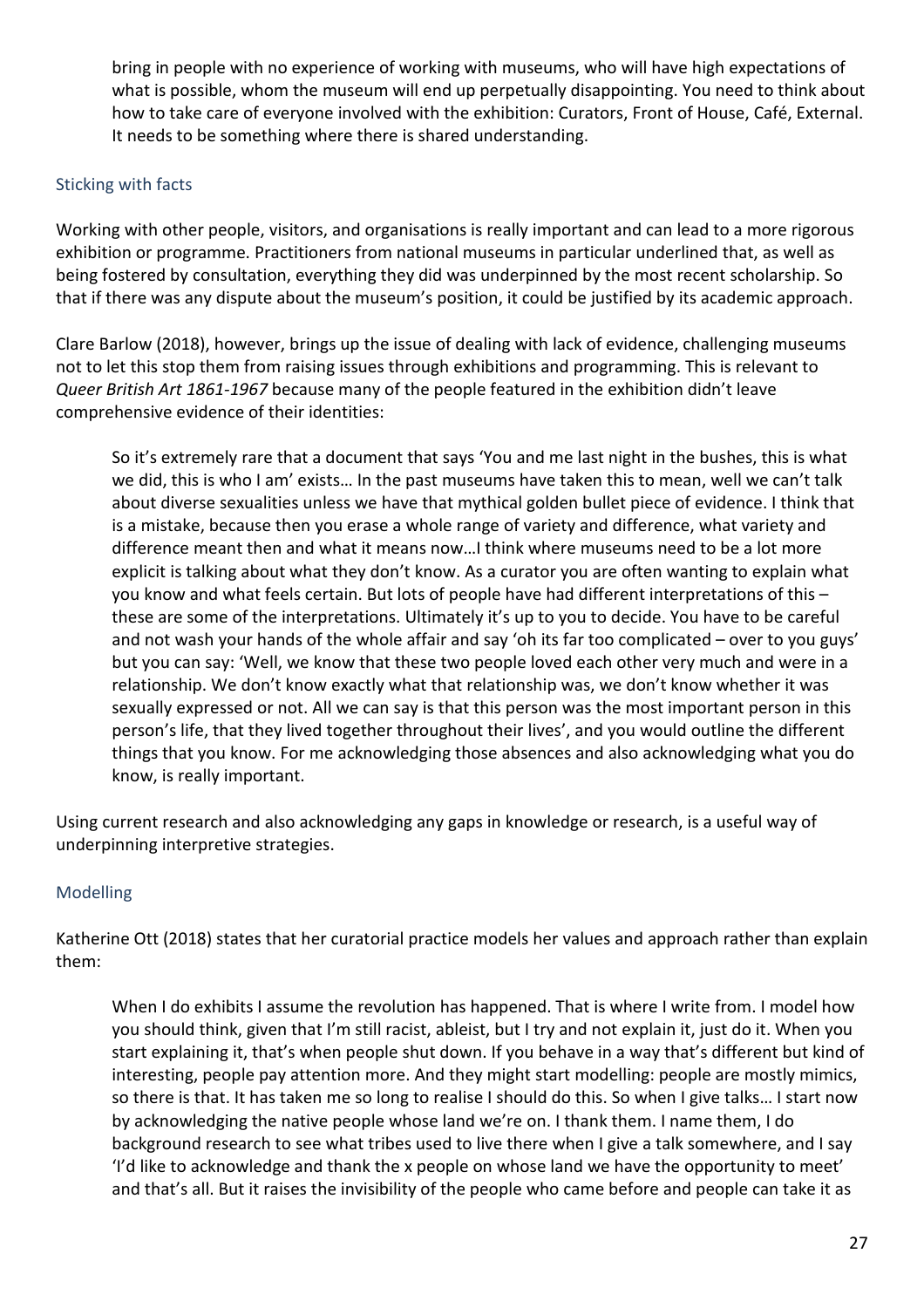'Yeah well don't say we stole it'. I'm not saying we stole it, but I'm just showing the tradition/history of other peoples who are not white.

## <span id="page-27-0"></span>Balance

Earlier I touched on the issue of balance in the context of when it might be helpful to resist an overt position. In this section on the art of activism, I look at the *approaches* to balance in exhibitions, events and programming. Janet Dugdale (2018) reflects that at National Museums Liverpool, staff strive for a *mix* (multiple views/representations) rather than a *balance* (implying there are two sides) because they have to be *of* a place, representing Liverpool; *for* a place, promoting Liverpool internally and also to tourists, and *explain* the place, exploring the history of trade, exploitation, migration, deprivation and power in Liverpool and talking about Liverpool today.

When programming a discussion or trying to give multiple perspectives, Dina Bailey (2018) suggests excluding extreme views. Bailey uses a 1 to 5 scale where one may be extreme conservative and five may be extreme liberal. She aims to pick a panel of speakers that sit in the 2 to 4 range, where differences are subtler and attitudes are potentially more conciliatory. Incidentally, by selecting speakers in the 2 to 4 range, any panel discussion is likely to be more nuanced and therefore potentially more complex and interesting.

In addition, if you programme extreme views, 'There is a danger of false equivalents' states Clare Barlow (2018):

For example pitting a climate change denier against scientists – it distorts current thinking about the issue. There is also a question of who you give a platform to. That is different to censorship. Censorship is when you punish people for their views. You have this space and can expand this power and authority to people. If you programme them you've sanctioned them as a legitimate person to listen to. This doesn't mean you agree with them but you are giving them a degree of licence and you need to think carefully about who you extend that to.

Sara Wajid (2018) adds 'You want to have enough difference – too consensual it's boring, a total vicious bun fight: that is boring too. What museums sometimes do is a polite dinner party type of convention.' Wajid talks about a successful panel discussion:

Most of the people in that room were on the left side of the debate, and that is the one irritation, you know, with museums you do speak to the converted more. But we had specifically drawn journalists into that conversation too so that it wasn't too consensual, and there were a few spikier questioners and provocateurs in the circle. That is what we can usefully add. But I don't think it is fair to use public space and tax payers' money to promote your personal politics or even your institutional temperature.

The taste for appetite for challenge is limited. For example the National Maritime Museum (NMM) programmed a lecture by David Starkey who had made some controversial comments about Black culture and so on, but he had co-curated this exhibition and he was on the programme. People said 'No no it would be terrible for our brand'. Why would you shy away from it? People are grown ups. If they don't want to come they don't have to. I think people would be far more offended by looking into who funds some galleries. I remember learning from that how narrow the limit was for the liberal consensus of the museum. It quite quickly would have impeded the quality of the programme. It would have been pretty lame and pale not to have a Republican voice on that programme.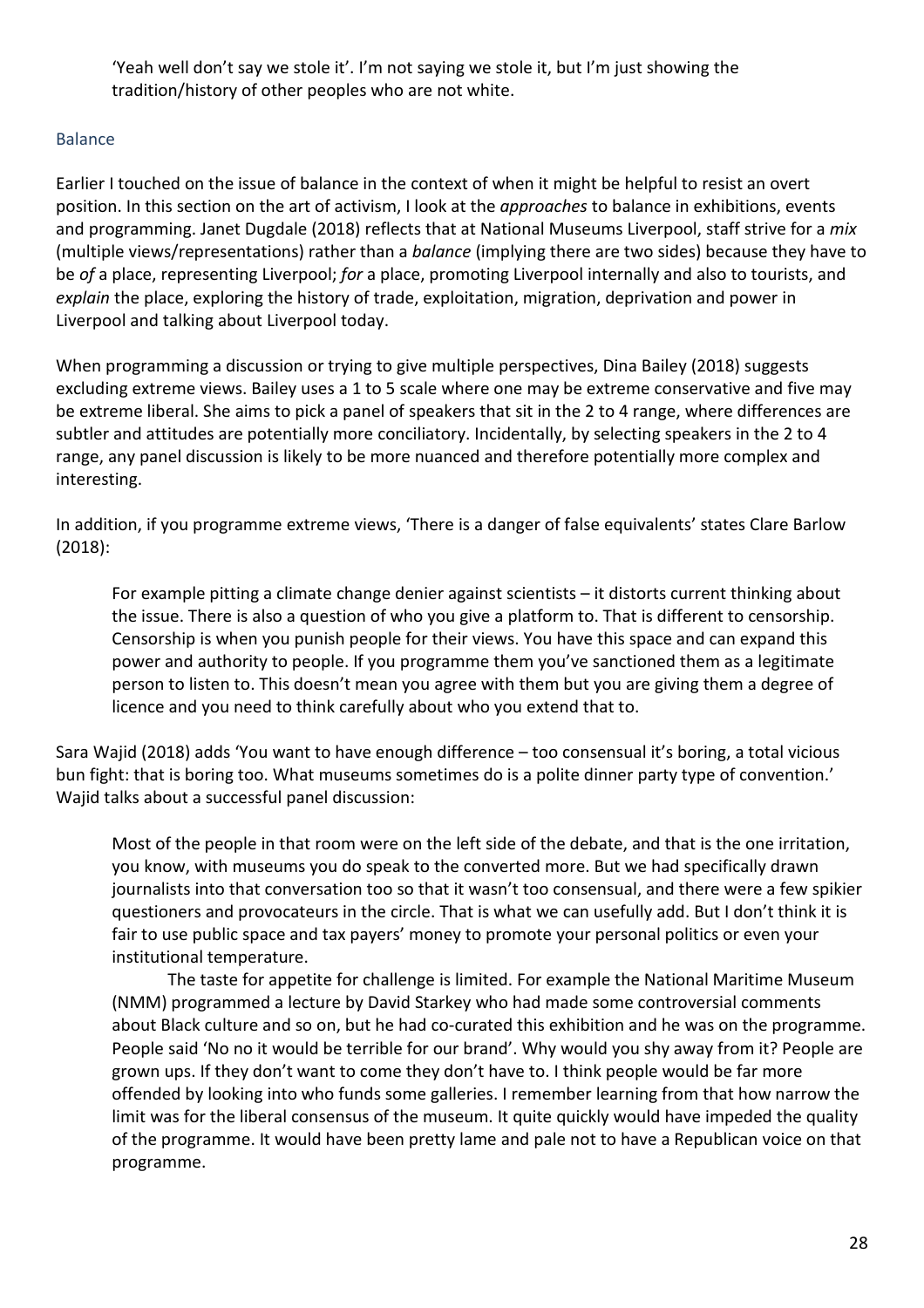#### <span id="page-28-0"></span>Drawing the line

When tackling a contentious issue, Dina Bailey (2018) talks about the amount of change or buy-in you might expect from visitors and how we should meet people where they are, try to understand their context and why they say or think what they are saying. She recognises that in dialogue or facilitation, it is helpful to understand motivations or contexts as fully as possible. But at the same time, it is okay to draw a line. If you as an organisation and individual do not want to give space to any holocaust deniers, then that is your line and there is no need to enter into a conversation about it. Knowing who you are, where you are and what you are doing, helps to draw these lines.

What about visitors that outwardly disagree with your position or the way it is articulated? For example, should you listen to the racist ranter in the lift, or ask them to leave the museum? For some, that is a line, and they would ask them to leave, but for others, it is an opportunity to try to understand the context of this person. David Fleming (2018) stated quite firmly that his personal and institutional values wouldn't accept this. He thinks that staff at the Slavery Museum 'overtly discussed red lines regarding the Slavery Museum because it has been subject to commentary by right wingers. We regard it as a badge of honor that a museum is a subject of debate, because most of them don't get debated at all.'

Richard Benjamin (2018) agrees, stating:

I wouldn't invite Tommy Robinson to co curate an exhibition on English identity. He's a racist so I don't want him in the museum. Talking *about* him, that is different…If I thought there was an opportunity to get speakers together to debunk the arguments, then I would think about it. But there are some people or organisations that you wouldn't want in your museums, even just for a party. Museums for everyone? Sadly I don't think the world works like that. It might sound good, being democratic. I often say to people, Freedom of speech? Be careful what you wish for. *Understanding* other views, *Talking* about other views, that's one thing, but come to us, be one of our visitors. No! You try to take away my human rights, as some of these people do, then that's when I think it oversteps the line. A lot of people may disagree and say I shouldn't be saying that, but I'm just being realistic.

At Manchester Museum, Esme Ward (2018) explains that this is about context:

I think that as Manchester Museum there are things that we absolutely would not do as a civic university, as a socially responsible university and within the context of being in Manchester. So you know I'm not going to start doing a load of work with the EDL. Ultimately we are within the context of a liberal, humanist university and we are there very clearly to build understanding between cultures and a sustainable world, and if there is a challenge to that we welcome that challenge. We aren't going to be the platform to something which is actively trying to build animosity between cultures.

Clare Barlow (2018) urges that:

It's finding that place where you can talk about the unknown and the known with authority. You should call things by their name. If you're talking about a racist text you should call it by its name. I think it's very easy to get seduced into the 'well, you know, is it really racist, homophobic because...' That's ridiculous because you need to be as explicit as you can be about stuff. I once described a book as racist in a caption and I did get a couple of complaints, and I talked to the director and he was happy to back me up on it, because the book in question was extremely racist, even by the standards of its own day. So we drafted a response together that outlined why we came to that conclusion. But his attitude was that we couldn't pussyfoot around it. It would be far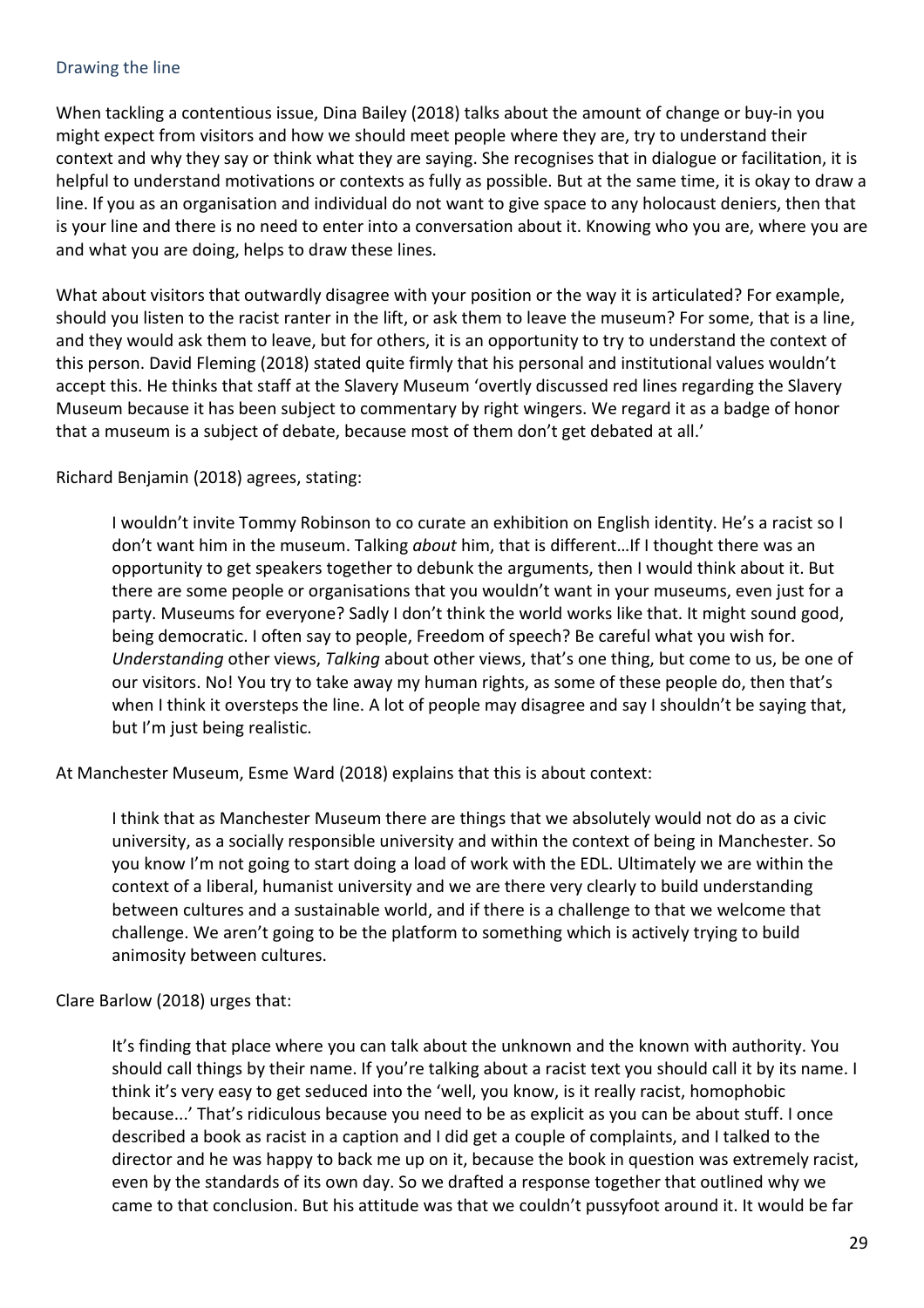worse in my view to suggest something was neutral and [have a visitor] feel awful because it wasn't being challenged, or [have a visitor] being confirmed in their own horrible views. If you come across as coy about it, you are taking a stand of a different kind.

Abbe Museum in Maine, USA, has been through and is going through a process of decolonisation and drawing up non-negotiables. It is setting up a Museum Decolonization Institute (MuseumDI) and is clear about its lines and intentions:

Decolonization is the process of reversing colonialism, both politically and culturally, and it involves not only recognizing Indigenous perspectives and the ongoing colonization of Indigenous nations but the devastating effects that colonialism has on Indigenous cultures. Through collaboration with Wabanaki people, the Abbe is a space that privileges Native perspective and voice, and includes the full measure of history, ensuring truth-telling. We're a role model and mentor for decolonizing museum practices and in the past 18 months, Abbe staff has been asked to train, talk, teach, present, and offer guidance to dozens of museums, cultural organizations, and National Parks on how the Abbe is decolonizing its museum practices<sup>[22](#page-29-1)</sup>.

# <span id="page-29-0"></span>Too ranty?

It is a good idea to consider balance, to draw up lines. It is also sensible to be aware of when the message or position is conveyed too strongly. Esme Ward (2018) gives an example of a time she thinks Manchester Museum went a bit too far:

The museum had been leading a lot of work around human remains and as part of that work and thinking there were staff in the museum that thought that things had to happen, and so they covered up one of the mummies with a sheet. But they didn't communicate why. So it was a bit weird. But also I think it's the spirit in which things are done. It was slightly ranty. We're going to make a point, in a bit of a blunt way. When that does happen…it has become a product or an outcome rather than that focus on the process.

Richard Benjamin (2018) avoids this by combining different approaches 'You have to understand a part of your audience are very unfamiliar with the subject and that's a difficulty because…you have so many different audiences coming in. So you do a bit of everything.' Esme Ward's (2018) suggestion is to bring in different voices, and be open:

I'm a curious soul. I want the sort of relationship that is conversational with everyone we work with, ourselves included. We want to be a learning organisation. If you've got that spirit, that tone in everything you do I think you invite in all sorts of different perspectives. I would hope that you don't get that kind of either/or, or we're really going to rail against you. I understand that people want things to rail against. I've been thinking that maybe we as a museum need to be railed against and actually maybe we need to be comfortable with that.

Katherine Ott tries (2018) not to be too strong in her interpretation:

I can't tell you what to think but I can give you something to think about it. The way I position things, is a subtle way of editing, of guiding you… [If you try to preach] They won't take it in, they will shut it out, they will harbour against you, so don't even try to. But if you give them some information in a way that is interesting, fun, that's appropriate; they will take it in. And they will be

<span id="page-29-1"></span><sup>&</sup>lt;sup>22</sup> <https://www.abbemuseum.org/musedi/> and<https://www.abbemuseum.org/blog/> [accessed 03.01.2019]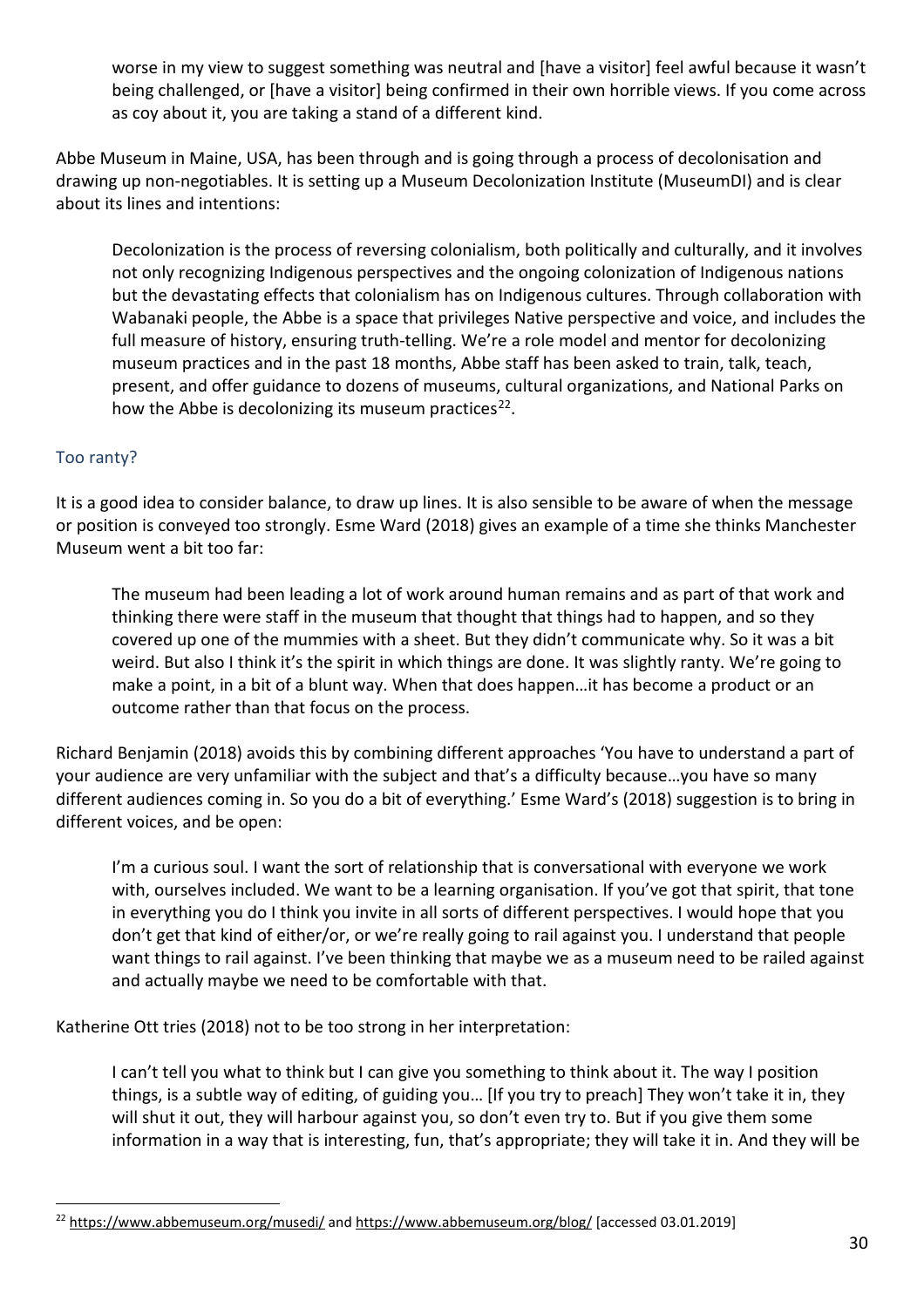on the plane or bus going home and they will remember something. It means there is great care and intention into everything, and there should be.

# <span id="page-30-0"></span>Subtlety and complexity

What Katherine Ott is advocating in the last quote, is subtlety and care. The language museums use in their work around different issues is important: some language is provocative and intentionally so. It can make standpoints really clear and unambiguous, but it can then also alienate and provoke controversy. So there is a case for subtlety. After Donald Trump instigated the travel ban, the Museum of Modern Art, for example, replaced seven of the works in its permanent display with works by artists from Muslim-majority countries. Each work was accompanied by a label including the text:

This work is by an artist from a nation whose citizens are being denied entry into the United States, according to a presidential executive order issued on Jan. 27, 2017. This is one of several such artworks from the Museum's collection installed throughout the fifth-floor galleries to affirm the ideals of welcome and freedom as vital to this Museum as they are to the United States.

By emphasising ideals of welcome, the curators are disagreeing with Trump. The subtle technique arguably makes their argument harder to disagree with $23$ .

Alongside subtlety (which navigates away from a clear, simple argument), Lonnie Bunch advocates addressing ambiguity. He described his aim in creating the National Museum of African American Culture and History as showing people not what they want to remember, but what they need to remember; not what they want to imagine (their role as hero) but in what they need to imagine (their part in racism). Through personal stories he wanted to present the public with complexities and ambiguities rather than presenting simple answers. He is taking a position (that African Americans are a crucial part of the American story) and at the same time asking complex questions<sup>24</sup>. Seen from this perspective, he shows that taking a position doesn't mean that issues are simplified – the interpretation should be as messy and complex as the issues themselves.

David Fleming (2018), from his perspective in Liverpool, urges caution, saying:

I always see museums as places where communication has to happen, so there is no point making it so complicated that people stop listening... You have to be as complex or as simple as you can get away with. That is a talent. We have to put things across in such as way that people get it. Brexit is a good example of something that is very complicated but has been mis-sold.

Katherine Ott (2018) reminds us of the small tweaks that can aid understanding. She curated an exhibition about Polio<sup>[25](#page-30-3)</sup> and there was a label about children being separated from their parents to go into hospital:

The label read 'the state took, families were broken…' Any way you say it people are going to have an emotional response. How do you make it neutral? I take out adjectives all the time because you don't need them. And if the person is so removed from human emotion then I'm never going to reach them anyway. It's like teaching a class, you are never going to get the whole lot, you get

<span id="page-30-1"></span><sup>23</sup> See for example Scott, A. K. 'New York museums signal their resistance to Trump'. *New Yorker*, 17.02.2017.

<span id="page-30-2"></span><https://www.newyorker.com/culture/cultural-comment/new-york-museums-signal-their-resistance> [accessed 23.02.2019] <sup>24</sup> Bunch, L. 'Building the Dream: the Creation of the African American museum and the problem of race in American museums' Lecture at University College London, Centre for Critical Heritage Studies, 30.10.2018.

<span id="page-30-3"></span><sup>25</sup> *Whatever Happened to Polio?*, Smithsonian National Museum of American History, 12.04.2005–12.04.2006, https://amhistory.si.edu/polio/ [accessed 01.03.2019]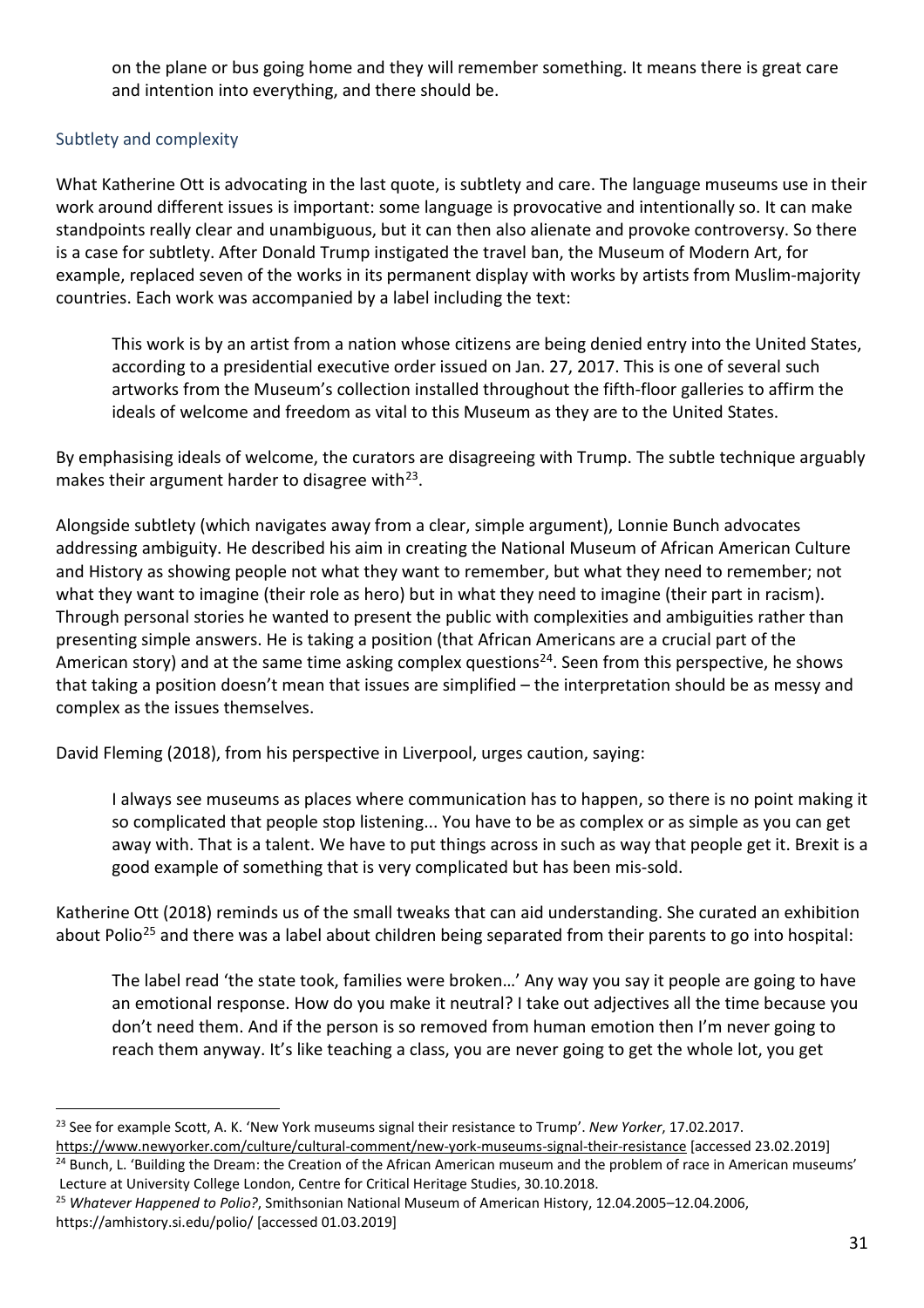three or four and they are just on it. And they can be the ambassadors. Because you can't reach everybody.

Bunch (2018) said that in preparing for the new museum:

We looked at every exhibition and asked: Is it scholarly?; Is it done in such a way that has a strong point of view but is not heavy handed? It doesn't want to hit people over the head with the obvious. In essence… While we want to push you in a certain direction…what we want is for you to grapple with this history, for you to interpret it through your own lens.

This is an issue echoed by Esme Ward (2018) who calls for us to look at issues and collections now: 'So rather than thinking about the past… actually let's really think about what we do moving forwards. I've just got really interested in how museums make our understanding of the world more complex and that feels like a wholly good thing at the moment.'

This is relevant to a range of contexts: Janet Dugdale (2018) discussed complexity with a trustee who said 'You just need to put both sides down' when discussing a topic. 'That sounds straightforward', Dugdale reflects, 'but it is so much more complex than that. And even if you do that you're still taking a viewpoint, you're taking a stance on something. If it is something quite political but also links to economics, you miss out the middle: we're operating in the real world.'

With similar reasons, Sites of Conscience would talk about dialogue rather than debate, implying that there are not just two sides but a multiplicity of perspectives, and different responses depending on the context. This research suggests it is possible (and important) for museums to avoid the binary and still, to use Esme Ward's words, follow their true North.

# <span id="page-31-0"></span>Respect and consideration

Taking a careful and considered approach is a thread that runs throughout this research. It is vital to consider what you are doing, how you are doing it, who you are doing it with and who you are doing it for. Clare Barlow (2018) makes a point about interpretive intention:

For me the curator is a bridge who can connect different types of knowledge and experience – lived experience, academic research, an artist exploring their own experience… When curation is at its best, instead of trying to tap dance in the limelight, the curator is instead creating the opportunities for all of these experiences and opportunities to be held and to happen in the space. In such a way that they may contradict each other, they may disagree, but ultimately the audiences will feel that even if some of their thoughts get challenged, their core sense of self is respected'.

Barlow also urges us to assume a more honest relationship to audiences:

I think that having a more open relationship with audiences, in which museums stop pretending they have all the answers and instead think about how they did things, why they did things, what decisions they made, who they talked to about those decisions and what difference it made – being able to cite what you took on board and not (and why) helps.

This is a lot to consider. Barlow says that because it is difficult:

That is one of the reasons it is such an exciting place to work. It's not enough to have good intentions. A lot of museums assume that because they meant well that is how it is going to land.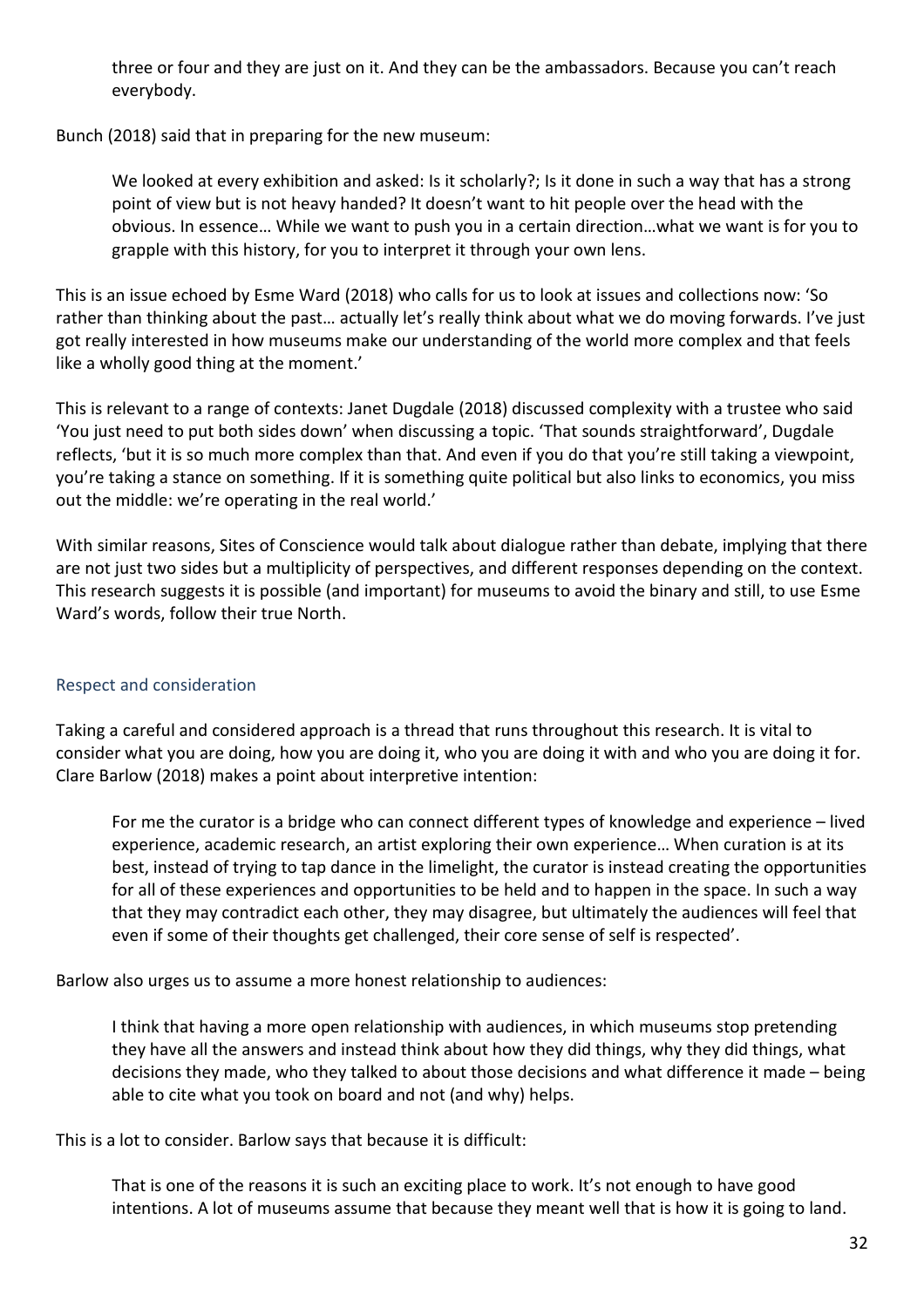That is not the case. You ought to be worrying. You ought to do it, but you ought to be worried about it.

Lonnie Bunch (2018) would agree that activism practice requires huge consideration:

We need to have the will to make a difference, and then that will means you have to figure out what are the politics. I have never said let's jump in the water and make trouble. While I like to pretend that I shoot from the hip, it's all carefully thought out.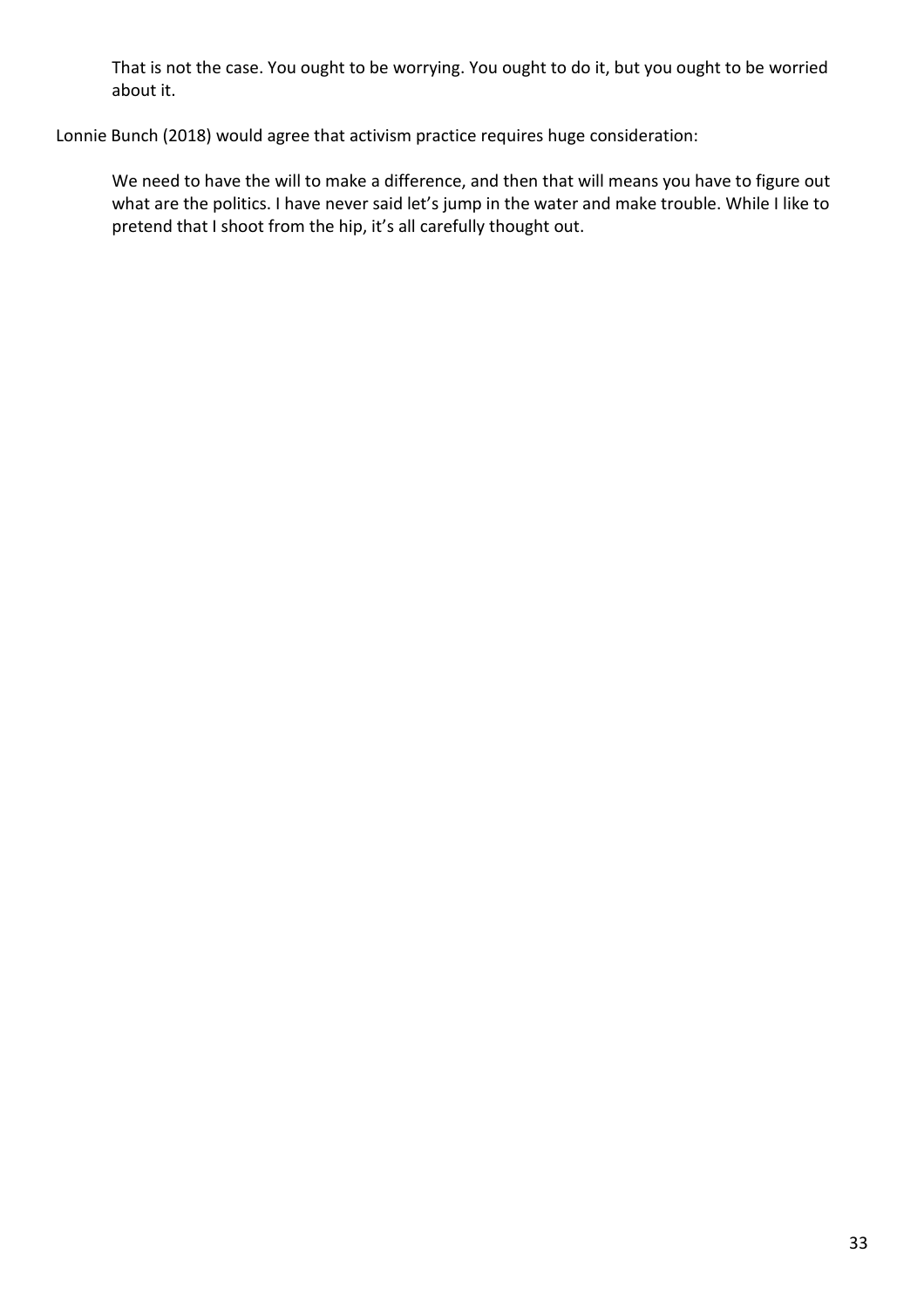## <span id="page-33-0"></span>**CONCLUSION**

I am finishing this research project with a huge respect for the task that museum professionals in many kinds of museums are undertaking with such care: to interest, shock, cajole and entice audiences into considering controversial issues from a moral standpoint is not easy, and yet it feels urgently necessary today.

It seems that the most successful museums invest time in partnerships, seek advice and co-authorship. They embrace and acknowledge complexity, ambiguity, and multiple perspectives. They evade the binary. They know and stand for their values, yet respect differences in views. They are clear about where they draw a line in support of staff and visitors, and in support of their position. They negotiate subtlety as a strategy. They embed practice across a museum, encouraging distributed leadership and collaborative working to ensure their projects are consistent, sustained and meaningful. They are creative and playful, looking to use their exhibitions, collections, their buildings and their texts to instigate a range of different emotive and intellectual experiences. They interpret their collections from the perspective of today – using objects and their historical contexts to provoke discussion about contemporary issues.

What came up again and again was risk – and museum leaders need to increase their appetite for – and capacity to deal with – risk. Funders need to support this. More research needs to be done on which strategies are most effective, for whom, why and how. Museums need to consult with audiences, stakeholders and funders more, to be open to learn, to be honest about what they know and don't know, about why they have made certain decisions. They need to interrogate and be driven by their core purpose. The interviewees I talked with highlighted the need for bold, open, difficult and impactful practice, that needs to be adopted widely. Museums aren't neutral, and they have a vital civic role: stating an ethical position is just the beginning.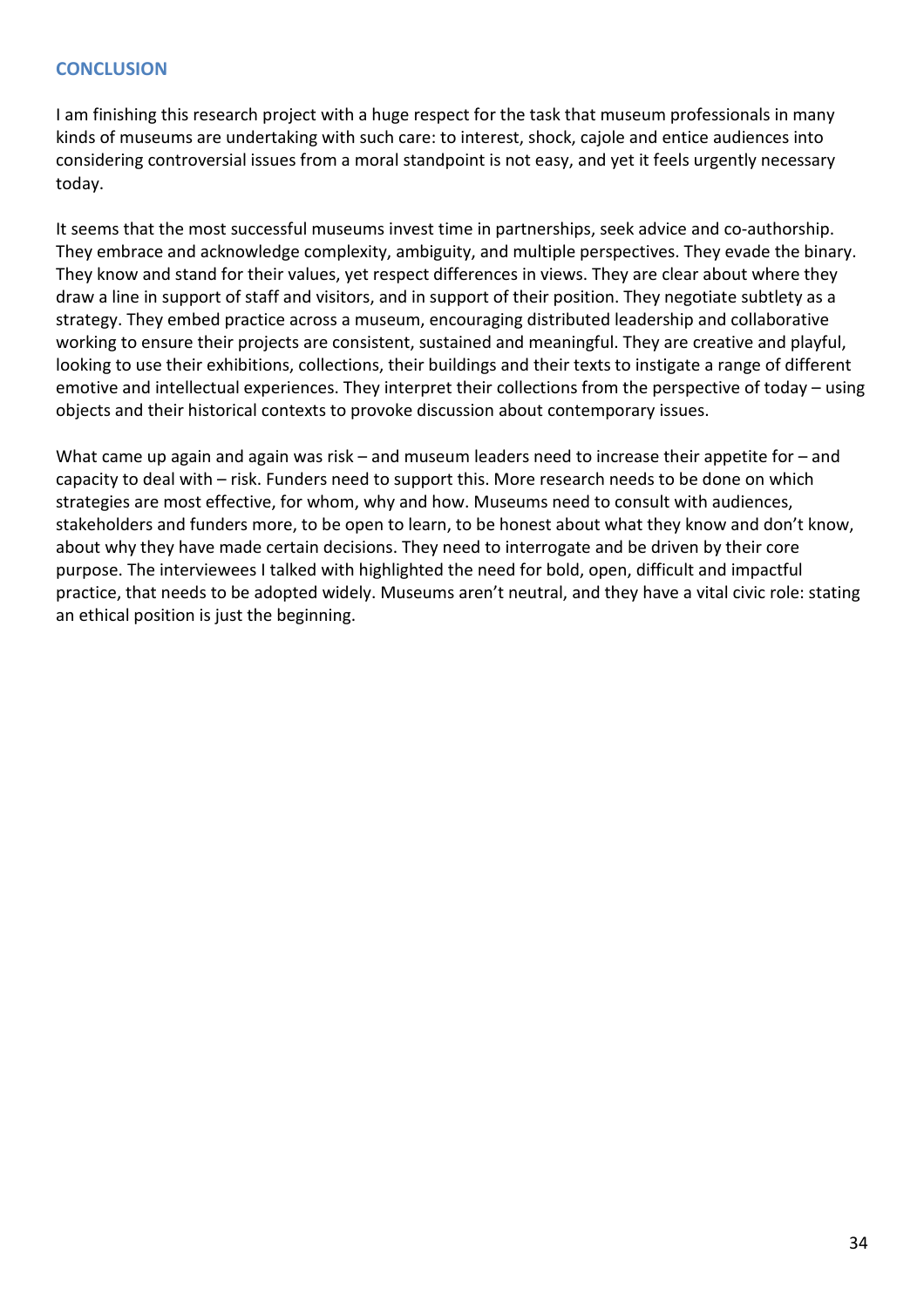#### <span id="page-34-0"></span>**BIBLIOGRAPHY**

Ament, S. (2018) Interview with the author, 18 December.

Bailey, D. (2018) Interview with the author, 11 December.

Barlow, C. (2018) Interview with the author, 30 October.

Benjamin, R. (2018) Interview with the author, 13 December.

Bormann, T. (2009) 'Designing the Arc of Dialogue'. Sites of Conscience. [https://www.sitesofconscience.org/wp-content/uploads/2012/10/Members\\_member-Benefits\\_010.pdf](https://www.sitesofconscience.org/wp-content/uploads/2012/10/Members_member-Benefits_010.pdf) [accessed 20.12.2019].

Bunch, L. (2018) Interview with the author, 10 December.

Butler, T. (2017) 'If not here, where? – [the museum as host in a polarised](https://tonybutler1.wordpress.com/2017/03/15/if-not-here-where-the-museum-as-host-in-a-polarised-world/) world.' tonybutler's blog, 15.03.2017, <https://tonybutler1.wordpress.com/> [accessed 14.02.2019].

Calouste Gulbenkian Foundation UK Branch (2017) 'Inquiry into the Civic Role of Arts Organisations, Phase 1 Report.' [http://civicroleartsinquiry.gulbenkian.org.uk/resources/rethinking-relationships-phase-one-of](http://civicroleartsinquiry.gulbenkian.org.uk/resources/rethinking-relationships-phase-one-of-the-inquiry-into-the-civic-role-of-arts-organisations)[the-inquiry-into-the-civic-role-of-arts-organisations](http://civicroleartsinquiry.gulbenkian.org.uk/resources/rethinking-relationships-phase-one-of-the-inquiry-into-the-civic-role-of-arts-organisations) [accessed 20.02.2019].

Common Cause Foundation (various dates – resource of research reports about values): <https://valuesandframes.org/downloads> [accessed 20.02.2019].

Dodd, J., Plumb, S., Bergevin, J. and Sandell, R. (2018) *Prejudice and Pride: An analysis of visitor engagement and response*. University of Leicester and National Trust. [https://www2.le.ac.uk/departments/museumstudies/rcmg/publications/prejudice-and-pride-an-analysis](https://www2.le.ac.uk/departments/museumstudies/rcmg/publications/prejudice-and-pride-an-analysis-of-visitor-engagement-and-response)[of-visitor-engagement-and-response](https://www2.le.ac.uk/departments/museumstudies/rcmg/publications/prejudice-and-pride-an-analysis-of-visitor-engagement-and-response) [accessed 16.02.2019].

Dugdale, J. (2018) Interview with the author, 14 December.

Editorial Board (2016) 'Trump is normalizing Bigotry', *Washington Post*, 30.09.2016, <https://tinyurl.com/ybps9wzx> [accessed 20.02.2019].

Fleming, D. (2018) Interview with the author, 13 December.

Heal, S. (2018) Interview with the author, 23 November.

Hunt, T. (2018) Interview with the author, 16 November.

Janes, R. R. (2011) 'Museums and the end of materialism'. In: J. Marstine (ed) *[Routledge Companion to](http://www.routledge.com/books/details/9780415566124/)  [Museum Ethics: Redefining Ethics for the Twenty-First Century Museum.](http://www.routledge.com/books/details/9780415566124/)* Routledge: London and New York, pp. 54-70.

Janes, R. and Sandell, R. (eds) (2019) *Museum Activism*. Routledge: London and New York.

Jennings, H. (2017) 'Values for stronger communities – new resource' Happy Museum Project [http://happymuseumproject.org/new-resource-museums-troubled-times/\[](http://happymuseumproject.org/new-resource-museums-troubled-times/)accessed 14.02.2019].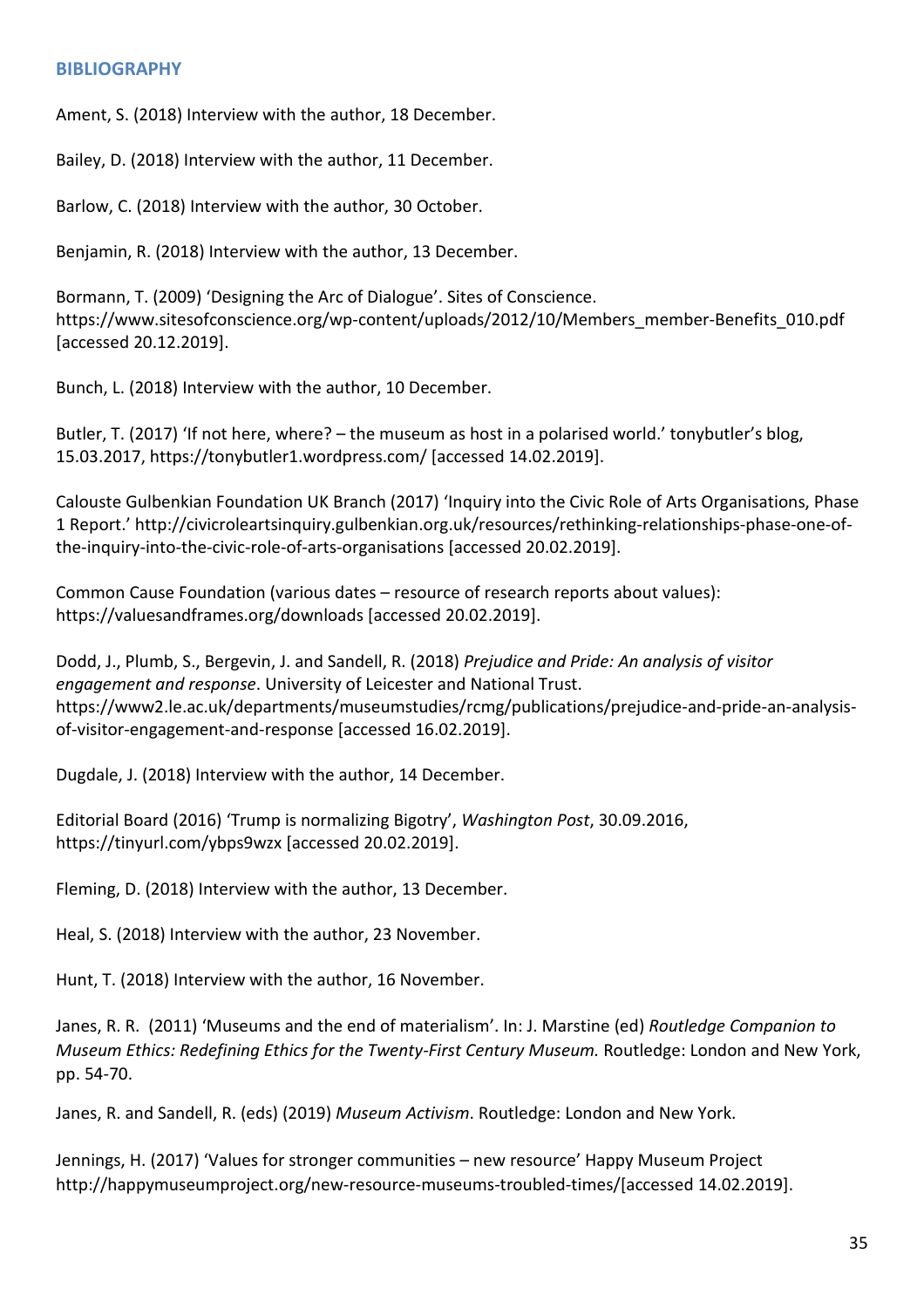Lennon, R. (2018) Interview with the author, 30 October.

Long, V. (ed.) (2016) *Meeting Ethical and Reputational Challenges Guidance*. What Next? [https://www.whatnextculture.co.uk/wp-content/uploads/2016/04/Meeting-Ethical-and-Reputational-](https://www.whatnextculture.co.uk/wp-content/uploads/2016/04/Meeting-Ethical-and-Reputational-Challenges-Guidance.pdf)[Challenges-Guidance.pdf](https://www.whatnextculture.co.uk/wp-content/uploads/2016/04/Meeting-Ethical-and-Reputational-Challenges-Guidance.pdf) [accessed 20.02.2019].

Lukans, M. (2018) 'The emotional work of Decolonization'. Abbe Museum, 11.07.2018. <https://abbemuseum.wordpress.com/2018/07/11/the-emotional-work-of-decolonization/> [accessed 20.01.2019].

Marstine J. (ed.) (2011) *[Routledge Companion to Museum Ethics: Redefining Ethics for the Twenty-First](http://www.routledge.com/books/details/9780415566124/)  [Century Museum](http://www.routledge.com/books/details/9780415566124/)*. Routledge: London and New York.

Migration Museum Project (2018) *Migration Museum Project 2017/18 brochure*. <https://www.migrationmuseum.org/output/publication/migration-museum-project-2017-18-brochure/> [accessed 14/2/2019]

Mirrer, L. (2018) Interview with the author, 5 December.

Moriarty, G. and Medlyn, S. (2016) *Our Museum Special Initiative: An Evaluation*, Paul Hamlyn Foundation. <https://www.phf.org.uk/publications/our-museum-special-initiative-an-evaluation/> [accessed 11.02.2019].

Ott, K. (2018) Interview with the author, 7 December.

Sandell, R., Lennon, R. and Smith, M. (eds) (2018) *Prejudice and Pride: LGBTQ heritage and its contemporary implications*. National Trust and University of Leicester: Leicester.

Sandell, R. and Nightingale, E. (2012) (eds) *[Museums, Equality and Social Justice](http://www.routledge.com/books/details/9780415504690/)*. Routledge: London and New York.

Sandell, R., Dodd, J. and Garland Thomson, R. (eds) (2010) *[Re-Presenting Disability: activism and agency in](http://www.routledge.com/books/details/9780415494731/)  [the museum](http://www.routledge.com/books/details/9780415494731/)*. Routledge: London and New York.

Sandell, R. (2007) *Museums, Prejudice and the Reframing of Difference*. Routledge: London and New York.

Sandell, R. (2017) *Museums, Moralities and Human Rights*, Routledge: London and New York.

Scott, A. K. (2017) 'New York museums signal their resistance to Trump'. *New Yorker*, 17.02.2017. <https://www.newyorker.com/culture/cultural-comment/new-york-museums-signal-their-resistance> [accessed 23.02.2019].

Sethi, S. (2018) Interview with the author, 10 December.

Solicari, S. (2019) Interview with the author, 10 February.

Wajid, S. (2018) Interview with the author, 19 November.

Wajid, S. and Minott, R. (2019) 'Detoxing and decolonising museums'. In: Janes, R. and Sandell, R. (eds) *Museum Activism*. Routledge: London and New York, pp. 25-36.

Wallace, B. (2018) Interview with the author, 5 December.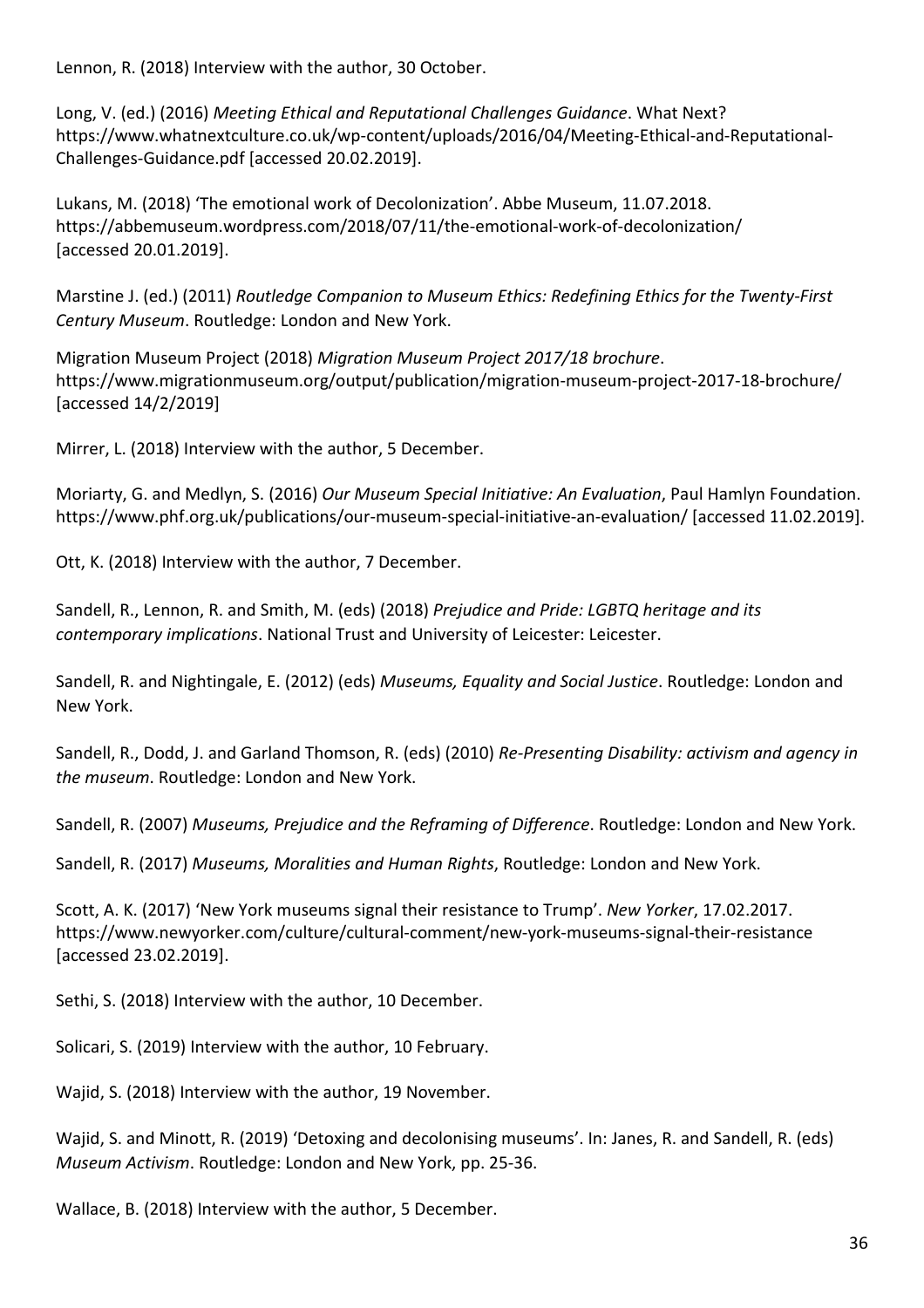Ward, E. (2018) Interview with the author, 23 November.

Weinberg, A. (2017) *Director's Statement. Jimmy Durham: At the Center of the World.* Whitney Museum of American Art.<https://whitney.org/DirectorsStatementJimmieDurham> [accessed 15.2.2019].

Weinberg, A. (2018) Interview with the author, 4 December.

Younge, G. (2018) 'Despite all the warnings, we are normalising Donald Trump', *Guardian*, 08.06.2018, <https://tinyurl.com/y6u8s2ct> [accessed 20.02.2019].